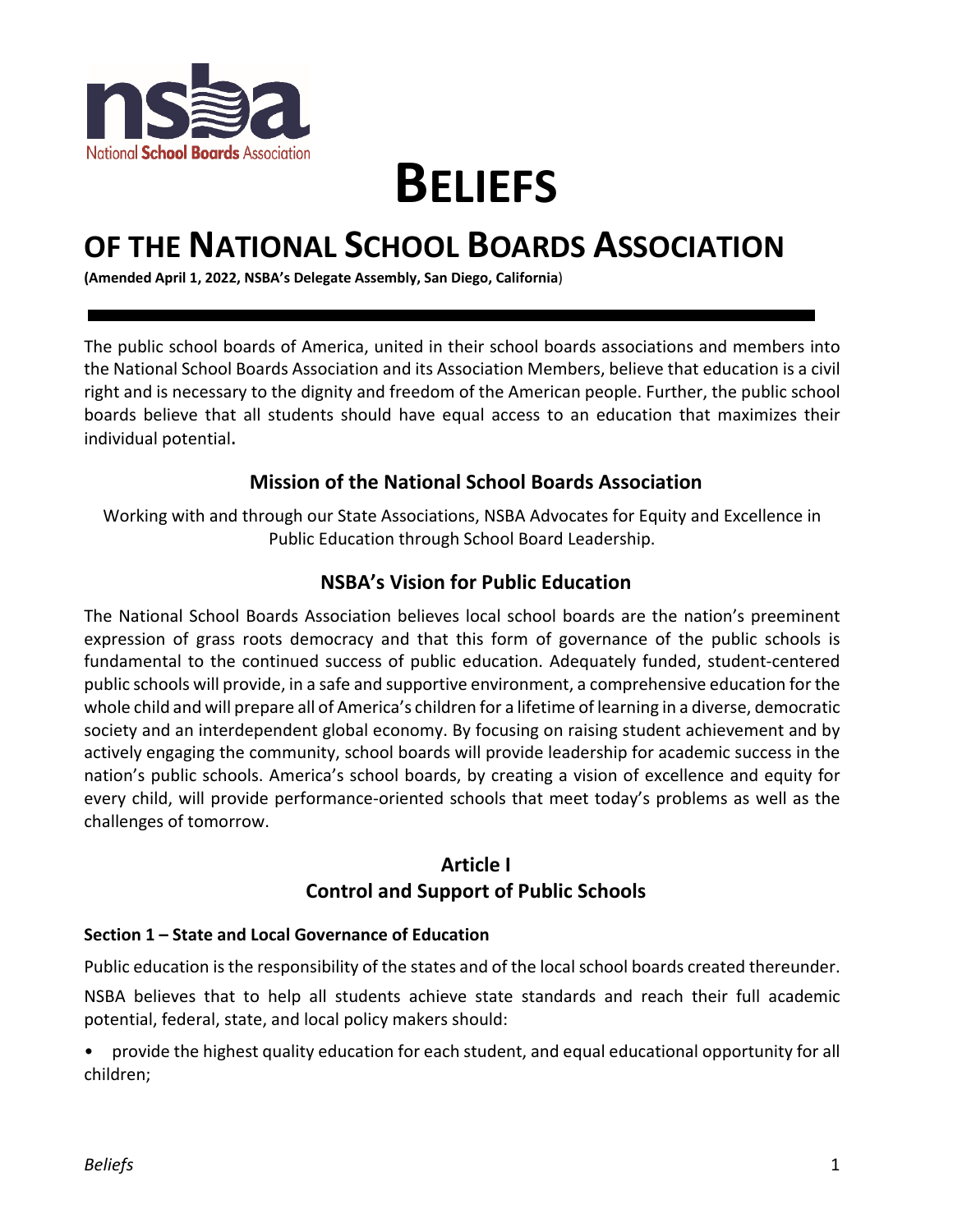• engage parents, guardians, and community stakeholders by involving them in public education, and keeping them informed of its critical importance to our nation's success in today's competitive global economy, and our capacity to govern ourselves in a free, democratic society;

• eliminate barriers to learning through policies that coordinate all services for youth at all government levels and enable schools to meet the needs of young people more effectively;

• recruit and retain high quality and effective teachers and administrators, with an emphasis on increasing racial diversity among educators;

• accelerate investment in education research and development to achieve breakthroughs in school improvement through data-based decision-making and professional development;

- integrate technology fully into the learning process of all students;
- ensure that all children receive the services for which they are eligible; and to which they are entitled; and,
- require full funding of all federal and state mandated programs.

#### **1.1 School District Organization**

School districts should be organized so they can provide the best education programs for all public elementary and secondary students. School district governance should be vested in a local school board, accountable to the local community. As a whole, school boards should be diverse and representative of the community. School boards should have the authority to develop restructuring strategies, as they deem appropriate.

#### **1.2 Fiscal Independence**

To discharge their responsibilities properly, local school boards must control the funds used to operate schools. Therefore, school districts should be fiscally independent.

#### **1.3 Accountability**

School boards are accountable to the total community for providing programs of educational excellence and demonstrating accountability through student achievement. School boards should recognize and emphasize that educational quality is a function of what students know and can do as a result of schooling. When needs are identified and/or student achievement standards are not met, NSBA supports the development of prevention and intervention policies that include utilizing the background knowledge of local school boards for implementation by school districts. NSBA also urges state education policy makers to provide the funding and flexibility necessary to help all students and schools achieve their academic goals.

#### **1.4 State-Local Education Agencies**

To maintain effective local control of, and accountability for, public elementary and secondary schools, separate state and local agencies responsible for public education are needed.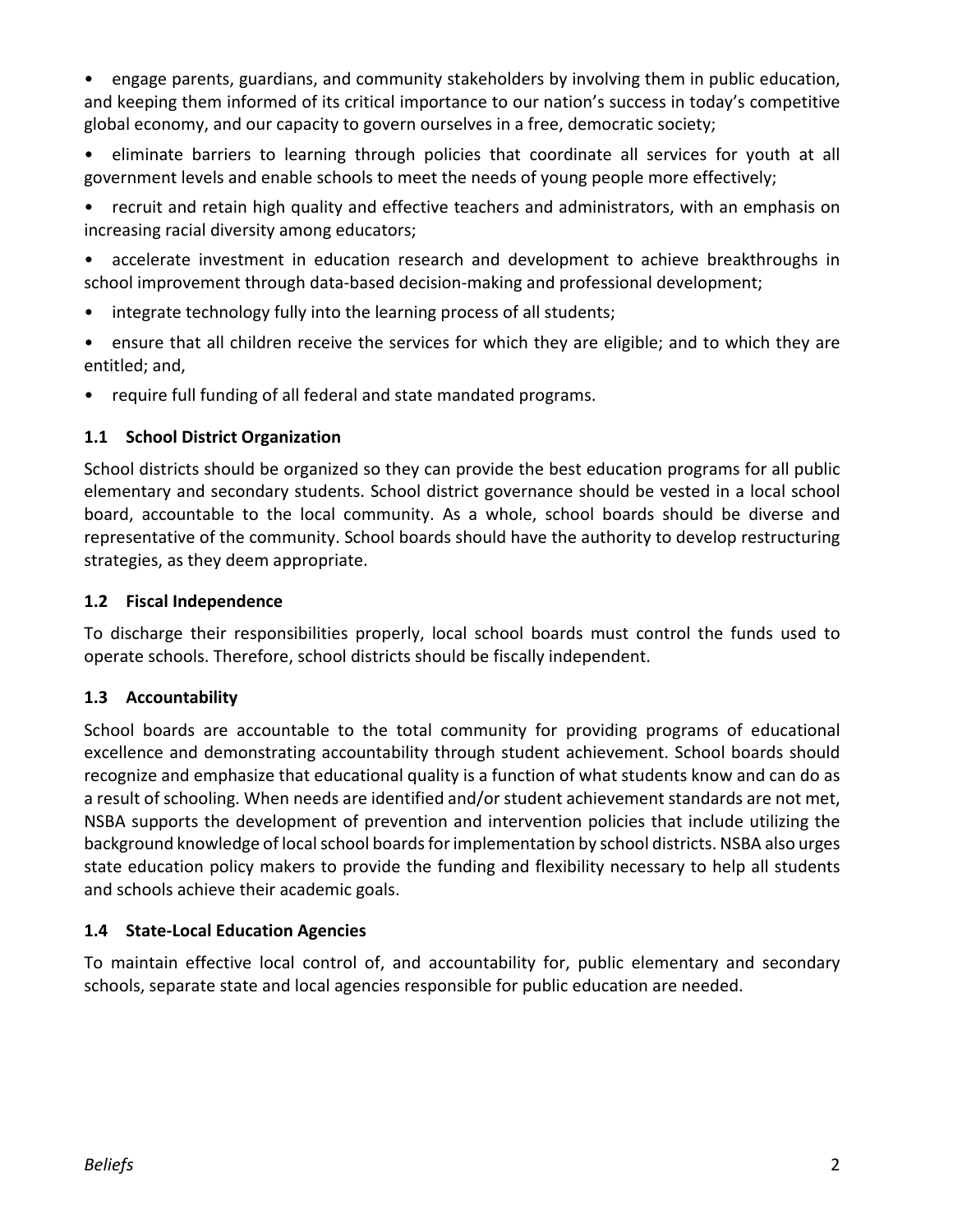#### **1.5 Interagency Collaboration for Student Services**

State and local governments should develop programs and adopt youth policies that coordinate the delivery of services to students such as counseling, health, nutrition, family support, and juvenile justice. These services must be coordinated and focus on the total needs of the child.

#### **1.6 Appointment of School Board Members to Education Policy Forums**

Governors, state legislatures and other state officials should recognize school boards as the governors of education and should appoint school board members to commissions, advisory committees or other forums that directly or indirectly affect the development of education policy.

#### **1.7 Term Limitation of Elected Local Public Officials**

NSBA opposes any effort to limit the number of terms that school board members can serve.

#### **1.8 State and Local Laws Requiring More Than a 50 Percent Voter Approval on School Issues**

NSBA believes that state and local referendum provisions that require state and local school financing issues to be approved by more than a simple majority vote are unfair and inconsistent with the principles of democracy.

#### **1.9 School Governance Takeovers**

NSBA is opposed to takeovers of local schools/school districts. Similarly, NSBA opposes efforts by any political jurisdictions to remove, diminish or interfere with the authority of local governing boards and districts. State and municipal governments should provide the resources and technical assistance needed to raise student achievement. Mayors and school boards should respectively address their core missions and define common areas on which to collaborate in support of public education and to the benefit of the overall community.

Prior to any intervention, state, municipal, and territorial governments in collaboration with education policy makers (which must include state school boards associations) should establish specific criteria, conditions, timelines and procedures under which:

(a) intervention in local schools/districts may occur;

(b) local schools/districts shall receive the necessary resources, support, and time period to improve; and,

(c) local schools/districts must be returned to local school board governance.

NSBA recognizes the essential connection between schools and their communities. Communities must consider becoming partners with public school districts and support local initiatives for dropout prevention, at-risk students, early childhood learning, and to assist schools by providing children with safe housing, proper nutrition and quality healthcare, to ensure that these out-of-school factors support children's abilities to learn. NSBA believes such issues provide a role for civic leaders and elected or appointed officials and/or policy makers in the education system.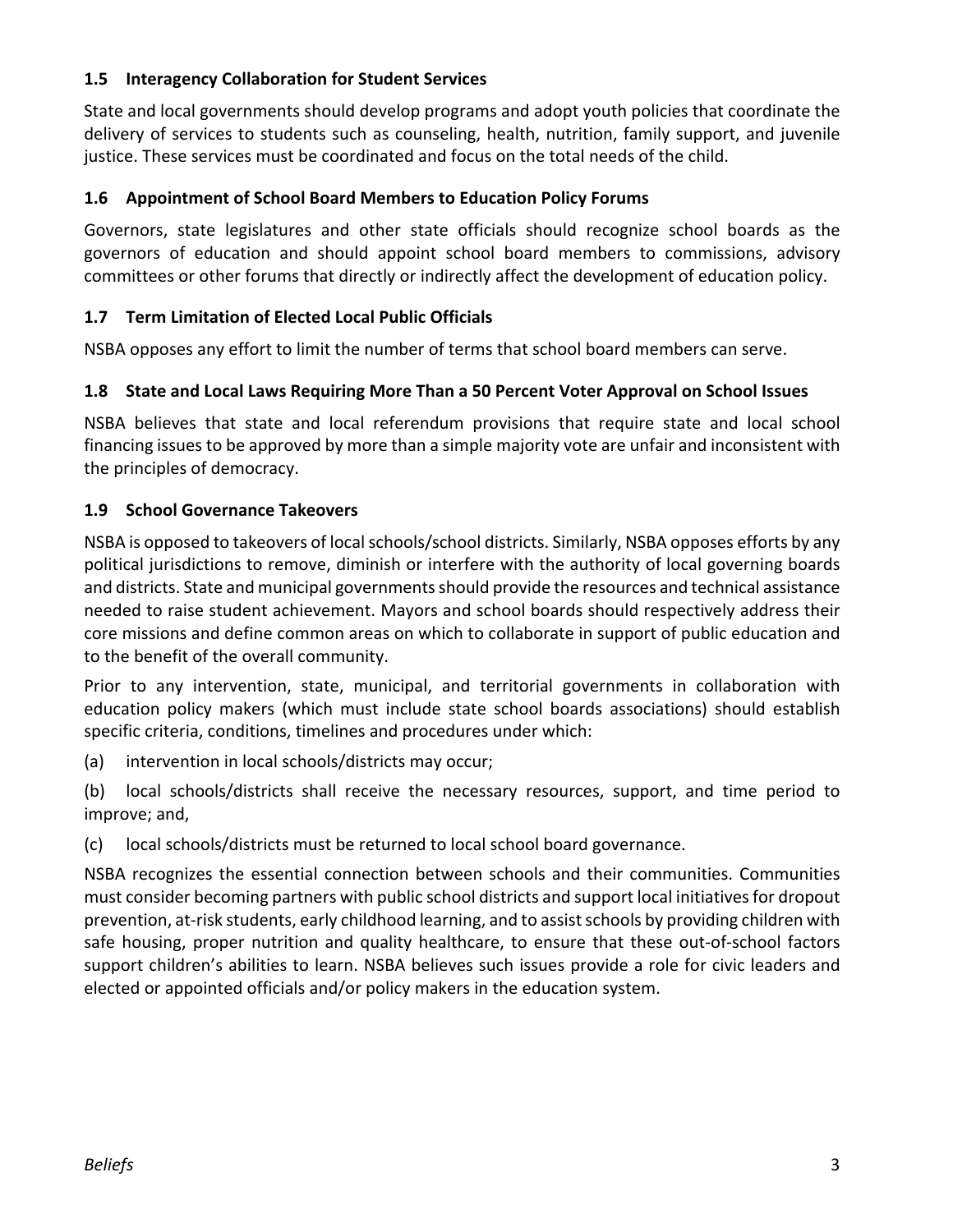NSBA believes that to help all students reach their academic potential, local civic leaders and policymakers should:

- ensure that neighborhoods are safe and free from crime, and that students have safe access to and from school;
- assist in providing students with access to healthcare and other support services, including the expansion of community and parent outreach centers to help parents access services;
- support teacher recruitment efforts by addressing obstacles, such as housing costs that serve as deterrents to providing a quality teaching force; and,

• work effectively with school districts to develop joint use projects to make the best use of public space.

#### **1.10 Charter Schools**

NSBA recognizes "charter schools" as one of several mechanisms available to local school boards, provided that the local school board:

(a) retains sole authority to grant the charter and receives full funding for monitoring costs;

(b) determines accountability, such as determining the criteria that will be used in establishing the charter;

(c) retains authority to decertify or not renew the charter of any school that fails to meet criteria set forth in the charter or as otherwise specified by the local school board, including but not limited to a requirement that charter schools demonstrate improved student achievement;

(d) has the authority to ensure that a charter school does not foster racial, ethnic, social, religious or economic segregation or segregation of children by disability, ability, sexual orientation or academic performance; and,

(e) determines that funding for the other schools under its jurisdiction will not be adversely affected.

In cases where entities other than the local school district authorize the charter, the law should require that all schools receiving public funds meet the same standards of accountability and that funds for traditional local schools are not diminished or reduced by the funding mechanism for charter schools.

# **Article I, Section 2 State and Local Financing of Education**

#### **2.1 Financial Support of Public Education**

NSBA recognizes that it is a state and local responsibility to provide adequate and equitable funding for public education. States must assure that taxpayers, individual and corporate, contribute a proportionate share to the financial support of public education.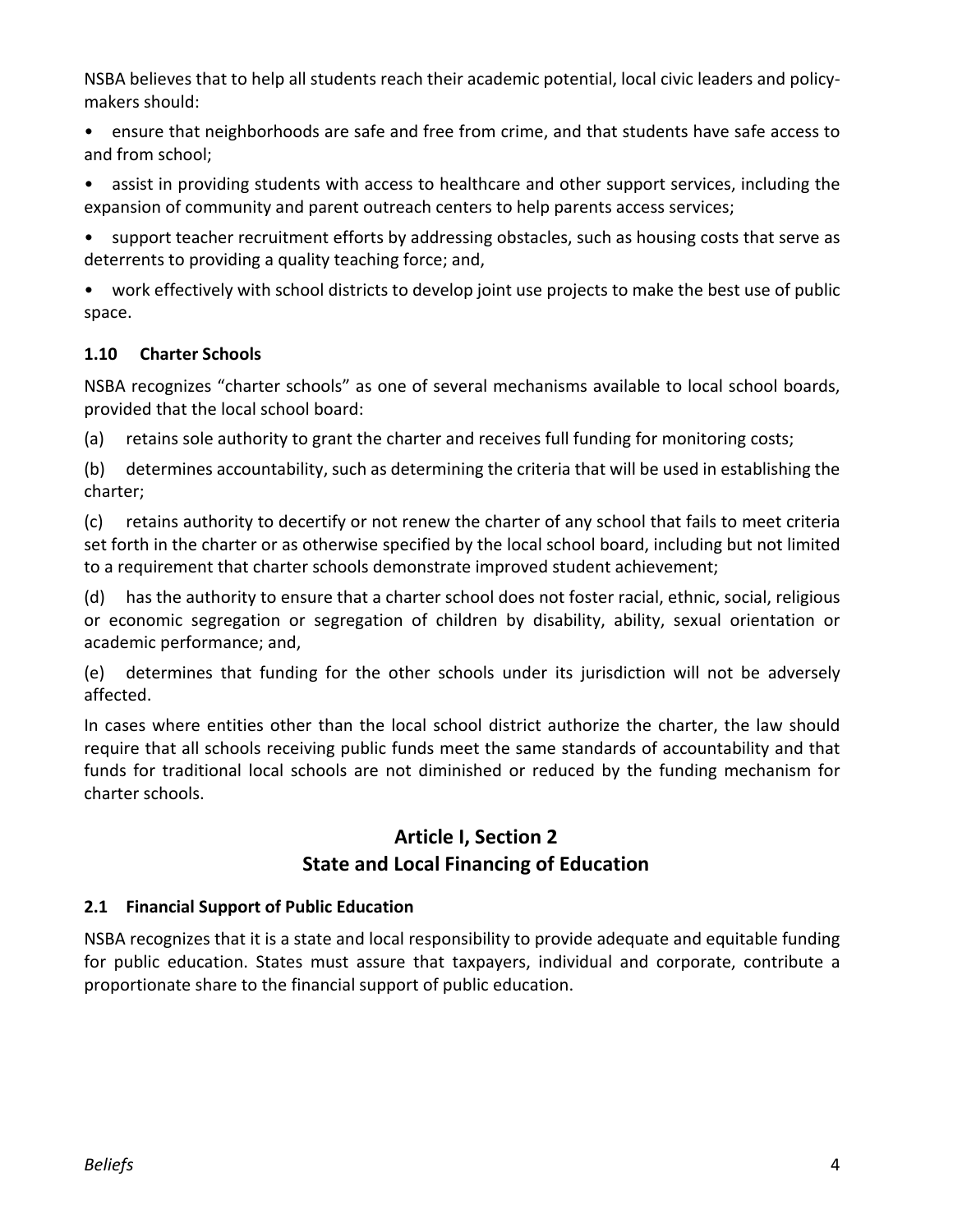#### **2.2 State Support of Education**

Each state must guarantee to its local school districts a level of financial support that:

- (a) ensures adequate and equitable educational opportunity for all children;
- (b) adequately supports individual school efforts to enhance teaching and learning;

(c) facilitates students' efforts to increase their academic proficiency in core subject areas and achieve state learning standards;

- (d) sustains a steadily improving state support for education; and,
- (e) maximizes local discretion over expenditures.

Any method of state funding must ensure that all state mandates are fully funded and that local districts are permitted to raise additional local funds to supplement state funding.

#### **2.3 Tax-Exempt Financing**

NSBA supports the utilization of tax-exempt bonds for construction and other capital improvement projects approved by traditional local school boards. Further, NSBA opposes any efforts to limit the issuance, tax-exempt status and advance refunding of such bonds through changes in the federal tax code.

#### **2.4 Use of Public Funds**

NSBA believes that public funds raised by general taxation for education purposes should be administered efficiently by public officials, and that public funds for elementary and secondary education should be spent only for public education.

#### **2.5 Non-Public Education**

NSBA recognizes and upholds the right of any group to establish and maintain schools so long as such schools are fully financed by their own supporters. Private and home schools should be subject to governmental regulation that assures the health, safety, academic growth and/or achievement, and well-being of students, a minimum standard of instruction under state law, and adherence to the Constitution and laws of the United States. Private schools or other entities that receive public subsidies, funding, or support under state or federal law, whether directly or indirectly, should be held to the same reporting and accountability standards, including the same annual assessments of student proficiency, required of public schools as a condition of continued eligibility to receive public subsidies or funding. Schools that receive any public funding should be subject to the same statutory and constitutional requirements as public schools.

#### **2.6 School Finance Systems**

NSBA supports efforts by states and Association Members to redesign state and local school finance systems to ensure adequate resources, to make opportunities equitable, and to align resources more closely with the goal of educating all students to higher performance standards. NSBA supports school finance decision-making by school boards and opposes federal and state school finance legislative initiatives that limit the role of school boards.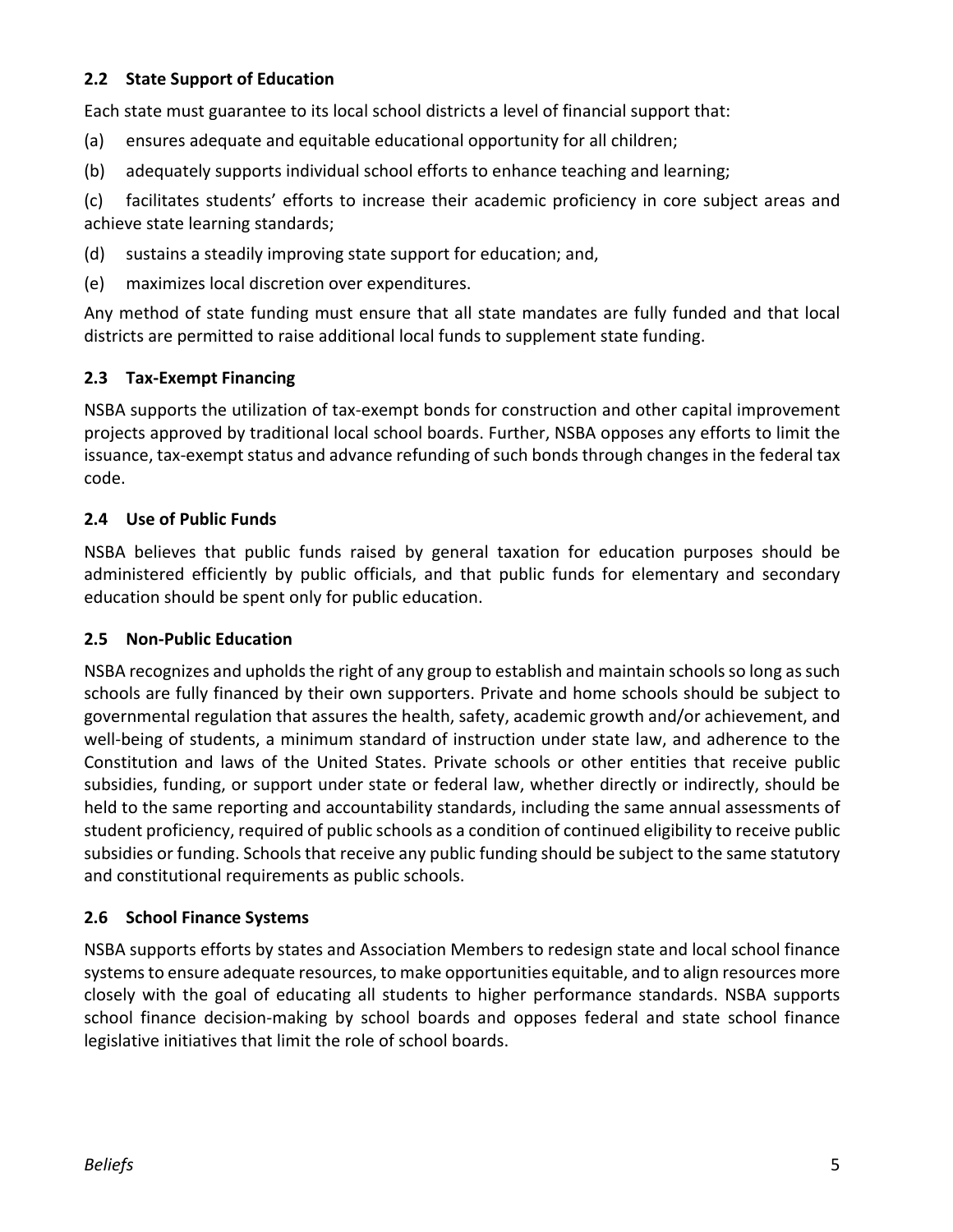#### **2.7 Contracting Out**

NSBA upholds the right of school boards to pursue the most efficient and cost-effective means of delivering education and related services, including contracts with outside providers, and urges local school boards to retain all necessary decision making authority when contracting with private companies in the operation of public schools.

#### **2.8 Pension Program Accountability to Local School Boards**

NSBA believes all pension programs for school district employees should be independently governed in order to protect their fiscal integrity and to prevent the diversion of those funds to other uses.

#### **Article II, Section 1 Responsibilities of Local School Boards**

#### **1.1 Philosophy of Local Board Responsibility**

Local school boards are an essential and enduring part of the American institution of representative government. Directly accountable to the people, local school boards are the educational policy makers for the public schools in local communities. They are advocates for local public education with other local, state, and federal governmental entities. The American system of public education best meets the needs of our students, communities, states, and nation when all local school boards recognize and meet their full legal, civil, social, economic, moral, and ethical responsibilities.

#### **1.2 Key Work of School Boards**

NSBA urges all levels of government, parents, community groups, business leaders, and the media to support the efforts of local school systems to enable each child to achieve at the child's full potential. Local public school boards are encouraged to demonstrate excellence in governance and to provide strong leadership in order to raise student achievement.

NSBA believes that school boards should concentrate on raising student achievement by focusing on these five key areas:

1. VISION

Effective school boards establish a clear vision with high expectations for quality teaching and learning that supports strong student outcomes. They establish clear and specific goals to move districts forward.

2. ACCOUNTABILITY

Effective school boards ensure high academic standards, transparency, and accountability. True accountability depends on open decision making, community engagement and support, and receptivity to new ideas and constructive criticism.

#### 3. POLICY AND BOARD OPERATIONS

Effective school boards use policy to sustainably exercise power to serve students. Through policy, school boards establish a set of cohesive guidelines able to transform vision into reality.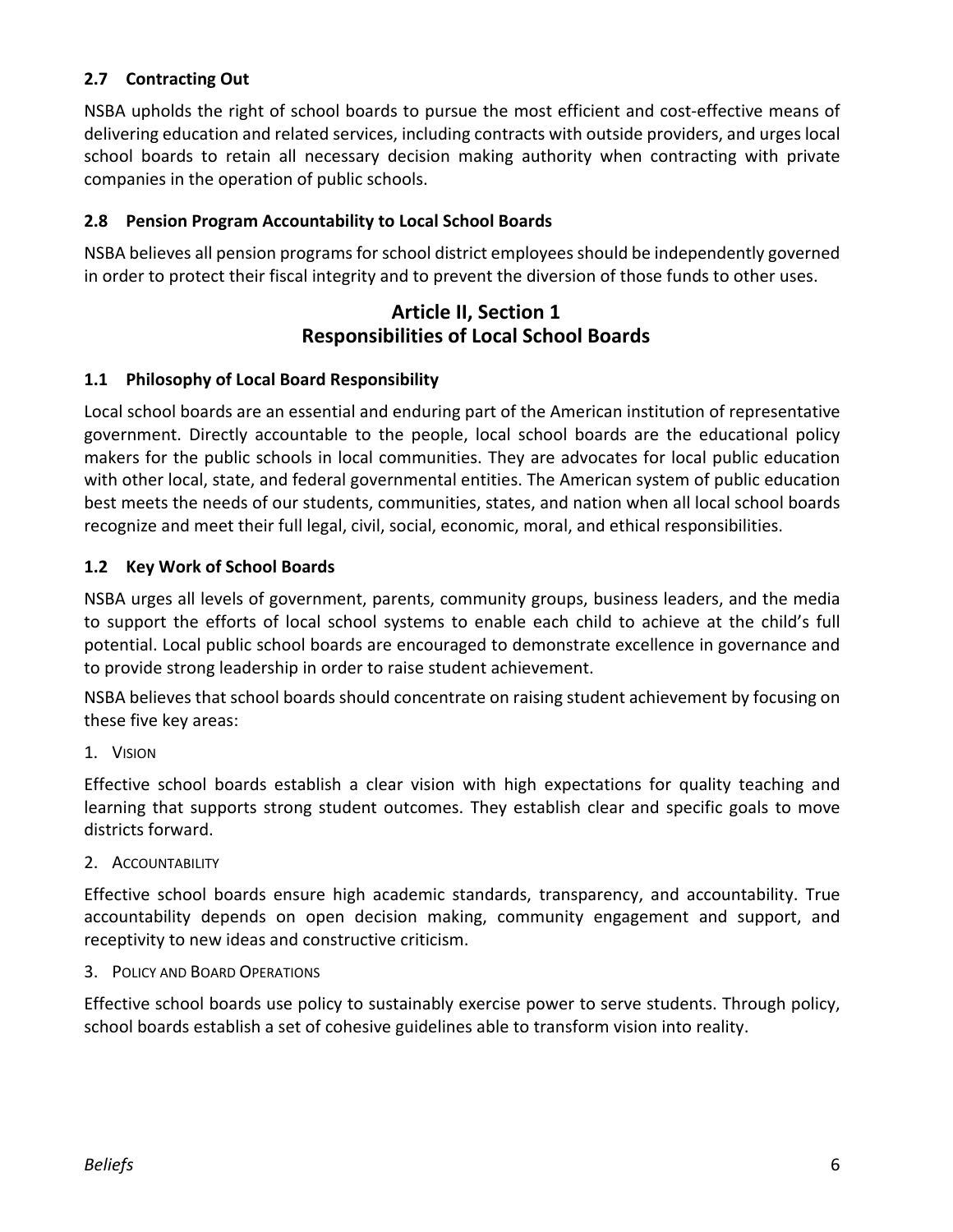#### 4. COMMUNITY LEADERSHIP

Effective school boards governing through public advocacy and community engagement, sharing their concerns and actions with the public. Community leadership that builds public support is vital to implement the board's vision.

#### 5. BOARD/SUPERINTENDENT RELATIONSHIPS

Effective school boards lead as a united team with the superintendent, each in their respective roles with strong collaboration and mutual trust. Both the school board and the superintendent have essential leadership roles that are interconnected, but unique.

#### **1.3 School Board Development**

NSBA supports Association Member professional development programs for school board members. Training and professional development for school board members should aim to increase board members' knowledge and awareness of (1) federal, state, and local legislation and judicial decisions that affect the operation of local districts and schools, and (2) new educational reform initiatives and research-based instructional strategies that enhance student achievement. Thus, board members will be better equipped to lead and guide district and school staff, and make educational decisions that best support a student's ability to achieve high academic standards. School boards are encouraged to inform their constituents about the need for board development activities, workshops, seminars, and conferences.

#### **1.4 Board Self-Evaluation**

School boards should conduct a regular self-evaluation and develop an action plan for continued improvement. A comprehensive, ongoing program of continuing education should be part of that plan.

#### **1.5 Implementation of Federal Laws**

It is the responsibility of local school boards to provide leadership to meet the goals and objectives of federal laws, and to ensure that school board members, administrators, principals, teachers and other staff are knowledgeable regarding implementation requirements. It is also the responsibility of the local school board to engage the community in discussions regarding the impact of the federal law on student achievement as well as the fiscal and personnel resources that will be needed.

#### **1.6 Civility**

NSBA believes public officials at all levels of government should model civil discourse in their deliberations, allowing for the thoughtful, beneficial, productive exchange of ideas and perspectives. NSBA urges school boards to provide opportunities for students to develop their skills in collaborative engagement, conflict resolution, and consensus building, including but not limited to restorative practices, and for school board members to model these skills in their own conduct.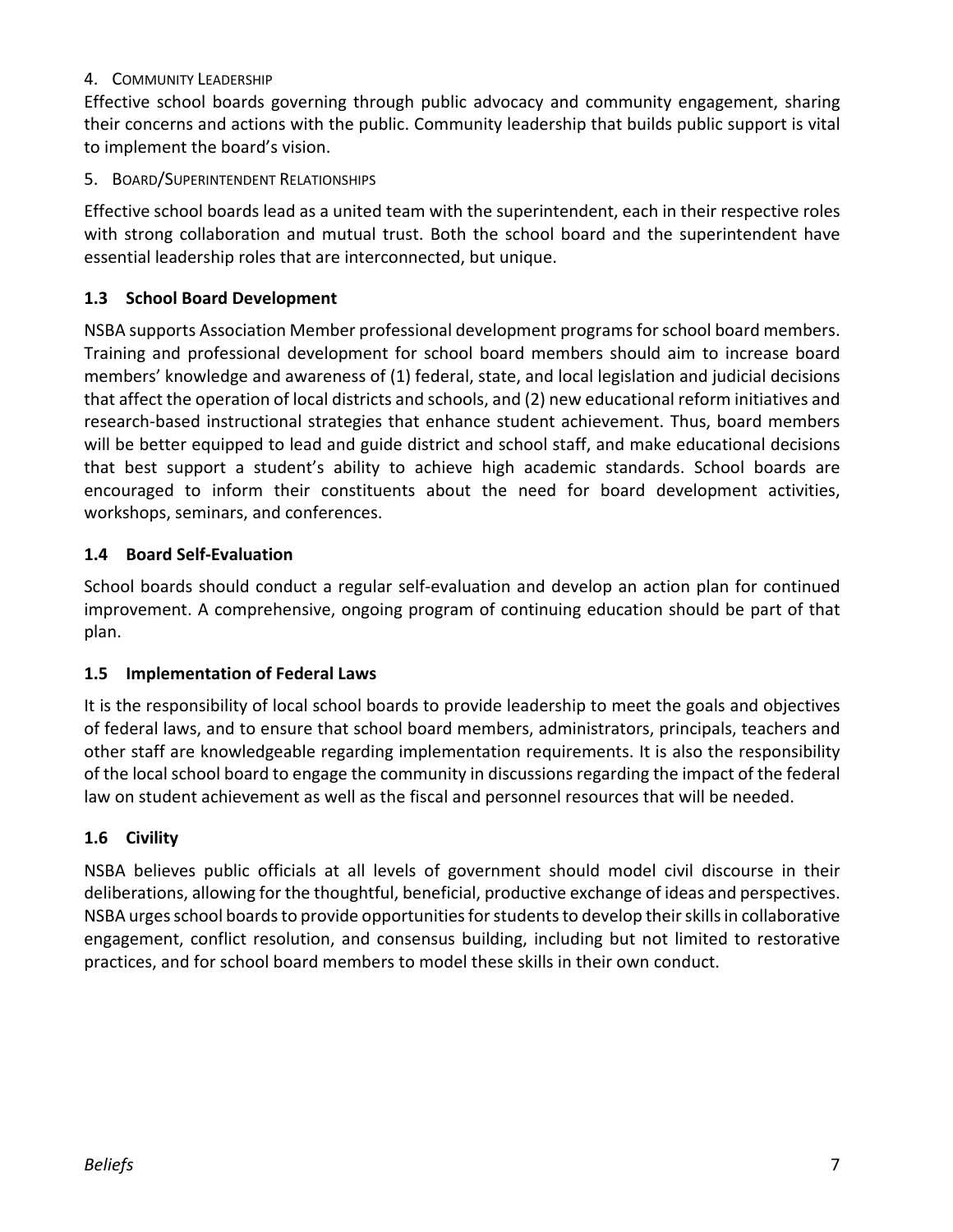# **Article II, Section 2 Professional Staff Development and Employee Relations**

#### **2.1 Leading the Change in Public Education**

NSBA, its member associations, and local school boards should focus resources and leadership training opportunities on innovative and transformational strategies to amplify and further advance the success of America's public schools and the students they serve.

#### **2.2 Commitment to Professional Development**

School boards, administrators, and teachers should work cooperatively to improve teacher evaluation and performance, and strengthen administrative leadership capabilities. School boards and Association Members should continue to take a leadership role in improving the quality of teaching and administration in our schools. School boards and their associations should continue to support excellence in teacher education, development of standards, hiring practices, in-service education for personnel consistent with district goals and priorities, and constructive evaluation of administrative and teaching personnel.

#### **2.3 Teacher Education**

NSBA supports methods of teacher training that are aligned with research-based school improvement strategies and are responsive to the academic needs of students and the overall interests of public schools. Local school boards should develop strong partnerships with institutions of higher education to improve the quality of teacher and administrative training programs while supporting veteran teachers' ongoing development. Special attention should be paid to providing teachers and administrators with the time and resources necessary to prepare and implement the curriculum and instruction strategies or education reform models that have been selected.

#### **2.4 Teacher Accountability**

NSBA supports the use of qualified and effective teachers to teach students at all levels of achievement. Teacher licensing and certification should be based on rigorous standards that objectively assess teachers' knowledge and application of subject matter, children's development, classroom management, instructional techniques, and other fundamental research-based teaching tools.

#### **2.5 State Certification Requirements**

NSBA encourages local school boards to support instructional employees and other professional staff in their efforts to secure the training and required qualifications necessary to assure continued employment in their current position.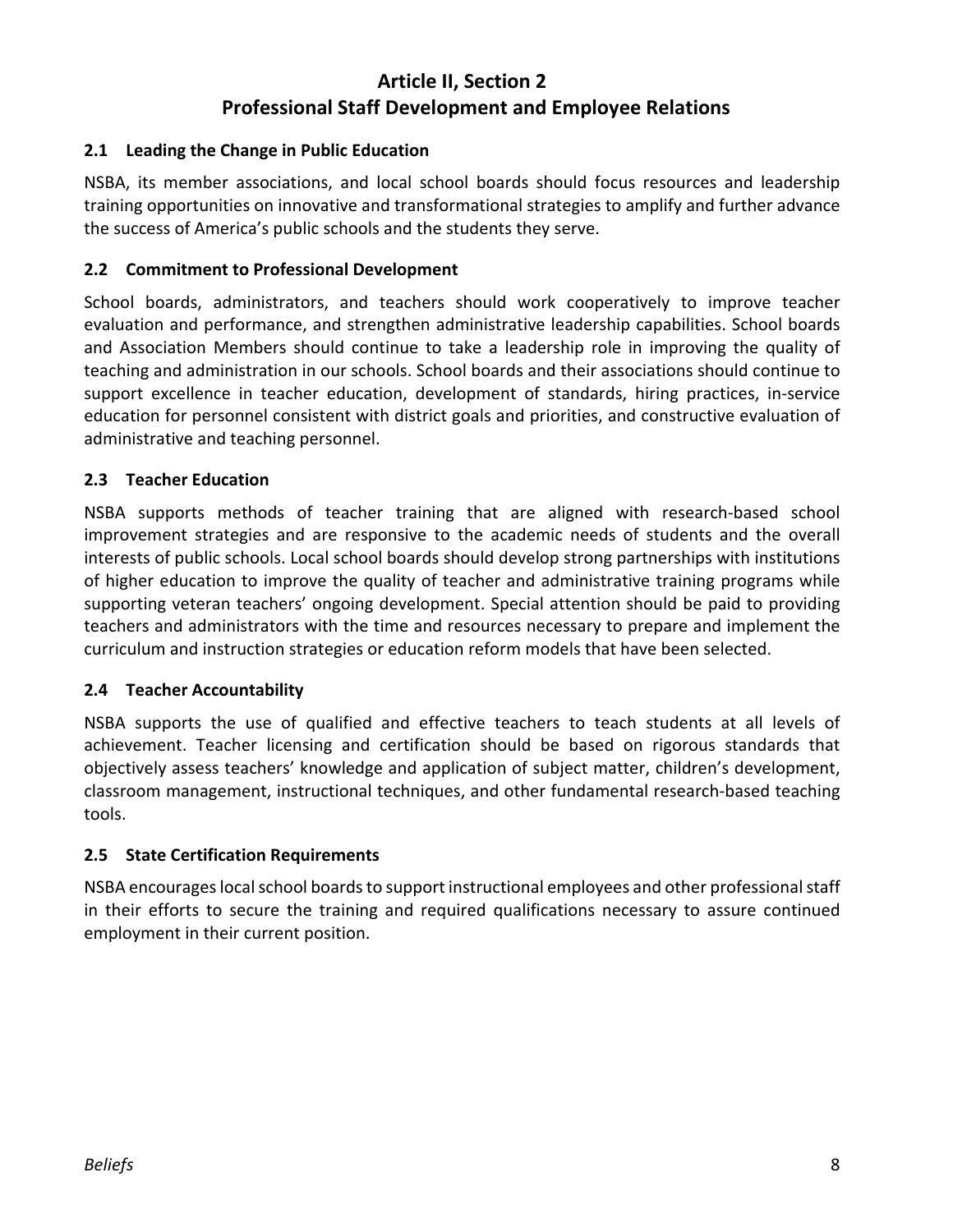#### **2.6 Teacher Tenure Reform**

NSBA supports tenure reform with the goal of teacher employment based on high standards and improved student performance. Standards should be developed by boards of education in conjunction with administrators, teachers, parents, and community members.

#### **2.7 Teacher Compensation**

NSBA supports efforts by states, Association Members, and school districts to redesign and implement teacher compensation systems that are linked to the goals of increasing student achievement and high standards. To attract and retain highly-qualified teachers, school boards should seek and support flexible compensation programs to reward teachers who have the qualifications and experience to teach students, especially in the most challenged, hard-to-staff schools and in the content areas of any schools experiencing shortages of qualified personnel.

#### **2.8 Teacher and Principal Evaluations**

NSBA supports efforts by states, Association Members, school administrators, and teachers to work together to develop and implement a fair evaluation system for classroom teachers and principals that includes student performance.

#### **2.9 Professional Development Plan**

NSBA believes that school boards should support professional development plans for teachers and administrators that include the following elements:

- (a) the purposes and benefits of professional development;
- (b) the current research on the characteristics of effective professional development activities;
- (c) identification of school system, school, and individual needs;
- (d) alignment with the district's goals;
- (e) the processes that should be used to plan, implement, and evaluate a comprehensive program; and,
- (f) the current resources available for professional development.

#### **2.10 Professional Standards**

NSBA supports proven voluntary national certification for teachers that have a demonstrated impact on raising student achievement. NSBA encourages and supports the development of a voluntary national certification program for administrators.

#### **2.11 Equality of Employment**

Each individual is worthy of opportunity, dignity, and respect. School district policies and practices should ensure that recruitment, employment, training, retention, and promotion are provided without regard to age, race, ethnicity, religion, gender, gender identity, sexual orientation, national origin, disability, color, or socioeconomic status. NSBA believes the right of privacy for all students, faculty, and staff should be respected. NSBA believes school boards should implement aggressive strategies to increase the racial and gender diversity of the school district workforce.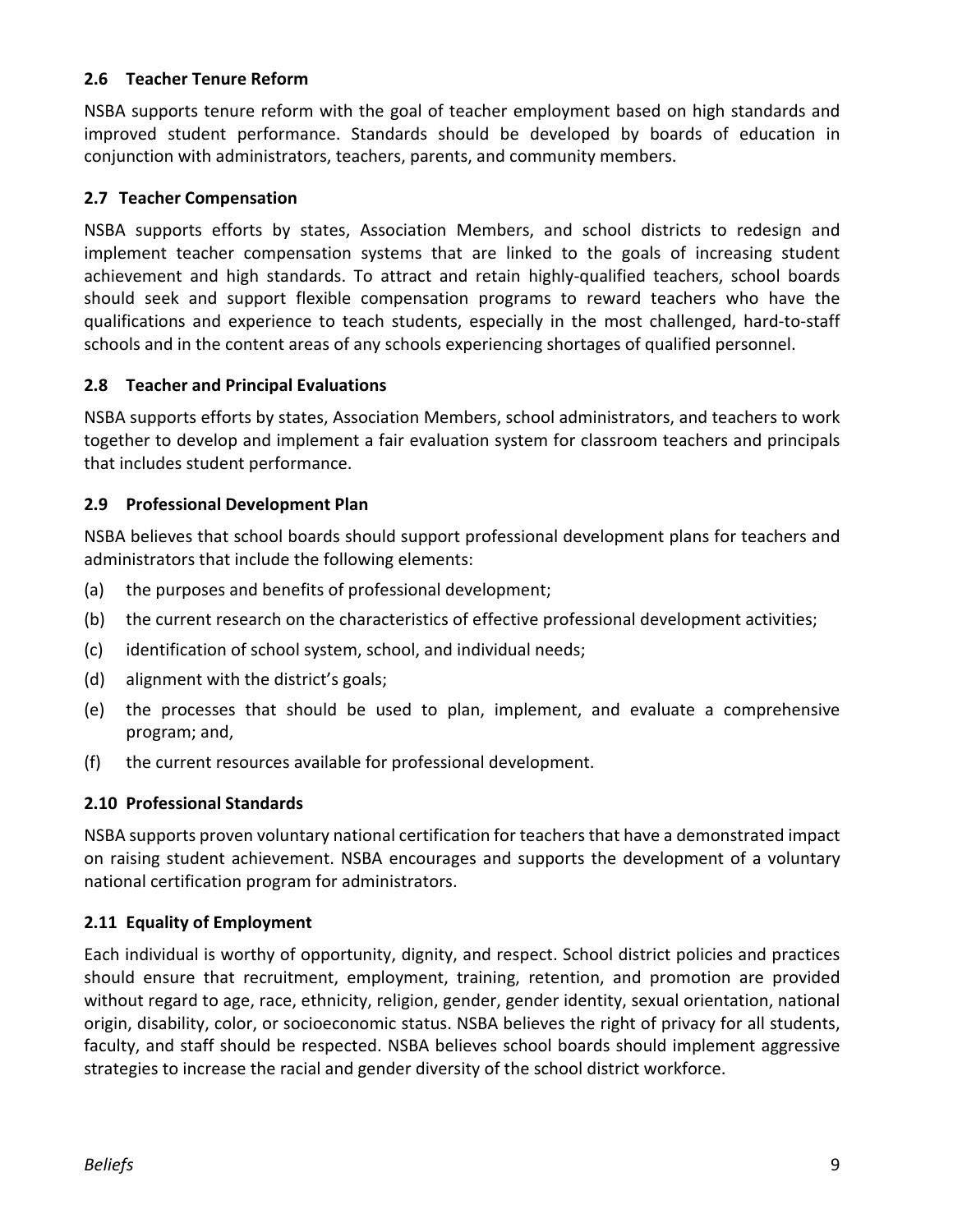#### **2.12 Responsibility for Uninterrupted Education During Employee Job Actions**

School boards should develop plans of action to ensure the uninterrupted education of students during emergency situations. Strikes, sanctions, boycotts, or other concerted actions that interfere with the orderly functioning of the public school system are improper procedures when used by public school employees. When such actions occur, special emphasis should be placed on communicating with staff and the community.

#### **2.13 School Boards as Employers**

NSBA supports the application of federal and state labor and employment laws to school boards, collectively the largest employer in the nation, in a manner that recognizes the unique employment concerns of schools to ensure all students receive a high quality education in a safe environment.

#### **2.14 Mental Health and Wellness Resources for School District Staff**

School districts are encouraged to develop policies and regulations that support mental health and wellness resources for the school district workforce. Mental health issues are not only detrimental to individual employees, but they can impact the workplace in the form of absenteeism, poor performance, substance abuse, work-related accidents, and workplace violence or harassment. NSBA believes school boards should implement effective policies that support employees and help to foster a healthy and productive learning environment

# **Article II, Section 3 Commitment to Diversity and Equity**

#### **3.1 Diversity and Equity**

School boards should provide resources that recognize the needs and strengths of each student and facilitate access to a high-quality, safe, and supportive education that prepares students for success. NSBA urges education professionals and policy makers at all levels of government to promote and support the significant benefits of learning in racially, ethnically, linguistically, and socioeconomically diverse settings by creating and/or adopting an equity policy and associated regulations to promote and support the commitment to equity and excellence for each student.

#### **3.2 Non-Discrimination**

NSBA believes that school boards should ensure that students and school staff are not subjected to discrimination on the basis of socioeconomic status, race, color, national origin, religion, gender, gender identity, age, pregnancy, disability, or sexual orientation.

#### **3.3 Quality Integrated Education**

The United States is a complex, racially diverse society. School boards should take positive action to support integration and to avert re-segregation in their districts, individual schools, and programs to promote equality of educational opportunities. Stereotyping should be eliminated from educational materials and school district policies and procedures. The total school environment, including its curriculum, should reflect and encourage respect for the multicultural nature of the world.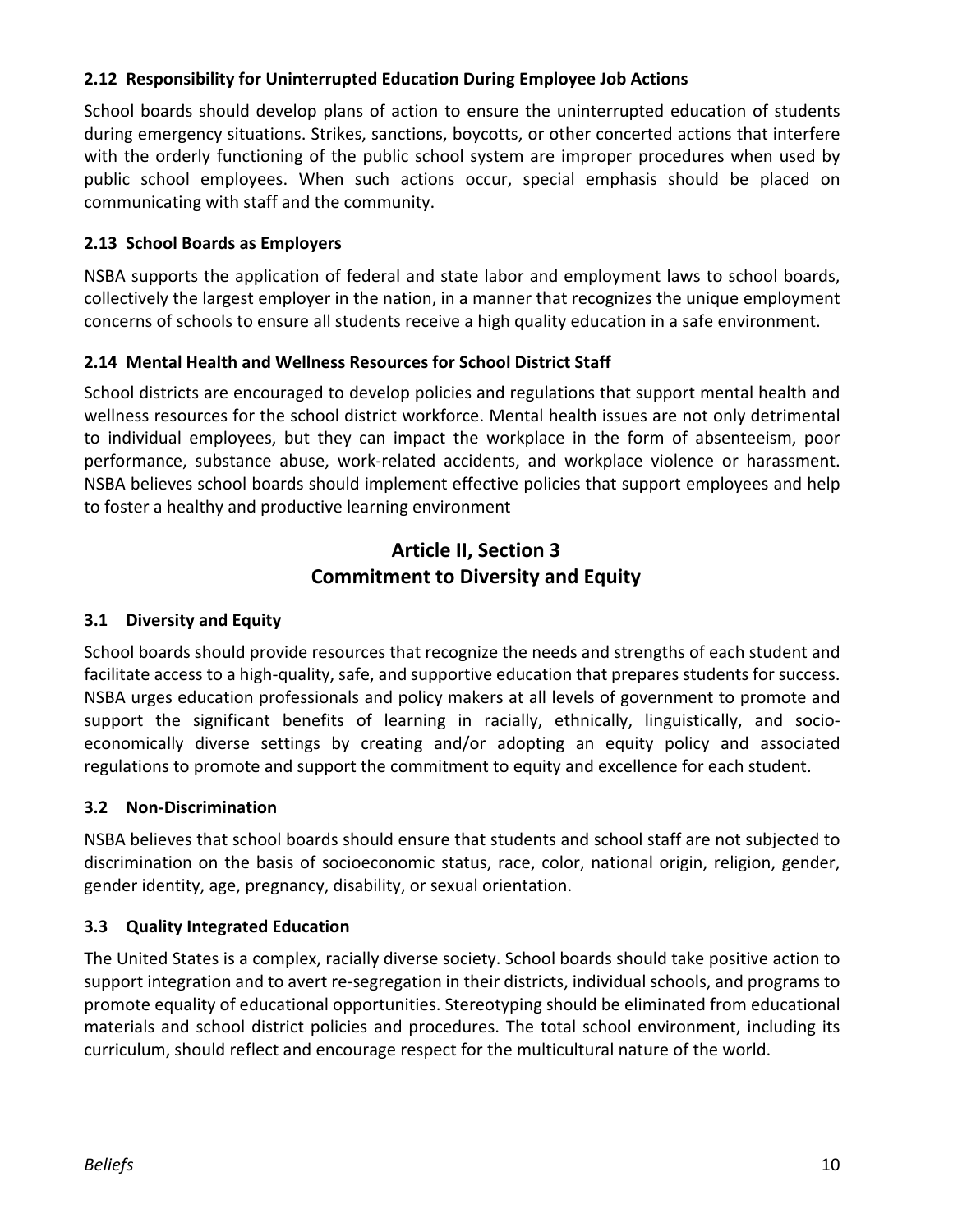#### **3.4 Equity in Gifted & Talented Programs**

NSBA supports and encourages each school board to conduct a rigorous evaluation of the admission criteria used to identify gifted and talented children, and if necessary, make revisions as needed to be more inclusive. NSBA believes that exceptional academic ability and/or exceptional talent in the arts or specific subject areas are qualities that transcend all races, incomes, and family circumstances.

#### **3.5 Achievement Gap and Graduation Rate**

NSBA supports state and local school boards' efforts to develop, design, and implement initiatives with measurable outcomes that close the educational achievement gap and improve graduation rates for all students. A special focus should address the causes of, and solutions to, the underachievement of any student, including, but not limited to African American, Hispanic, Native American, and socioeconomically disadvantaged students. NSBA urges federal, state, and local governments to provide funding for the efforts.

#### **3.6 School Board Leadership on the Issue of Race, Culture, and Diversity**

School board members, as community leaders, should encourage and promote productive dialogue about diversity including but not limited to socio-economic status, culture, gender, race, sexual orientation, gender identity, age, physical and mental abilities, religious beliefs, and political beliefs in their communities, model and encourage inclusive thinking and behavior, and provide credible and balanced information on issues of socio-economic status, culture, gender, race, sexual orientation, gender identity, age, physical and mental abilities, religious beliefs, and political beliefs, ultimately creating positive change.

#### **3.7 Federal Efforts to Reduce and Address the Impact of Poverty**

As school board members advocate for greater resources to effectively address the effects of poverty on our nation's students, NSBA urges Congress and the Administration to target a greater concentration of resources among federal agencies that will help mitigate and address the impact of poverty on students. NSBA supports the establishment of an effective, coordinated interagency structure to ensure seamless delivery of resources to our public school districts and other state and local agencies that serve our students is needed to meet the needs of all students and help end the cycle of poverty.

#### **3.8 Opposition to Hate Crimes and Violent Acts Against Individuals of Color and/or Minorities in School**

NSBA opposes hate speech, hate crimes, hate motivated crimes, and violent acts. NSBA condemns and takes a firm stance against any and all forms of violence, threats of violence, hate, hatemotivated actions, hate speech, or violent crimes towards race, color, religion, national origin, sexual orientation, gender identity, and disability, particularly regarding minorities in a school setting. NSBA acknowledges that such acts can directly or indirectly affect school environment, classroom environment, student achievement, and student behavior. Further, NSBA encourages schools to develop policies outlining their condemnation of such acts, to develop programs that will address the occurrence of any hate crime, and to assist in developing a culture that respects differences and celebrates diversity.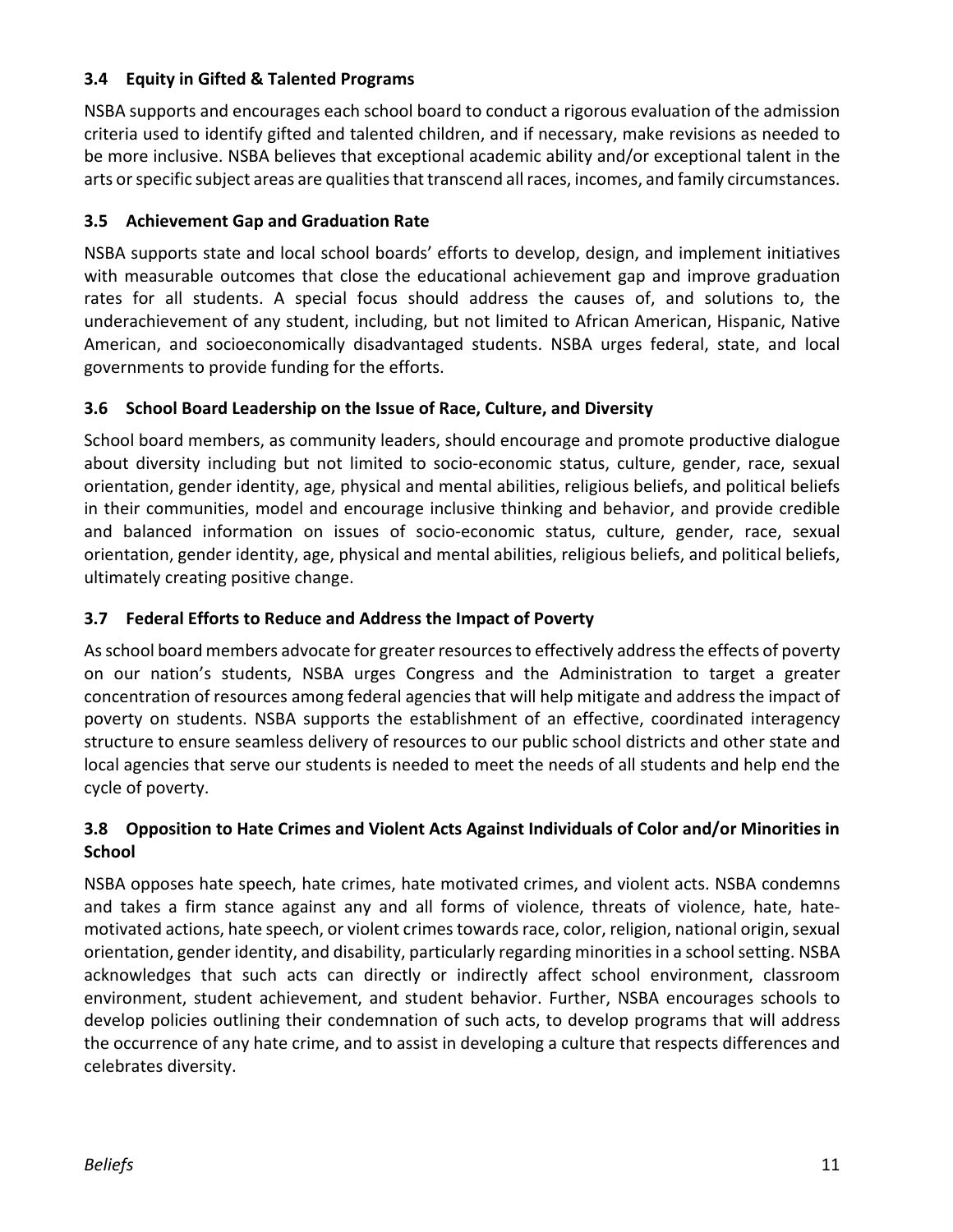#### **3.9 Anti-Hate Speech**

NSBA believes that all students deserve to learn in an environment that is safe, affirming, and free of bias and discrimination. NSBA denounces the use of words of images that harass and directly attack individuals or groups based on race, ethnicity, religion, national origin, sexual orientation, gender or gender expression, disability, or any other aspect of identity.

NSBA believes that when students or adults speak explicit hate language at school, it is the responsibility of the school district to actively respond to these incidents.

NSBA urges boards to foster school climates where differences are appreciated and not used to ridicule, single out, intimidate, disrespect, or exclude different groups. We recognize that these injustices can have a negative impact on the educational experience that we expect for each child.

#### **Article III Federal Assistance to Education**

#### **Section 1—Philosophy of Federal Role in Education**

There are educational goals and concerns that transcend the boundaries of local school districts and states. These include improvements in student achievement and the attainment of high standards by all student groups, the elimination of widespread disparity in educational opportunities among students, improvements in the physical and mental health and safety of schoolchildren, and the intelligent participation in the democratic process by all citizens. NSBA encourages federal, state, and local governments to adopt education as a civil right and to work closely with other organizations to achieve this goal.

NSBA believes that national and state leaders and lawmakers must fulfill their responsibility to support students and schools by providing adequate federal and state funding and encouraging business and community involvement in education. States and districts should not be required to implement any federal legislation impacting education until funding amounts authorized in the legislation are appropriated. NSBA also believes that state and federal governments should focus on supporting comprehensive education reform which addresses:

- (a) providing resources to ensure that all children receive appropriate early childhood education;
- (b) encouraging creative and critical thinking;

(c) supporting efforts to attract, provide professional development for, and retain high quality and effective teachers;

(d) supporting state efforts to ensure that what is taught and what is tested are important, reasonable and challenging to every student and what is tested is aligned with what students are taught;

- (e) providing funding for the development of research based instruction in all areas of curriculum;
- (f) supporting efforts to focus on the social, emotional, physical and mental health of students; and,
- (g) factors outside the classroom that impact student learning.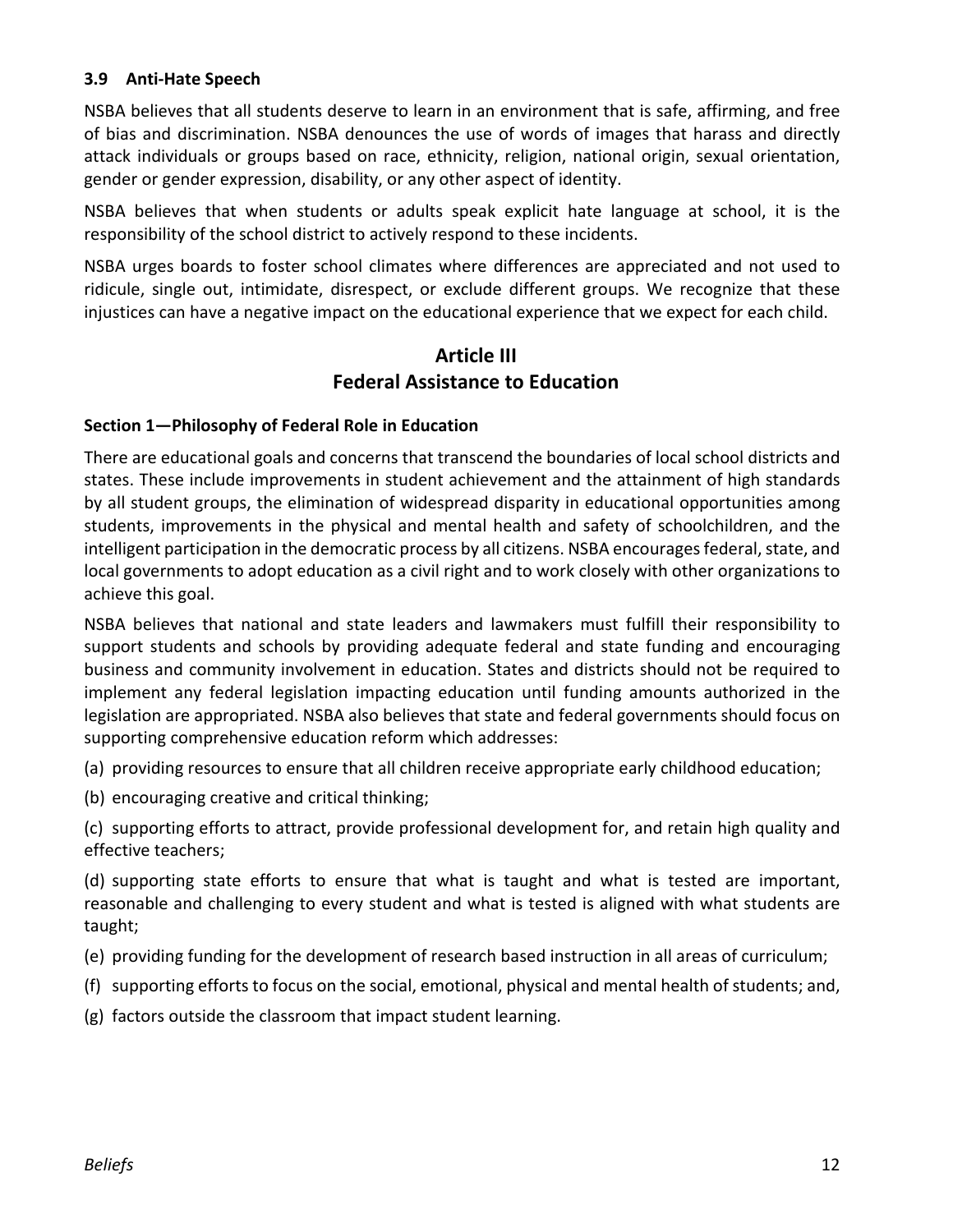#### **Section 2—Federal Funding for Public Education**

NSBA believes that full funding of federal public education programs is an essential step in improving educational opportunities for all children. NSBA supports federal legislative and regulatory efforts to ensure that the allocation of federal funding for school districts is directly utilized for school-based services, with strict protections to ensure that statutory caps on federal funding reserved for state administrative purposes are adhered to thoroughly. NSBA urges Congress to ensure that oversight is provided that addresses the goals for program administration and does not extend or expand state authority in the distribution or suballocation process so that funding is allocated to school districts in the manner that Congress intended. NSBA believes education funding should be of the highest federal priority to ensure that our nation's students have the opportunity to meet the challenge of world-class standards and responsible citizenship through these priorities:

(a) improving equity in educational opportunity by making schools with significant indices of poverty a high priority for increased federal aid;

(b) increasing federal special education aid to meet Congress' obligation to fund 40 percent of the cost of educating children under the requirements of the federal law, and supporting the placement of the Individuals with Disabilities Education Act (IDEA) within mandatory spending portions of the budget to ensure that, over a period of time, the obligation will be met as a federal budgetary priority;

(c) ensuring that the requirements of the Elementary and Secondary Education Act (ESEA) are fully funded as authorized in the law;

(d) supporting teacher preparation programs at colleges or other post-secondary institutions that lead to certification or licensing of teachers in accordance with the ESEA provisions for teacher qualification; NSBA also seeks increased federal support to provide resources for districts to address the teacher qualification certification requirements of ESEA, including funding to assist in teacher recruitment and retention;

(e) ensuring that school districts serving immigrant students or Limited English Proficient/English Language Learners (LEP/ELL) are provided with the necessary resources for those students as they make the transition into our society;

(f) providing direct allocations to local school districts whenever possible;

(g) relaxing burdensome regulatory and paperwork mandates, and enabling districts to use a combination of federal programs in order to target these funding streams to significant local concerns;

(h) maintaining other educational technology funding programs, with a priority of helping school districts that lack local resources, acquire the infrastructure, hardware, software, and staff training necessary to provide a technology rich instructional environment;

(i) providing funding to advance the application of technology to teaching and learning while connecting the students and the schools to employment opportunities and educational experiences available in the work environment;

(j) providing funding for technology resources for school districts to integrate technology into the curriculum, enable the use of computer-based assessments aligned with state standards, and adjust curriculum and instructional practices;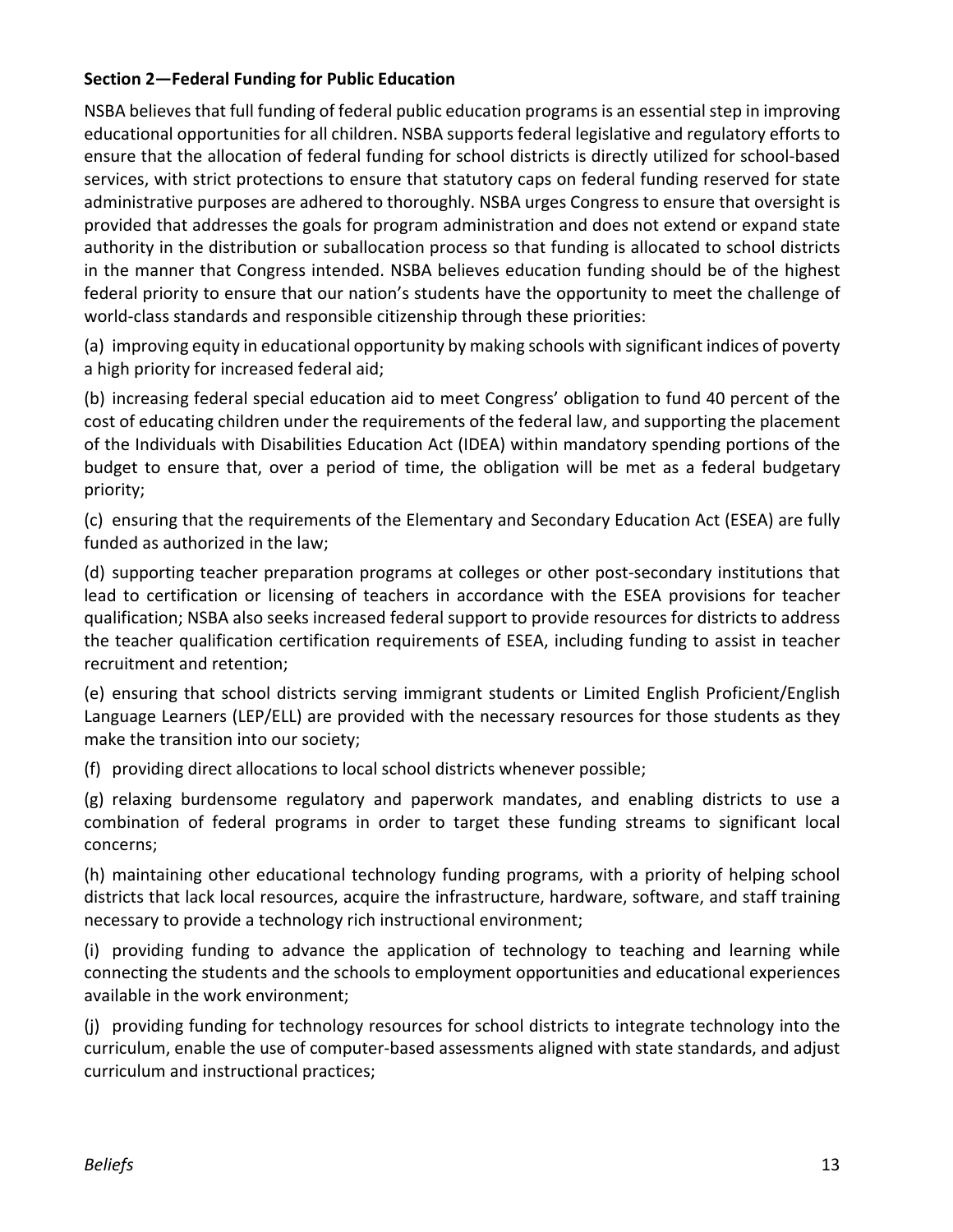(k) providing funding to meet school infrastructure and personnel needs to improve the safety and health of all students and to improve the quality of the learning environment;

(l) establishing, at the local school board's option, a needs-based federal funding program to reduce school district costs for public school construction and renovation;

(m)providing full funding for Impact Aid; to local school districts to help support the education of all students whose parents or legal guardians reside and/or work on federal tax-exempt property or within local school districts that include federal tax-exempt property;

(n) providing full funding for all federal mandates;

(o) providing funding to ensure that migrant children have the resources necessary to reach full academic potential;

(p) modifying provisions for the Title I funding formula so that a hold harmless provision is created, ensuring that no school district receives less money as a result of census or other changes during the school district's fiscal year;

(q) providing funding for the development of research-based instruction;

(r) enacting legislation to provide financial resources to school districts to meet the rising costs of energy and explore alternative energy sources and energy cost-saving measures;

(s) providing full funding for the Native American Language Act of 1990 (Public Law 101-477);

(t) providing funding for programs that help all students learn multiple languages while attending public schools;

(u) providing funding for voluntary foreign language programs in elementary schools;

(v) providing funding for community-based mental and emotional health services for youth and incentives for collaborative systems of care; and,

(w) providing full funding to meet the costs associated with the development and maintenance of state longitudinal data systems that track student's performance on assessments.

#### **2.1 Refugee Resettlement Funding**

NSBA believes federal funding should be provided to local education agencies for students who are placed in local education agencies through the federal Refugee Resettlement Program. School impact grants and other grants under the office of refugee resettlement should be expanded to allow school districts to directly apply for funding when impacted by federally placed refugee students, both through family relocations and through the unaccompanied children program. The federal government needs to provide appropriate levels of funding for students being placed into school districts under the federal Refugee Services Program in order to ensure that these students can receive all the appropriate education services they need to succeed.

#### **Section 3—Federal Authorization and Appropriations Process**

NSBA supports the provision of adequate funding and efficient procedures for financing federal public education programs and urges Congress to:

(a) eliminate the practice of imposing federal unfunded and/or underfunded mandates on states and local education agencies;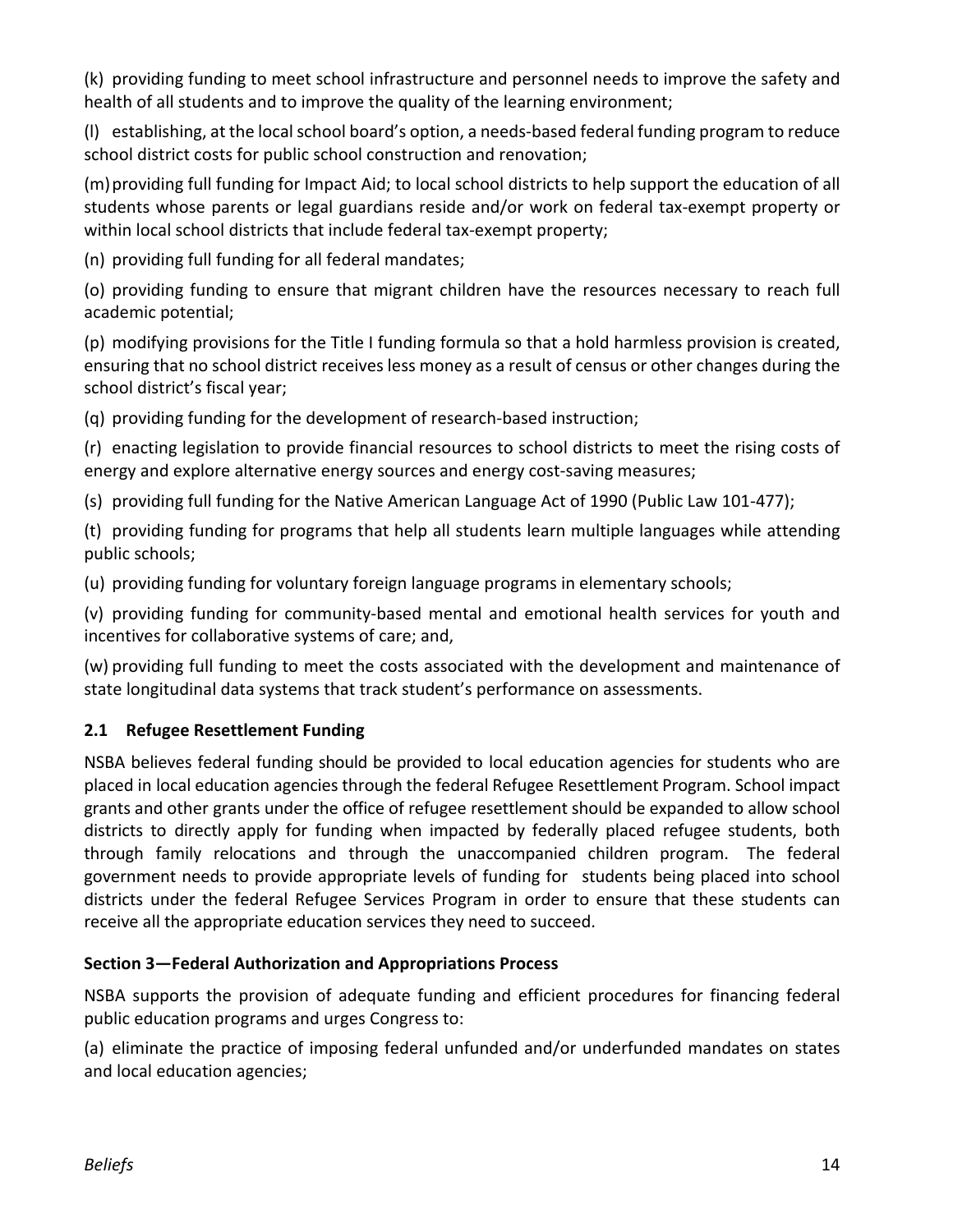(b) make full funding of mandated public education programs the top priority in adopting the federal budget, and fully fund all federal public education programs;

(c) meet the funding levels authorized as part of the Elementary and Secondary Education Act (ESEA);

(d) oppose general budget reductions by formulations that circumvent Congress' responsibility to set funding priorities among government functions;

(e) consider the establishment of a separate capital budget to conform with present budget practices of local and state governments;

(f) recognize local cash-flow requirements by not deferring or rescinding previously enacted appropriations;

(g) ensure that changes in federal tax laws do not adversely affect public schools; and,

(h) exempt education programs from across-the-board cuts that often affect discretionary spending.

#### **Section 4—Federal Policies**

NSBA supports federal education policies that make the education of all children a national priority, while recognizing that education is primarily a state and local function for which the federal role should be one of support and assistance rather than direct regulation. Federal legislation and policies should recognize:

(a) the responsibility of the federal government to provide for excellence and equity through its support of public elementary and secondary education;

(b) the value of supplemental programs that address local and national educational objectives by meeting the academic needs of all students, and the federal responsibility to help fund these programs when and where they are needed;

(c) the educational, physical, social, emotional, and economic needs of the whole child and the child's family and be designed to meet these varied needs;

(d) the need to distribute funds to local school districts equitably and based on student need;

(e) the need for local school districts to have the primary role in developing accountability procedures for federal education programs in local schools;

(f) the need to establish limits on the regulatory authority of the Department of Education and other federal agencies as they pertain to education;

(g) the cost of all federal education programs and the costs associated with implementing federal mandates that affect public education and fully fund these costs accordingly; and,

(h) the impact of federal immigration policies on local public education and fully fund the additional programs and services that are required as a result of these policies.

#### **4.1 Protect and Promote State and Local Control of Education**

Federal policies should protect state and local control and accountability as follows:

(a) Any federal funding allocated to the state level should be administered by the state agency through local school boards in accordance with state policy and without restrictions other than simple accounting of receipts and disbursements. Controls should be placed in federal legislation to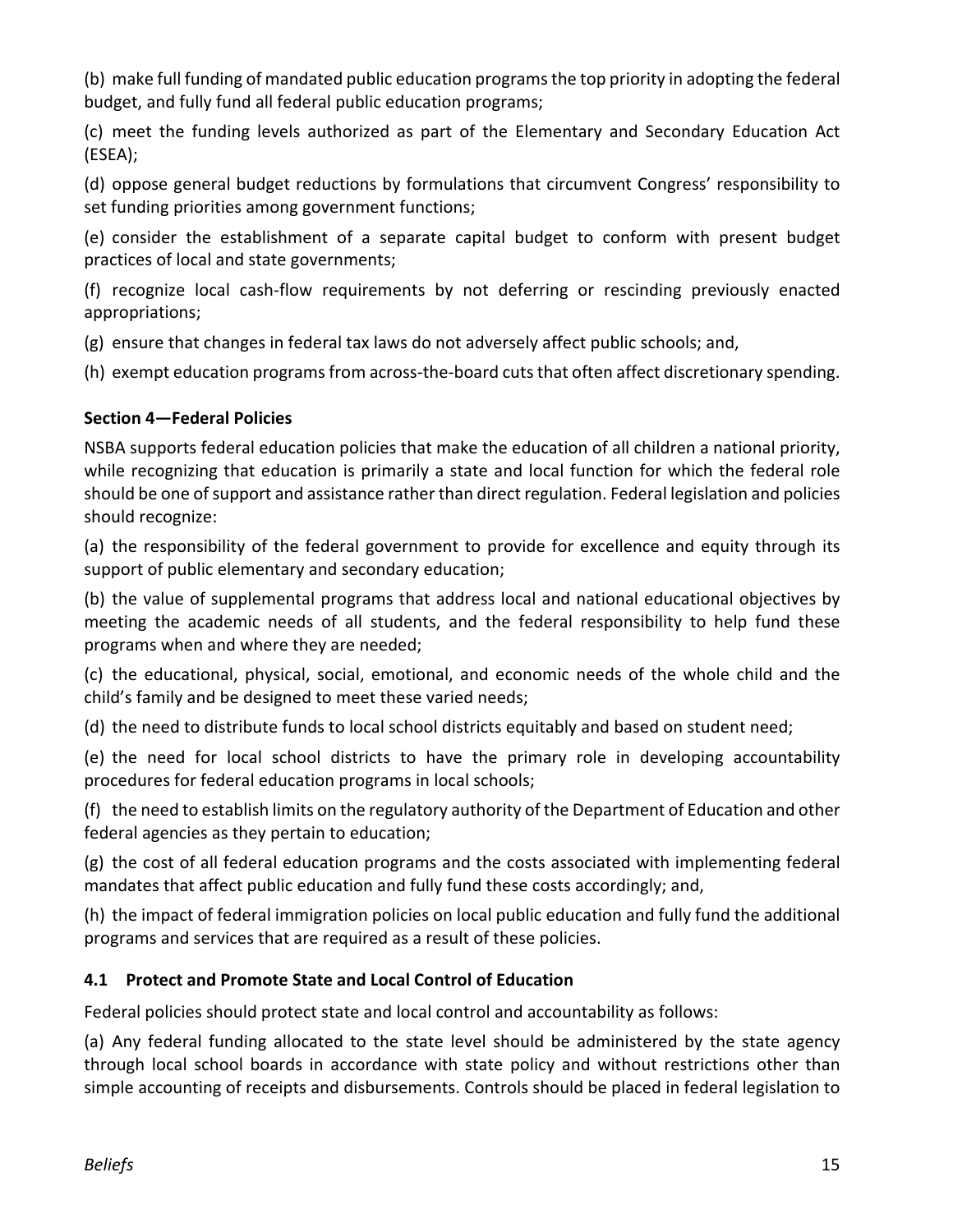limit the amount of federal funds used for state administration to those amounts that are absolutely necessary to perform mandatory federal requirements and provide adequate funds to local school districts for the management of the program.

(b) Any federal program involving education should be under authority of the local educational agency as defined in federal law and wherever possible should avoid diverting funds from and disrupting public elementary and secondary school systems.

(c) The President, Congress, and state, territorial, and other government entities should recognize school boards as lay governors of public education. Federal law should require the appointment of school board members to commissions, advisory committees, or other bodies that in any way directly or indirectly affect the development of educational policy, funding, regulations, and guidelines.

(d) Any national test should be administered on a strictly voluntary basis and with no adverse impact on the receipt of federal funds for those school districts that do not choose to participate. Any national test should be conducted, developed, and administered by an entity other than the federal government. NSBA believes that testing of students is primarily a state and local concern that should be done at consistent intervals to measure student progress. Federal requirements for periodic assessment of student progress should be satisfied by meeting state mandated testing requirements.

(e) NSBA opposes attempts by the federal and state government to expand the scope of information that it collects from school districts in a manner that is confusing, burdensome, and conflicts with the responsibilities of school districts and the rights of students unless the data collection is authorized by the statute.

#### **4.2 Unfunded Mandates**

NSBA opposes unfunded and/or underfunded mandates imposed by federal laws and regulations. To address this issue, NSBA endorses the Unfunded Mandates Reform Act of 1995 requiring Congressional budget office estimates of projected costs and the government's ability to fund the new legislation that mandates action by state and local government. NSBA further endorses provisions of the Act, which require a study of current mandates and their impact on state and local governments. NSBA urges Congress to modify the Unfunded Mandates Reform Act of 1995 so that it applies to the Elementary and Secondary Education Act, the Individuals with Disabilities Education Act and other relevant statutes.

#### **4.3. Vouchers/Tuition Tax Credits**

NSBA believes public tax dollars should only support public schools. NSBA opposes any efforts to subsidize tuition or expenses at elementary or secondary private schools, religious schools, or private home/correspondence schools with public tax dollars. Specifically, NSBA opposes vouchers, tax credits, and tax subsidies for use at non-public K-12 schools.

#### **4.4 Intergovernmental Tax Policy**

NSBA urges Congress to support federal tax legislation to strengthen state and local efforts to fund public education, and to reject proposals that would negatively affect those efforts.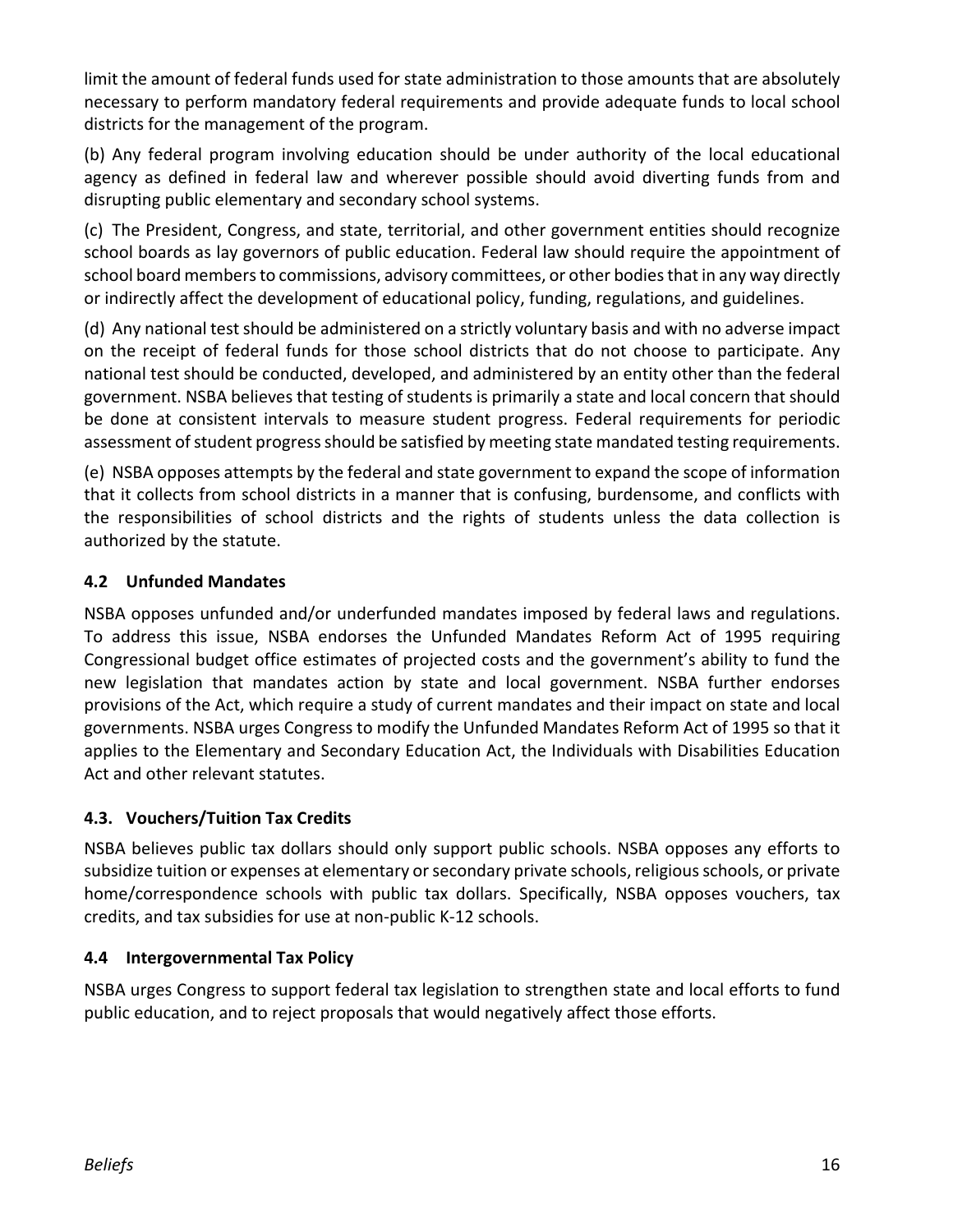#### **Section 5—Federal Roles and Responsibilities**

#### **5.1 General Leadership and Support**

The federal government, through the Department of Education, should support, promote, and advocate on behalf of public education at the national, state, and local levels. The Department of Education should:

(a) be an advocate for American public education by providing a positive image of our education system;

- (b) provide leadership in seeking increased federal funding of public education;
- (c) be a clearinghouse to coordinate national education information;
- (d) appraise the educational environment and report findings to responsible agencies;
- (e) enter into educational research programs with qualified profit and non-profit organizations;
- (f) provide safeguards against federal control of curricula in American schools;
- (g) offer consultative services and technical assistance to the states and local school districts;
- (h) coordinate international educational activities in which the U.S. government is interested;
- (i) coordinate educational and related programs of all federal agencies;
- (j) publicize programs which have been evaluated and judged to have excellent outcomes;

(k) provide sufficient time between the issuance of regulations and mandated compliance with regulations;

(l) ensure consistent rulings from state to state on regulatory interpretations; and,

(m)encourage and promote collaborative efforts among all levels of government and the nation's educational organizations and support groups.

#### **5.2 Special Areas of Concern**

(a) Urban Communities. Most urban communities are faced with large concentrations of social and economic challenges. The attendant social services needed to improve student academic achievement create an added financial burden on the local urban district. The solution may require direct funding from federal and state sources to improve student academic achievement and assist in recruitment and retention of high quality and effective teachers.

(b) Rural Communities. Rural, isolated, and small districts have special instructional delivery challenges that place an added burden on these local districts. The solution may require direct funding from federal and state sources to improve student academic achievement and assist in recruitment and retention of high quality and effective teachers.

(c) Career and Technical Education. It is critical that the federal government provide necessary support to ensure that all students have access to a high quality career and technical education with a strong academic component. Our nation needs to prepare and maintain a productive and skilled labor force, and our students need the necessary skills for employability.

(d) Educational Technology. NSBA urges states and the federal government to ensure adequate funding so that all students are provided equitable access to educational technology. Educational technology resources should include: (i) "E-rate" programs and other federal initiatives designed to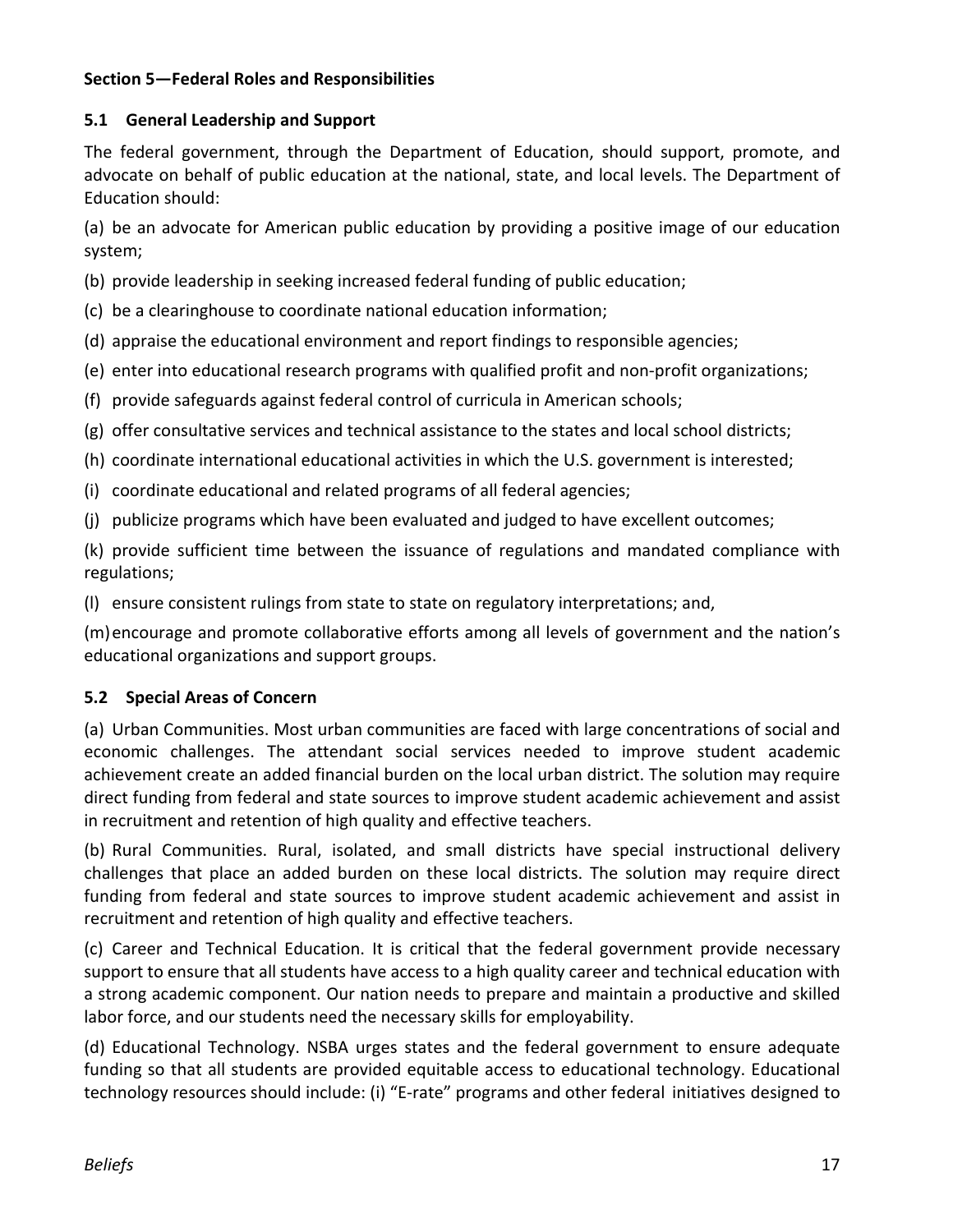advance the infusion of modern technology into teaching and learning; and (ii) initiatives designed to address teacher training in technology, software development, affordable hardware acquisition, and technology infrastructure.

(e) Adult Education and Training. NSBA supports programs that provide basic education and skills training for adults. Where such programs are a requirement in order to remain eligible for public assistance and employment, the federal government should fully fund all basic education skills training and student support services such as childcare and early childhood education.

(f) Special Education. NSBA supports efforts to ensure that increased federal funding for special education does not result in a reduction of state-level support for education.

(g) Access to Higher Education. NSBA supports efforts to address the increased cost of higher education and resulting student debt that impacts access to students and their ability to participate.

# **Article IV The Educational Program**

Local school boards should develop strategic educational plans and then establish procedures and board policies designed to implement and evaluate the effectiveness of all educational programs.

#### **Section 1—Desired Learning Outcomes**

#### **1.1 Public Education**

NSBA supports locally elected school boards in expanding public school programs to meet the needs of students in a rapidly changing world. Local school boards should be encouraged to implement innovative strategies and means of delivery within their publicly funded and publicly accountable school systems to better prepare students for the future.

#### **1.2 Comprehensive Education of Children**

NSBA recognizes the importance of the social, emotional, physical, and cognitive development of children and encourages local school boards to adopt policies, pass resolutions, to ensure a wellrounded curriculum is available to all students, and to support effective practices toward that end.

#### **1.3 Access to Educational Opportunities**

Public schools should provide equitable access and ensure that all students have the knowledge and skills to succeed as contributing members of a rapidly changing, global society, regardless of factors such as race, gender, gender identity, sexual orientation, ethnic background, English proficiency, immigration status, socioeconomic status, or disability.

#### **1.4 Student Achievement in Reading**

Reading is absolutely necessary to a child's success. NSBA believes it is essential for every child to learn to read at least at grade level and urges educators and policy makers to adopt balanced instructional approaches that are consistent with educational and child development research on effective teaching and reading, while affirming the authority of local school boards to make decisions regarding grade level retention.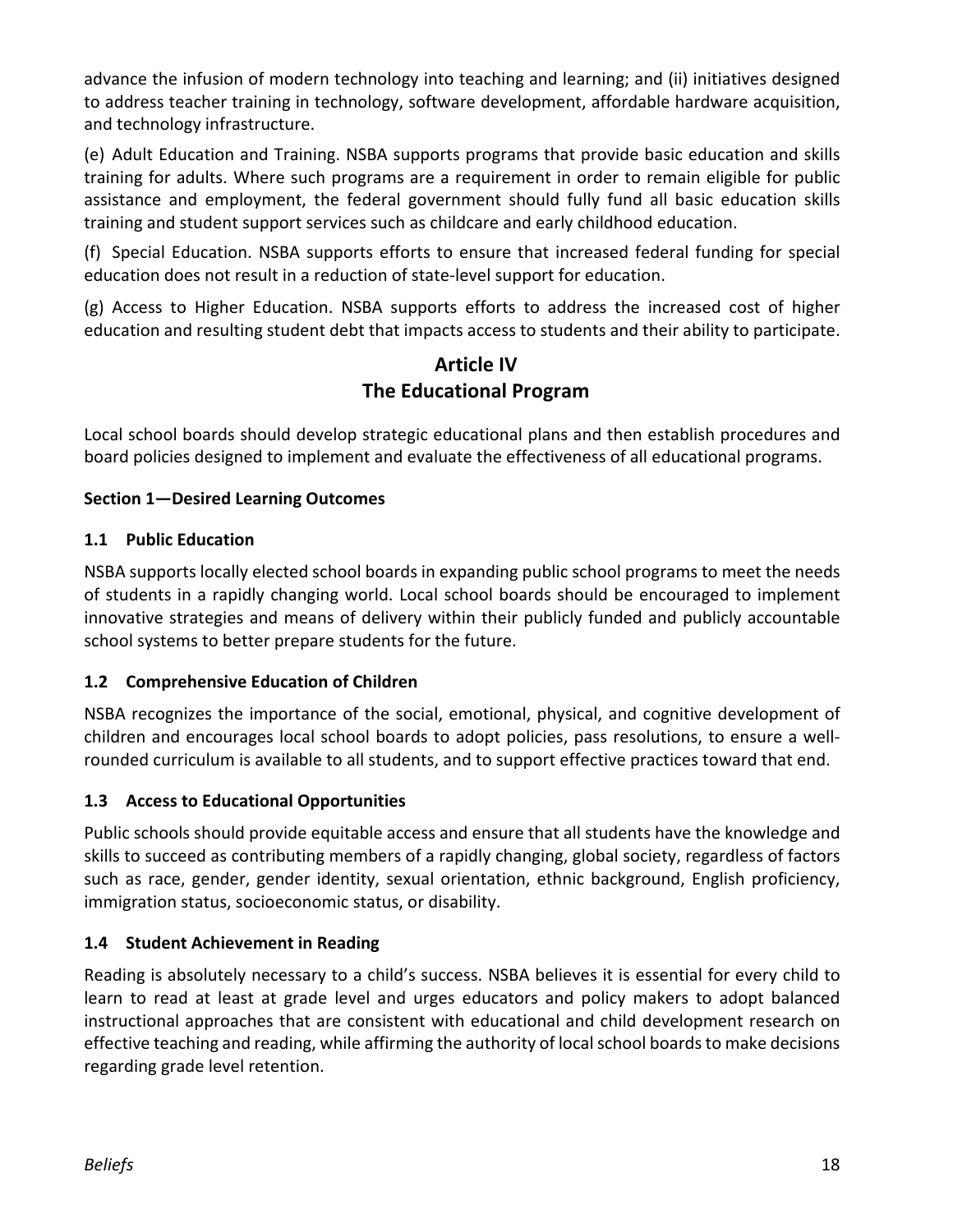#### **1.5 Student Achievement**

NSBA believes that all students should successfully complete a challenging K-12 curriculum in literacy, social studies, science, technology, arts, physical education, and mathematics.

#### **1.6 Secondary Education**

Every effort must be made to facilitate and encourage all students to complete at least a high school education program. Where there is a continuing or increasingly low graduation rate among some populations, including, but not limited to, African American, Hispanic, and Native American students, students with disabilities, and students living in poverty, school boards should adopt policies, programs, and practices and provide resources to address the needs of these students. Efforts must also be made to encourage and direct students who do not obtain a high school diploma to complete an alternative high school experience.

# **Article IV, Section 2 Maintaining a Safe and Supportive School Climate**

NSBA believes that students must have safe and supportive climates and learning environments that support their opportunities to learn and that are free of abuse, violence, bullying, weapons, and harmful substances including alcohol, tobacco, and other drugs. NSBA urges federal, state, and local governments, as well as parents, business, and the community, to cooperate fully with local school boards to eliminate violence, weapons, neglect, negative expectations, and harmful substances in schools and to ensure safe, crime-free schools. NSBA urges local school boards to incorporate into their policies and practices approaches that encourage and strengthen positive student attitudes in, and relationship to, school.

#### **2.1 Safety and Health of Students, Employees, and Visitors**

NSBA encourages local school boards to recognize that prevention, preparedness, mitigation, and emergency response and recovery plans are critical to protect the safety and health of students, employees, and all who visit school facilities. Such plans should be developed and maintained in coordination with appropriate local, state, and federal agencies including local public health, police, fire departments, transit authorities, or other agencies and first responders, and should address environmental, health, and safety risks; the need for immunizations; and potential security breaches. NSBA encourages state legislatures to enact legislation to allow school boards and administrators to discuss matters related to safety in executive session.

#### **2.2 Collaboration with Law Enforcement and School Resource Officers**

NSBA encourages school boards to foster collaboration and communication with law enforcement agencies. NSBA encourages school boards that place school resource officers in schools to create a culture of restorative justice practices and consider and evaluate the roles and responsibilities of such officers.

#### **2.3 Air and Water Quality**

NSBA urges local school boards to improve the learning environment including air and water quality in schools. NSBA supports voluntary state, municipal, and local school board partnerships that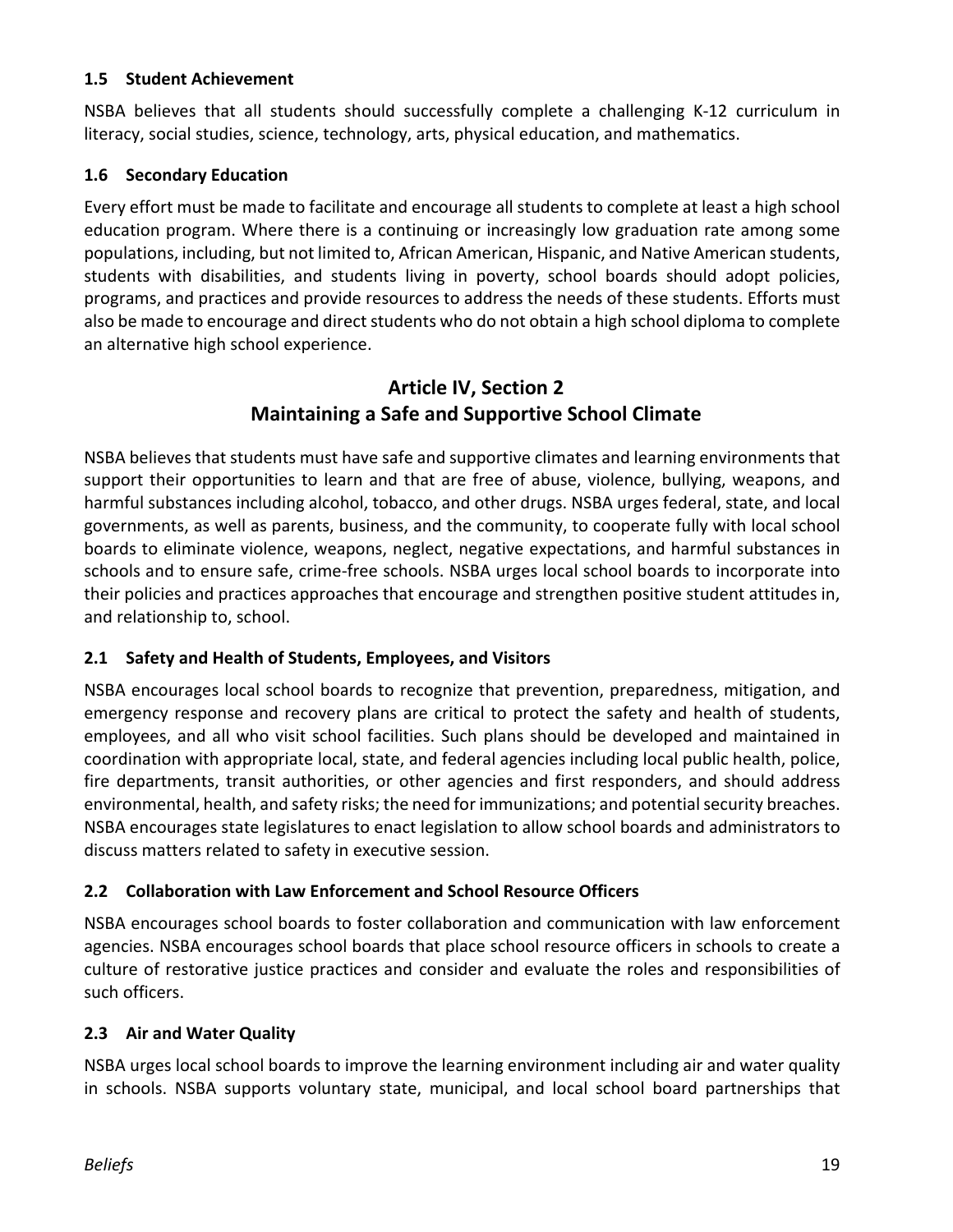monitor and improve air and water quality affecting school grounds in order to ensure a healthy learning environment.

#### **Water Stations**

NSBA believes that access to safe, clean, reliable water and safe sanitation are baseline conditions for health, prosperity, and wellbeing. However, water access remains out of reach of some of the most vulnerable people in the United States, which includes communities of color, lower-income people in rural areas, and tribal communities, among others. Better water access would allow vulnerable communities to thrive, and many child nutrition programs can offer a reliable source of safe and appealing drinking water for students who come from these communities.

NSBA believes that as a matter of public health, consumption of plain water is a healthy substitute for the sugary drinks that harm children's oral health and contribute to their risk of developing type 2 diabetes and other metabolic diseases; obesity; and cardiovascular diseases. Fluoridated tap water has been proven to protect against dental caries.

NSBA believes that water is essential to maintain, optimize, and improve health of students in school districts and encourages public schools to adopt policies and regulations that ensure that safe and appealing drinking water is available to all students without charge and that schools provide such drinking water by either providing water bottle stations or some other source of safe, potable drinking water.

#### **2.4 Food Allergies**

NSBA encourages local school boards to develop policies and crisis response plans which address food allergies.

#### **2.5 Food, Blood, and Airborne Illness Prevention and Response**

NSBA encourages local school boards to address in their policies and crisis response plans the prevention of, and response to, foodborne illness outbreaks and outbreaks of illnesses from airborne and bloodborne pathogens.

#### **2.6 School Climate Assessment**

NSBA recognizes the importance of a positive school climate in raising student achievement. To that end, NSBA urges school boards to assess the school climate and establish goals for its improvement.

#### **2.7 Student Conduct and Due Process Policies**

School boards should enact and implement written policies that set rigorous standards for student conduct to maintain an optimal learning environment. Written policies on student and parental rights and responsibilities should be established that are in accord with federal and state laws and establish due process procedures for the administration of these policies.

#### **2.8 Student Discipline (Out of School)**

NSBA urges local school boards to continue to analyze data with regard to student discipline. NSBA further urges school boards to 1) increase the use of other proven intervention and prevention strategies to maximize the opportunities for all students to have a safe and successful in-school experience; 2) consider out of school disciplinary practices as a last resort to address behavioral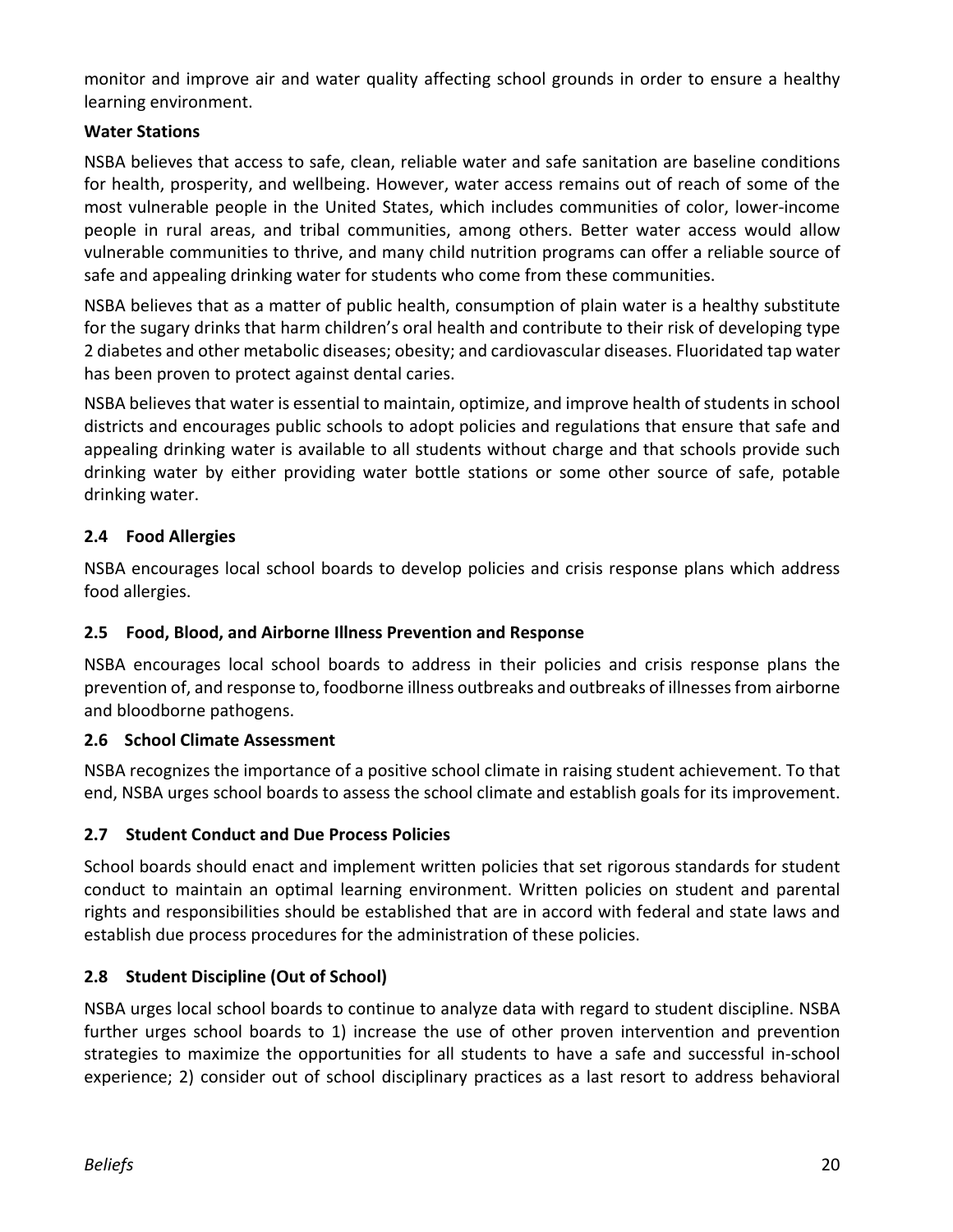issues in schools to the extent school safety is not jeopardized; and 3) work toward reducing suspension and expulsion of students by using strategies such as restorative practices.

#### **2.9 Elimination of Violence and Disruptive Behavior**

NSBA supports state and local school board efforts to become more proactive in the elimination of violence and disruptive behavior at school, school-sponsored events, during school bus travel and while traveling to and from school. Such behavior, includes, but is not limited to, physical violence, "bullying" by any means, disrespect of fellow students and school personnel, and other forms of harassment.

#### **2.10 Education Programs for Dangerous and Disruptive Students or Youth within the Juvenile Justice System**

NSBA urges school boards to develop alternative education programs for dangerous and disruptive students or youth in the Juvenile Justice System, if within the local school board purview, and to seek broad financial support for such programs.

#### **2.11 Character Development and Democratic Values Education in the Public Schools**

NSBA believes that local school boards should establish policies to promote character education programs, the structure and content of which should be locally determined and consistent with family and community values. As a vital link between communities and their schools, school boards must help create an environment in which values that are central to a democratic society are practiced.

#### **2.12 Harassment**

NSBA believes that all public school districts should adopt and enforce policies stating that harassment for any reason, including but not limited to harassment on the basis of race, ethnicity, gender, actual or perceived sexual orientation, gender identity, disability, age, and religion against students or employees will not be tolerated and that appropriate disciplinary measures will be taken against offenders. Such policies should include an effective complaint mechanism. Districts should institute in-service programs to train all school personnel, including volunteers to recognize and prevent harassment against employees and students. Districts should investigate complaints, initiate education programs for students, and institute programs to eliminate harassment.

#### **2.13 Use and Abuse of Alcohol, Steroids, and Other Drugs**

NSBA urges school boards to enact policies to ensure that schools and school-related activities are free from alcohol, anabolic/androgenic steroids, substances that degrade physical and/or mental health, and all unauthorized or illegal drugs. NSBA also believes that the legalization of such drugs would interfere with our students' school behavior, student learning, and the maximum achievement of learning, thus creating an obstacle in our efforts to educate. Therefore, NSBA opposes legalizing any illegal, addictive drug or substance.

#### **2.14 Comprehensive Tobacco-Free School Policies**

NSBA urges local school boards to enact and enforce Comprehensive Tobacco-Free School Policies that include: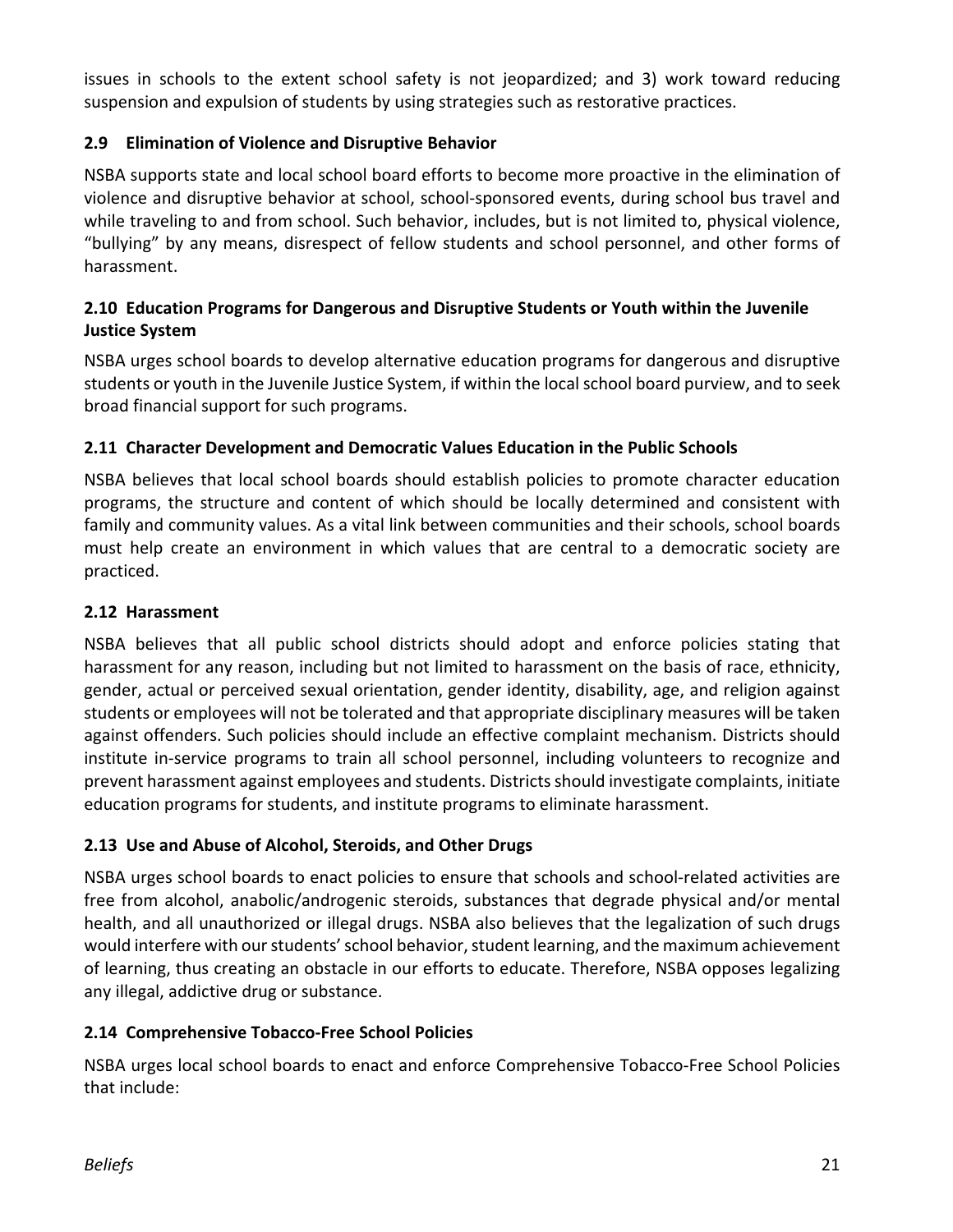(a) prohibition of the use of tobacco products, e-cigarettes, and other vaporizing devices by students, school staff, parents, and visitors on school property, in school vehicles, and at schoolsponsored functions;

(b) prohibition of advertising or products promoting tobacco, e-cigarettes, or other vaporizing devices on school property, in school vehicles, in school publications, and at school-sponsored functions;

(c) provisions for informing students, school staff, families, visitors, and the community about the policy;

(d) tobacco use impact and prevention education for students;

(e) provision of information about or referrals to tobacco cessation programs for students and school staff; and,

(f) subject to any state laws to the contrary, a stipulation that it shall not be a violation of this policy for an American Indian adult to utilize tobacco on school district property as a part of a traditional Indian cultural ceremony.

#### **2.15 Media**

NSBA opposes violence, pornography, and the promotion of alcohol, tobacco, and prescribed and non-prescribed illegally used drugs in the media. Furthermore, NSBA supports efforts to work with the media and advertising industries to de-glamorize the use of these substances.

# **Article IV, Section 3 Curriculum, Instruction, and Assessment**

#### **3.1 Local Control**

NSBA believes that the primary responsibility for approving courses of study and instructional programs of public schools should remain with local school boards with public input. NSBA believes that academic standards enacted by state governments should not adversely affect local control of curriculum.

#### **3.2 High Academic Standards**

NSBA supports high academic standards for all students, including Common Core standards, that are voluntarily adopted by states with local school board input, and free from federal direction, federal mandates, funding conditions or coercion. Local school boards are responsible for the implementation of any new academic standards which includes locally approved instruction and materials in a manner that reflects community needs. School boards are encouraged to offer rigorous course work at every school and to promote and to support at all grade levels the participation of all students, including under-served student populations, in such challenging course work. NSBA urges states to provide financial and technical support to enable school districts to innovate while implementing voluntarily adopted rigorous standards in an effective and timely manner.

#### **3.3 Challenging and Appropriate Curriculum Materials**

NSBA encourages local school boards to adopt policies that take into account research findings when making decisions on curriculum and instructional practice. Curricular offerings should consider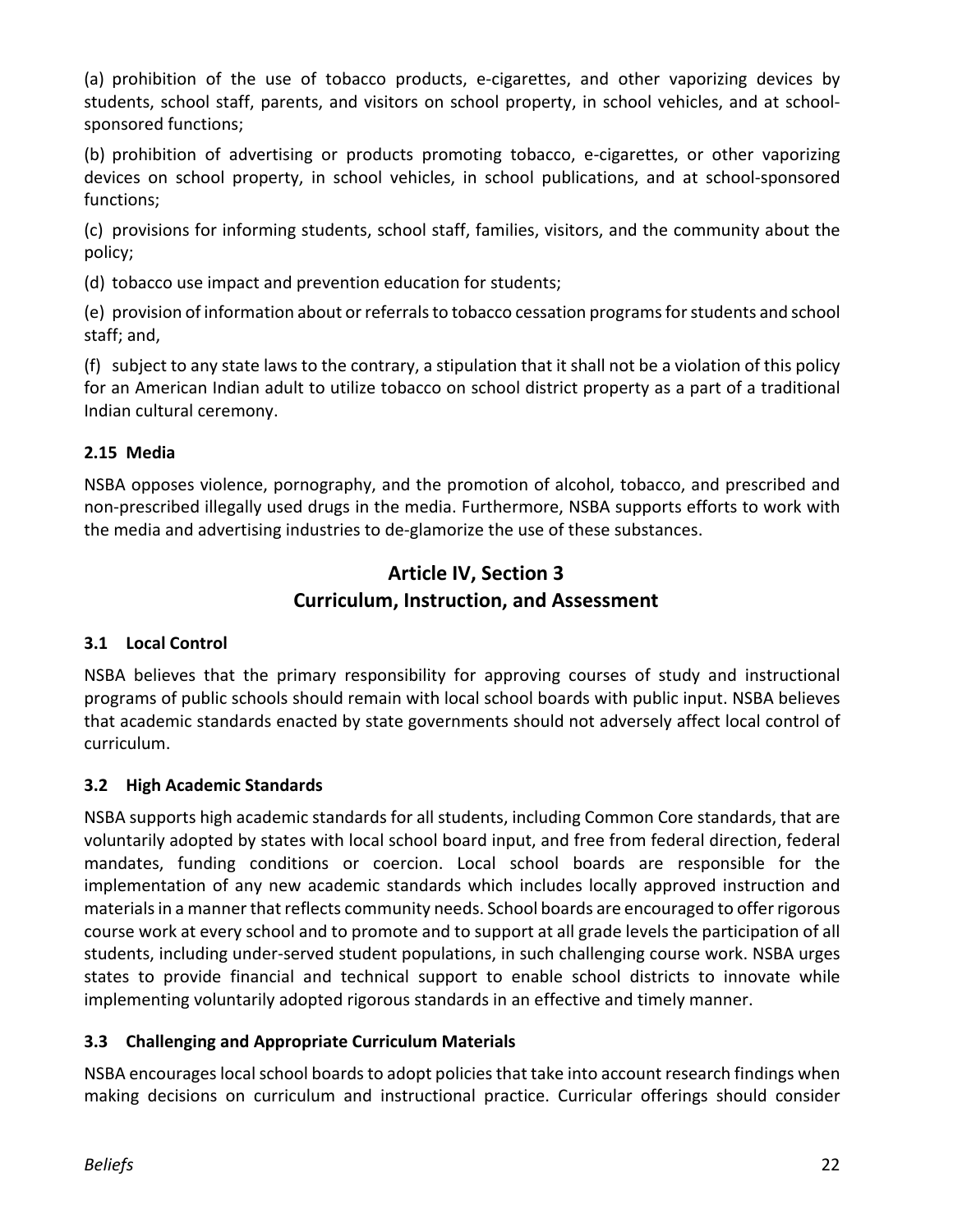students' diverse needs, abilities, and cultural and socioeconomic backgrounds. The effectiveness of the curriculum must be evaluated in terms of educational outcomes.

#### **3.4 Controversial Issues**

NSBA urges local school districts to present a balance of factual materials relating to any controversial issue. Appropriate policies for the evaluation, selection, use, and removal of instructional materials should be developed, including a process for handling complaints.

#### **3.5 Closed Captioning of Educational Videos**

NSBA urges local school districts, intermediate units, and others who provide education materials to specify a preference for videos that are closed captioned when purchasing such materials.

#### **3.6 Local Community Programs**

NSBA encourages school districts to participate in the planning and development of local community programs to ensure coordination and effective delivery of programs and services for children. NSBA urges local school boards to work collaboratively with other agencies to identify and develop resources to educate and provide social services to at-risk students and their families. In addition, NSBA supports efforts that are dedicated to enhancing the ways that public schools unite youth and adults in shaping healthy communities around the principles of service to others, sustainable environments, social justice, and civic duty.

#### **3.7 Learning Time**

NSBA urges local school boards to ensure an adequate amount of time for instruction and student learning by redesigning or lengthening the school schedule and seeking funding to support such actions.

#### **3.8 Pre-K and Kindergarten**

NSBA supports pre-K and full day kindergarten programs with academic standards to raise student achievement and urges the federal and state governments to provide the necessary resources.

#### **3.9 Distance Learning and Online Courses**

NSBA supports the authority of local school boards to determine credit for courses taken online through the creation of distance learning policies, guidelines, and teacher certification rules that allow maximum flexibility to schools to use technology for student instruction, training of educators and others, distance learning, and data transmission. NSBA supports local school board authority to establish online courses and schools.

#### **3.10 Data Collection and Reporting**

NSBA believes that data collection and reporting is valuable when it results in action that supports improved instruction and increased student achievement, and is consistent with student data privacy requirements.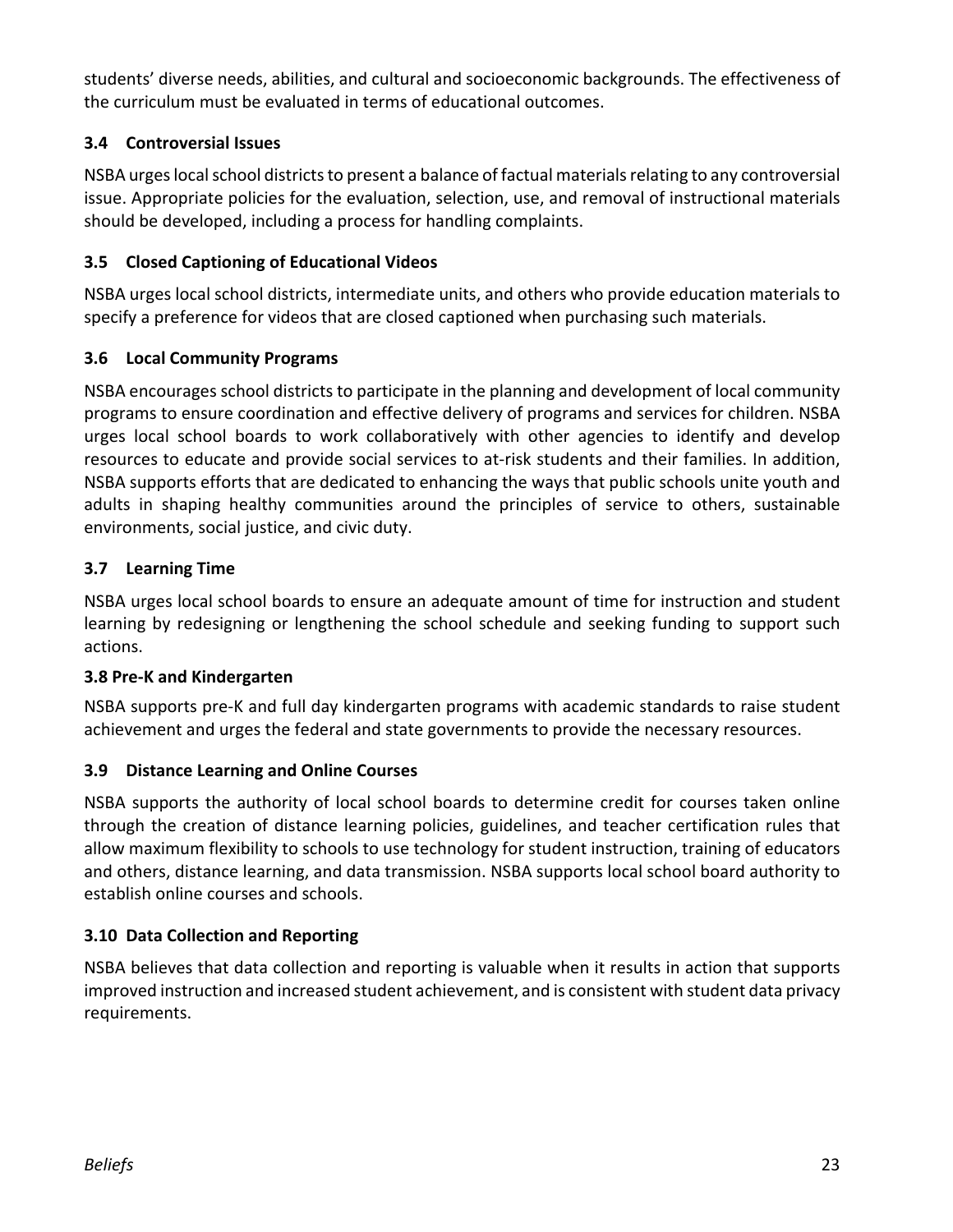#### **3.11 Student Assessment**

NSBA supports efforts to ensure that student performance is appropriately and accurately measured. Policies and procedures should be established to ensure that, over time, curriculum, instruction, state and local standards, and assessments remain aligned. No single assessment should be the basis for measuring the performance of a student, school or school district for the purpose of creating rewards or imposing sanctions. NSBA opposes all mandatory, automatic grade level retention. Any assessment system should use multiple, ongoing assessment measures for knowledge, skills, and abilities and provide instructionally relevant data, growth outcomes for all students, and timely results. The state and federal government should provide resources and technical assistance to districts to evaluate assessment data and allow greater use of data-driven decision making in the adjustment of curriculum and instructional practice.

#### **3.12 Student Religious Activity**

NSBA supports an individual student's constitutional right to engage in religious activity. However, in accordance with the U.S. Constitution, school officials, when acting in their official capacity, should not solicit, encourage, or discourage religious activity.

#### **3.13 Fairness in Special Education**

NSBA believes in fairness for students at every phase of special education. School boards should require through policy and on-going monitoring that assessments used to place children in educational settings are comprehensive, non-discriminatory, valid, reliable and appropriate as determined by the Individualized Educational Program (IEP)/Multidisciplinary Committee (MDC) Team and that such practices do not result in the misidentification and disproportionality of students by gender, race, or ethnicity. Further, NSBA believes that the Individuals with Disabilities Education Act (IDEA) should be interpreted to promote collaboration between schools and families, allow for procedural flexibility, place reasonable limits on school districts' liability and obligations under the Act, and preserve district money and resources for the education of children rather than litigation costs. NSBA advocates for the federal government to fully fund IDEA.

#### **3.14 College, Military, and Career Readiness**

NSBA supports federal and state efforts to enhance secondary education that allow local decisionmaking in implementing programs to improve the academic achievement of students and help them to graduate from high school prepared to enter postsecondary education, the military, or the workforce. NSBA opposes the implementation of a federally mandated high school curriculum and/or a federally mandated graduation test for high school students.

#### **3.15 21st Century Skills and Knowledge**

NSBA encourages greater federal, state, and local support to adopt modern methods and new strategies to remain effective and relevant in the 21st century marked by innovation, knowledge, technology, and global competition. Such initiatives should promote more rigorous instruction in math, science, engineering, and foreign language.

#### **3.16 Digital Learning and Technology Education**

NSBA recognizes that students who have little or no exposure to technology will be at an educational and economic disadvantage in comparison to their more technologically literate peers. Furthermore,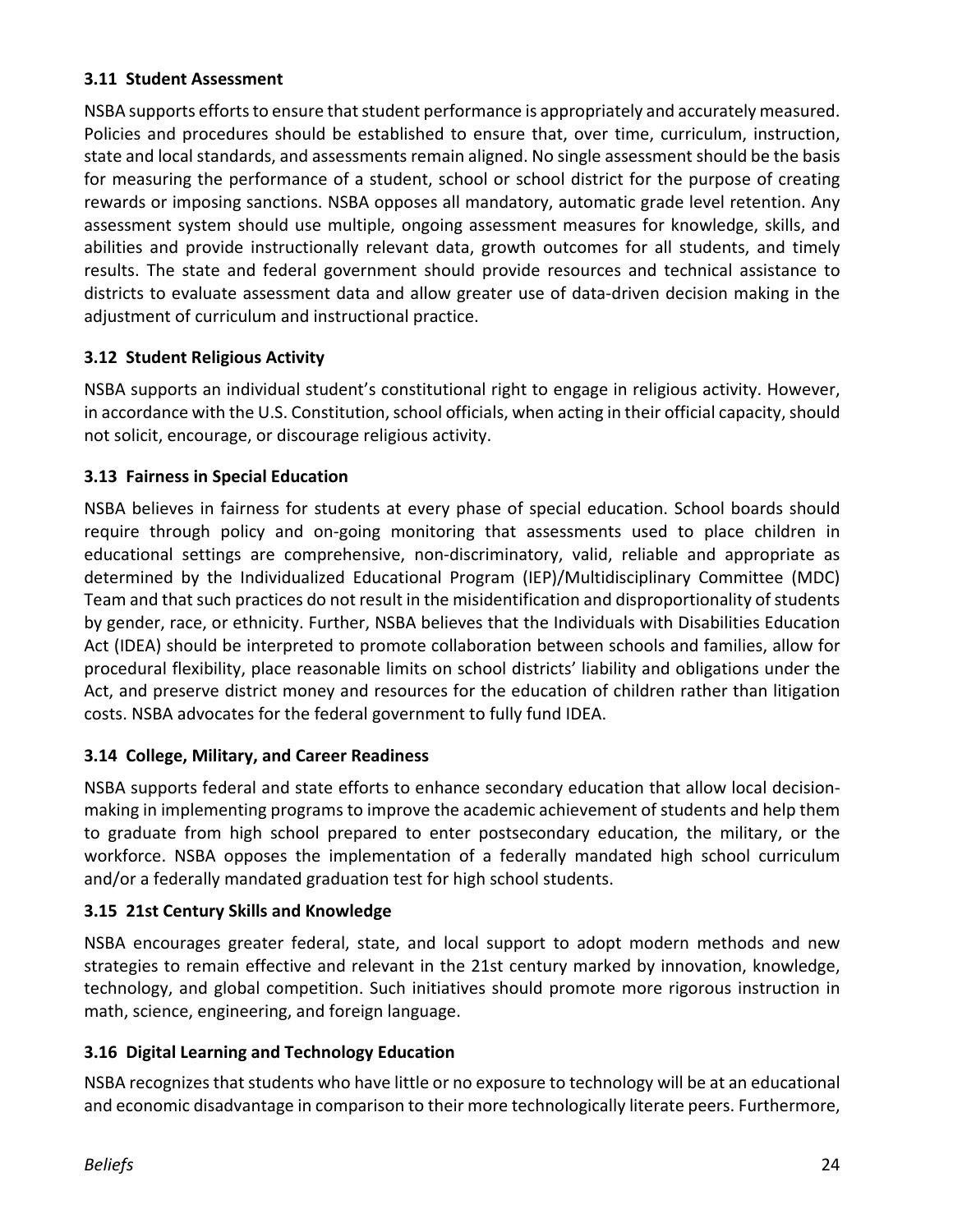NSBA believes that effective use of digital learning and other technology tools throughout the curriculum is critical to provide all students with learning experiences relevant to a global, knowledge-based economy. Digital learning and other technology tools can help meet today's education challenges by strengthening student learning and making content, instruction, professional development, and assessments more accessible, effective, and flexible, to meet student and school district needs. School districts should consider digital learning as a part of a comprehensive technology strategy to achieve equity and excellence in education.

#### **3.17 Fostering Digital Citizenship**

NSBA believes that fostering digital citizenship and establishing a code of ethical behavior for student use of social media is necessary to promote responsible use of such forums. NSBA encourages local school boards to recognize dangers and potential harms inherently associated with student use of electronic devices for accessing social media and community networking websites and implement locally-appropriate programs to address such risks.

#### **3.18 Arts Education**

NSBA urges local school boards to establish and maintain comprehensive, multi-faceted arts and humanities education programs in their school districts as a means of:

• providing students with training and experiences in the aesthetic qualities of the world around them;

- allowing them to express themselves through the arts;
- developing in them an appreciation for the arts as an expressive record of mankind's development;
- expanding students' ability to demonstrate 21-century skills; and,
- encouraging cross-cultural understanding.

#### **3.19 Civic Education**

NSBA supports effective civic education programs and urges local school boards to:

(a) provide opportunities for young people to participate meaningfully in the civic life of their communities; and,

(b) identify service-learning opportunities that encourage and support the preparation of students for active civic participation.

#### **3.20 English Language Acquisition**

NSBA believes local school districts must have the authority and flexibility to develop, design, and implement a broad range of Limited English Proficient/English Language Learner (LEP/ELL) programs, including bilingual education, dual language programs, English immersion, and other research-based programs and instruction that respond to each child's educational needs while meeting high academic standards. Model programs should include:

• provisions for timely parent notification and opportunity to direct the placement of their children; and,

• effective communication regarding opportunities for LEP/ELL students and their families to participate.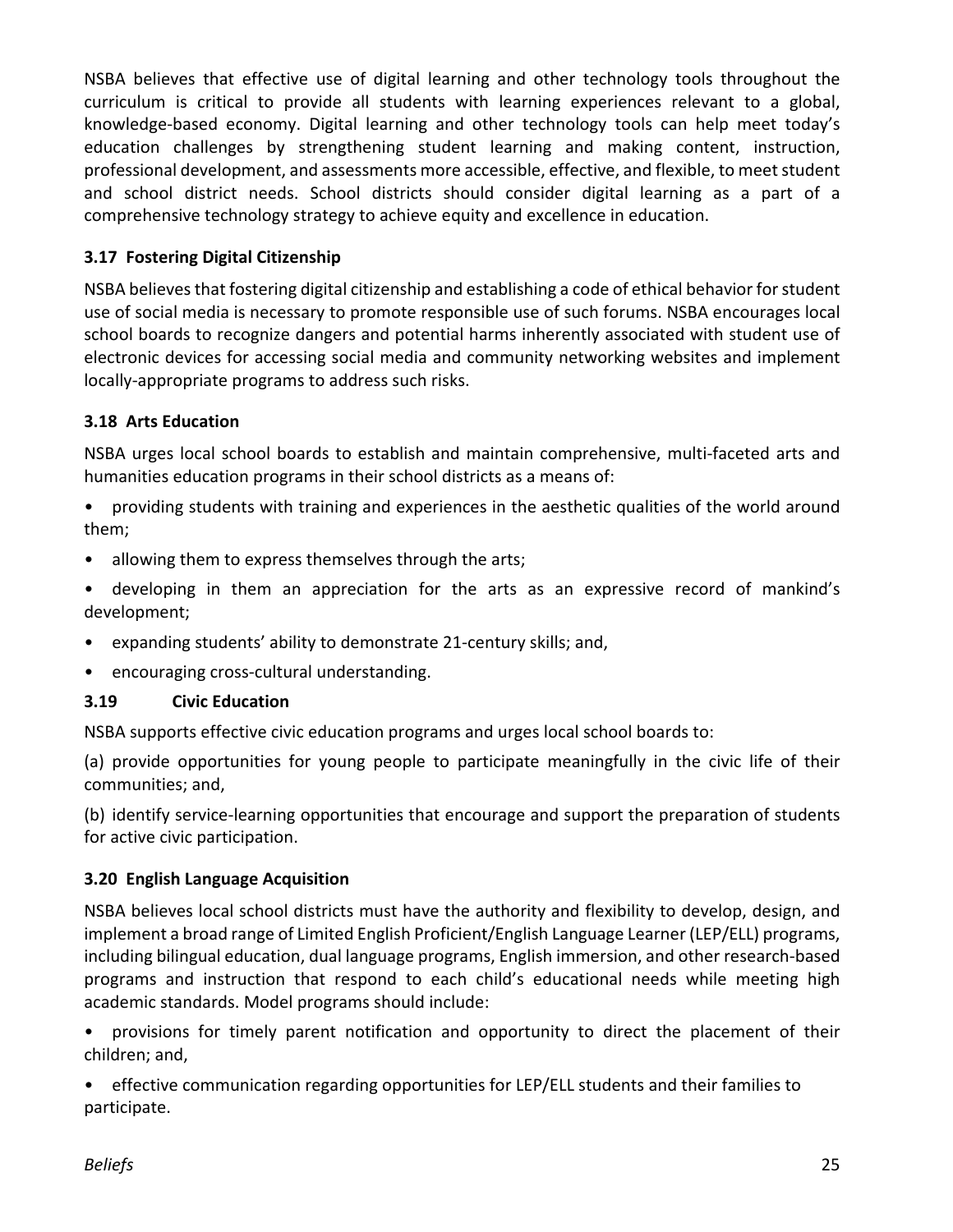#### **3.21 International Language Instruction**

NSBA encourages school policies and programs that promote K-12 opportunities for international language study to teach students about other cultures and countries so that they can be prepared to communicate and participate in a global society.

#### **3.22 Physical Fitness and Healthy Eating**

NSBA supports locally determined school policies and programs that promote lifelong physical activity and healthy eating habits as necessary strategies for improving student achievement and preventing health problems. NSBA believes that local school boards should:

(a) provide adequate opportunities for students to participate in physical education classes and related activities;

(b) provide adequate opportunities for students to learn about nutrition and practice healthy eating habits;

(c) offer healthy food and beverage items at school, and limit the availability of low-nutrition foods, and consider the use of locally-grown, fresh products;

(d) facilitate enrollment of all eligible students in federal free and reduced food service programs; and,

(e) engage parents and community members in the process of reducing childhood obesity.

# **Article IV, Section 4 Special Programs**

#### **4.1 Counseling and Guidance**

NSBA believes that every school district should consider having a comprehensive guidance and counseling program, kindergarten through grade 12, staffed by professionally trained counseling personnel.

#### **4.2 Native American Language Instruction**

NSBA urges Congress to support Native American language instruction for American Indian, Alaska native, native Hawaiian, and Pacific Islander students, while maintaining continued emphasis on English proficiency for all students.

#### **4.3 Early Childhood Programs**

NSBA supports proposals to develop universally available, high-quality early childhood education programs that offer community support to all families. Facilities and programs should be provided to serve the needs and talents of pre-K children.

#### **4.4 Adult Programs**

Facilities and programs should be provided to serve the needs and talents of adults when resources permit. NSBA supports proposals to develop high-quality, life-long learning programs that offer community support to all families.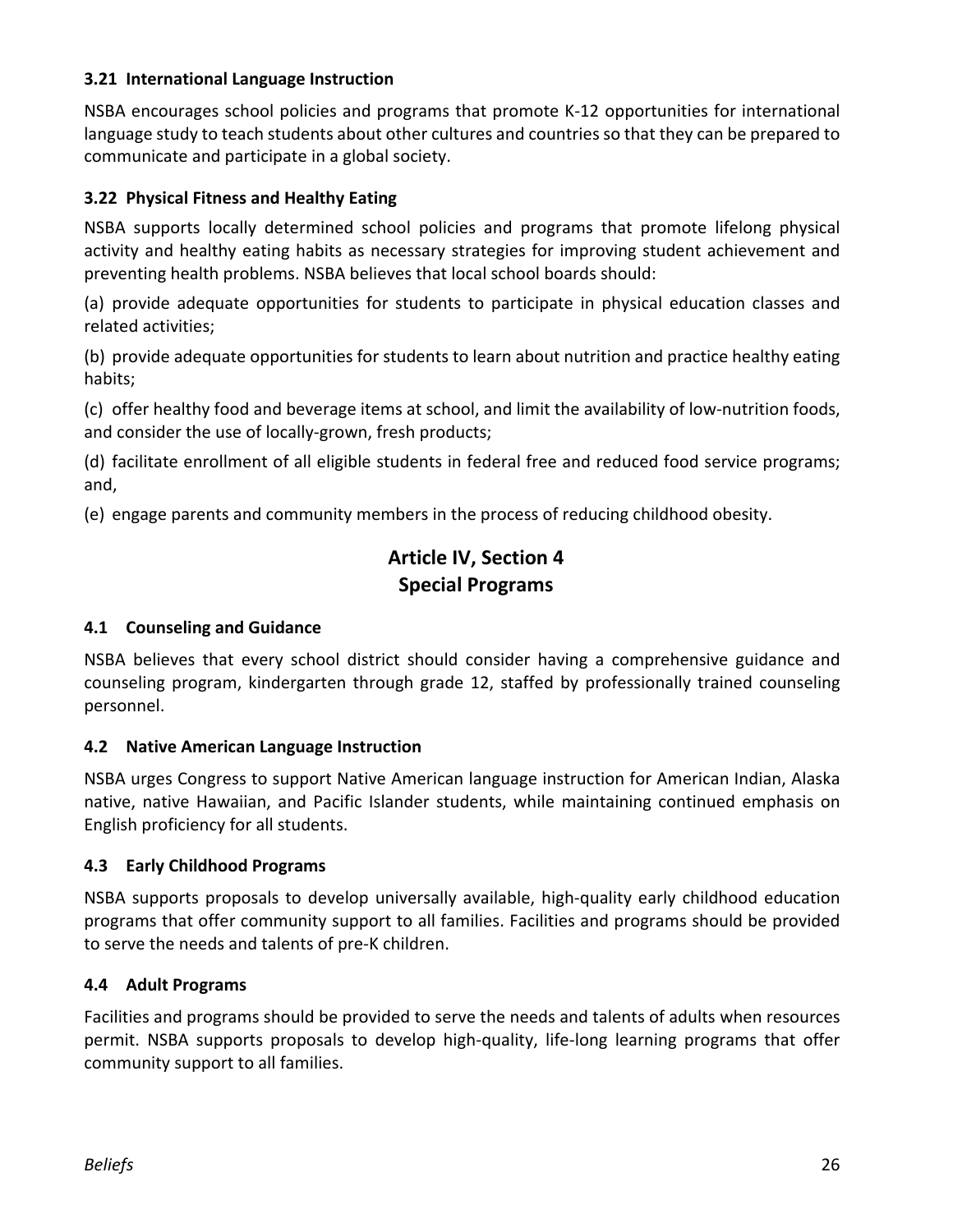#### **4.5 Expanded Learning Opportunities**

NSBA encourages local school districts to create results-focused partnerships with schools, families, community and faith-based organizations, businesses, higher education institutions, and local governmentsin the development of expanded learning opportunities. NSBA believes that before and after-school, as well as weekend and summer programs, particularly when they engage diverse community resources, are effective strategies for improving academic achievement, enhancing student wellness, reducing chronic absenteeism, preventing juvenile crime, and fostering 21st Century Skills while building and strengthening positive relationships between schools and communities.

# **Article IV, Section 5 The Public School—A Community Responsibility**

#### **5.1 Partnerships to Enhance Learning**

NSBA believes school boards must lead through community engagement, particularly with parents and guardians of the students they serve. NSBA urges school boards to encourage and support partnerships between schools, communities, community organizations, families and local government that bring together critical resources and enhance strategies that help students master academic and life skills and develop civic responsibility, and address students' emotional, social and physical well-being at school and beyond.

NSBA believes that parents and guardians are essential partners in the education of their children, and a crucial component in local governance of public schools. Effective public school boards engage, consult, and respond to families' concerns in school policies, programs, and curriculum.

#### **5.2 Regional Metropolitan Planning Organizations**

NSBA believes that local school boards should be actively involved with regional planning organizations and regional planning authorities since such planning affects current and proposed needs and locations of schools including but not limited to the transportation required for students and personnel.

#### **5.3 Community Service Learning**

NSBA urges school boards to implement student–community involvement programs. NSBA advocates service–learning within the K-12 curriculum and encourages school boards to promote service–learning concepts through policy.

#### **5.4 School Volunteers**

School boards should adopt policies that establish the use of volunteers as a means of enriching the learning experiences of students and building school communities. These policies should help ensure that volunteers' skills and knowledge are targeted appropriately and are available to those students with the greatest need. Sufficient resources should also be provided to screen, train, and otherwise support the safe and effective use of school volunteers.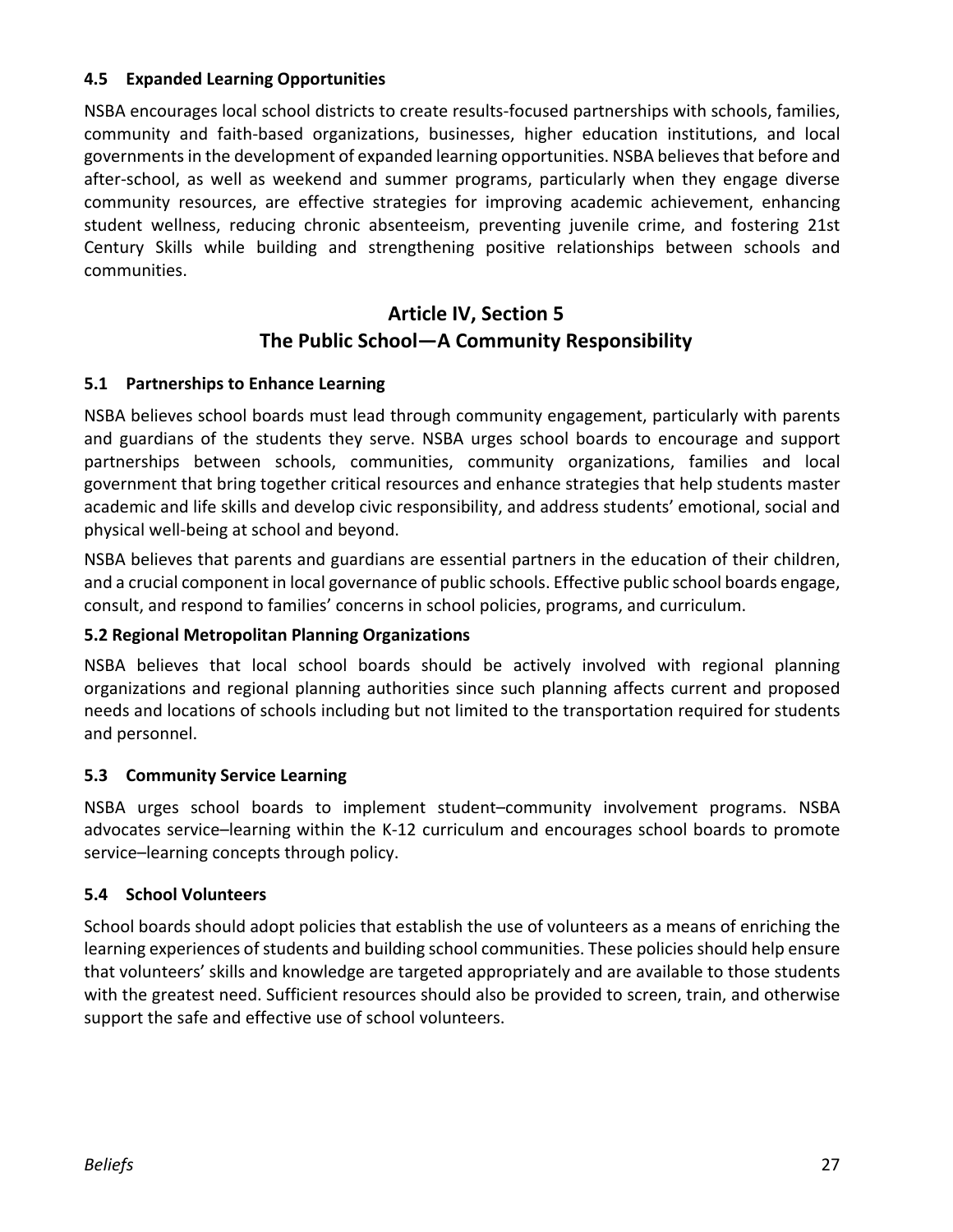#### **5.5 Mentoring Students**

NSBA supports the increased involvement of responsible adults in the community as positive role models and mentors for children.

#### **5.6 Coordinated School Health Programs**

NSBA encourages local school boards to recognize that health and learning are integrally linked and that schools are a critical link in community-wide efforts to promote life-long health and prevent health-risk behaviors. NSBA also encourages school boards to collaborate with community partners to maximize resources for achieving a coordinated school health program.

#### **5.7 Education as a Financial Priority**

NSBA State Associations, school board members, and citizens must support public education as a matter of the highest priority notwithstanding social and economic crises. In order to improve public education and assure adequate support for public education, NSBA urges support for equitable tax reform that generates sufficient revenues for education. Public funds should not be used directly or indirectly through tax credits, vouchers, or a choice system to fund education at any elementary and/or secondary private, parochial, or home school.

#### **5.8 Community Use of Public School Facilities**

Wider use of public school facilities for community purposes should be encouraged. School boards must retain the authority to determine, regulate, and maintain such programs, but should establish policies that ensure that particular groups and institutions are not illegally excluded.

#### **5.9 Teaching about Public Education**

Students should learn about the public school system, its structure, and the services it offers as one of the important institutions of our society. Students should learn about school boards as a form of representative government.

#### **5.10 Recruiting and Retaining Effective Teachers and Leaders for Low-Performing Schools that Serve Economically Disadvantaged Students**

NSBA urges all educational leaders to support policies and practices that help low performing schools that serve economically disadvantaged students to recruit and retain effective teachers and leaders. This initiative must be collaborative and requires the long-term effort commitment of teachers, parents, community leaders, school board members, school administrators, and institutions preparing teachers and principals, as well as the organizations representing these essential partners.

# **Article V Relationships with Association Members and School Boards**

NSBA commits itself to the principles of working with member state and territorial associations and with local school boards with an objective of strengthening the effectiveness of local boards through education, collective action, self-help, research, and dissemination of research and other information.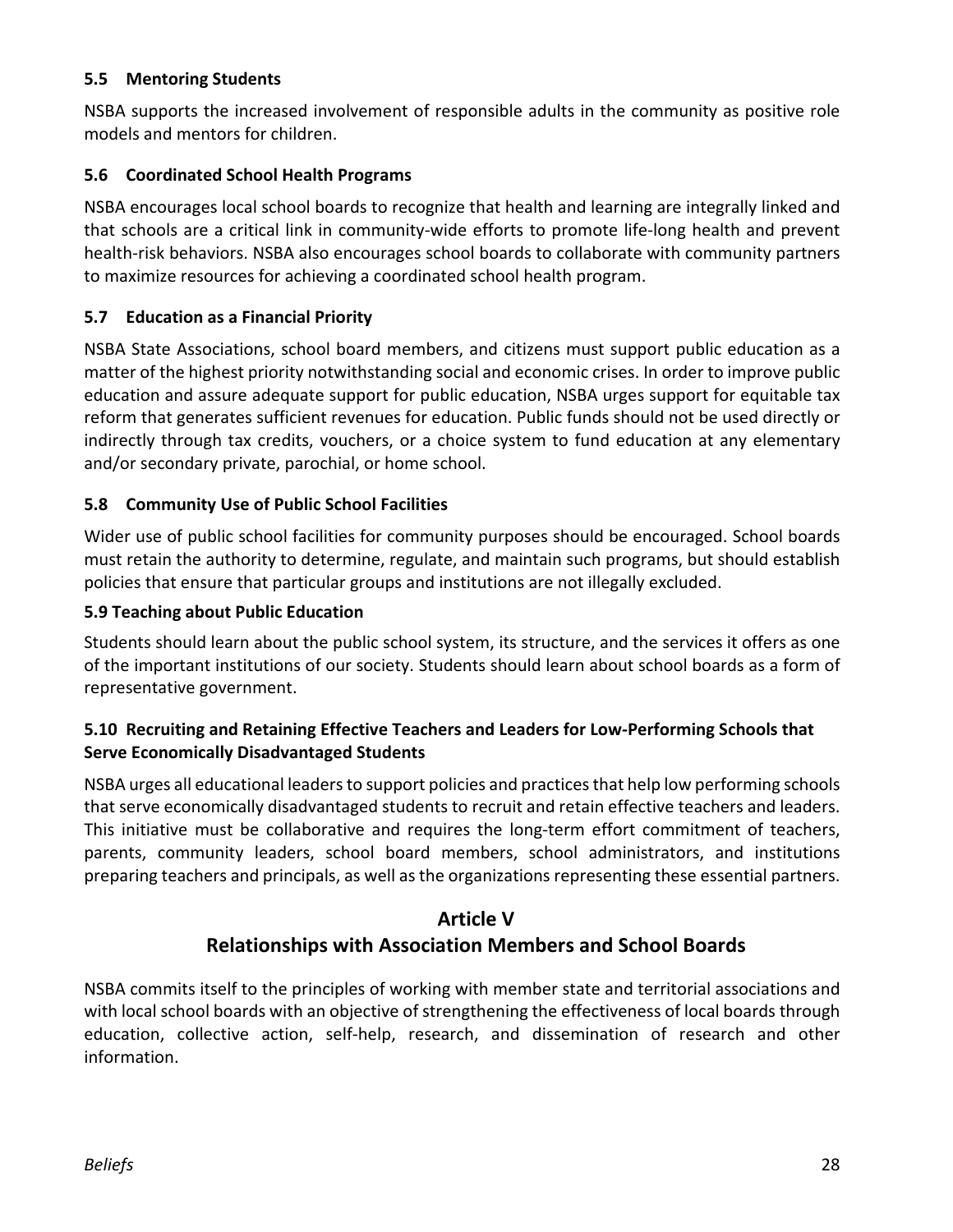#### **Section 1—Support of School Boards Associations**

In order to continue improvement in school district governance and board member development, school board members should participate in professional development sponsored by national, state, and territorial associations. The cost of supporting school boards associations and attending meetings should be strongly encouraged and recognized as an essential district expense.

#### **Section 2—Contact with Congress**

NSBA recognizes that it is the right and duty of each individual Association Member and local school board to express to its representatives in the Congress of the United States the positions of NSBA and its own position, with regard to educational issues, even if the two positions are different. Association Members and local school districts should keep NSBA informed when they actively pursue a position that differs from the position of NSBA.

#### **Section 3—Services to School Boards**

NSBA recognizes that Association Members provide varying services to their local district school boards. NSBA further recognizes that the relationship between NSBA and its Association Members is characterized by cooperation and coordination. NSBA, therefore, is committed to fostering active cooperation with its Association Members by assisting them in improving the quality of services they provide to local boards and by developing joint programs that involve Association Members providing services to local boards.

# **Article VI Relationships With Other Groups**

#### **Section 1—School Boards Bear Ultimate Responsibility for Public Education**

Local school boards should establish relationships with other groups knowledgeable in, and/or representative of, the interests served or involved with education. School boards should give primary consideration to the needs of children in public education as well as their obligation to the electorate in making educational determinations.

#### **Section 2—Development of Public Policy on Education**

NSBA supports the development of proactive strategies to present the school board perspective on national and federal issues. NSBA supports efforts to establish forums that will represent various interests and points of view, and thus contribute to the development of sound public policy on education. The findings and suggestions created in these forums should be transmitted to the President, Congress, appropriate federal and state agencies, state legislatures, Federation Members, school boards, and the general public.

#### **Section 3—Other Groups**

#### **3.1 Agency Collaboration**

NSBA supports eliminating barriers that hinder the collaboration of agencies providing services to children.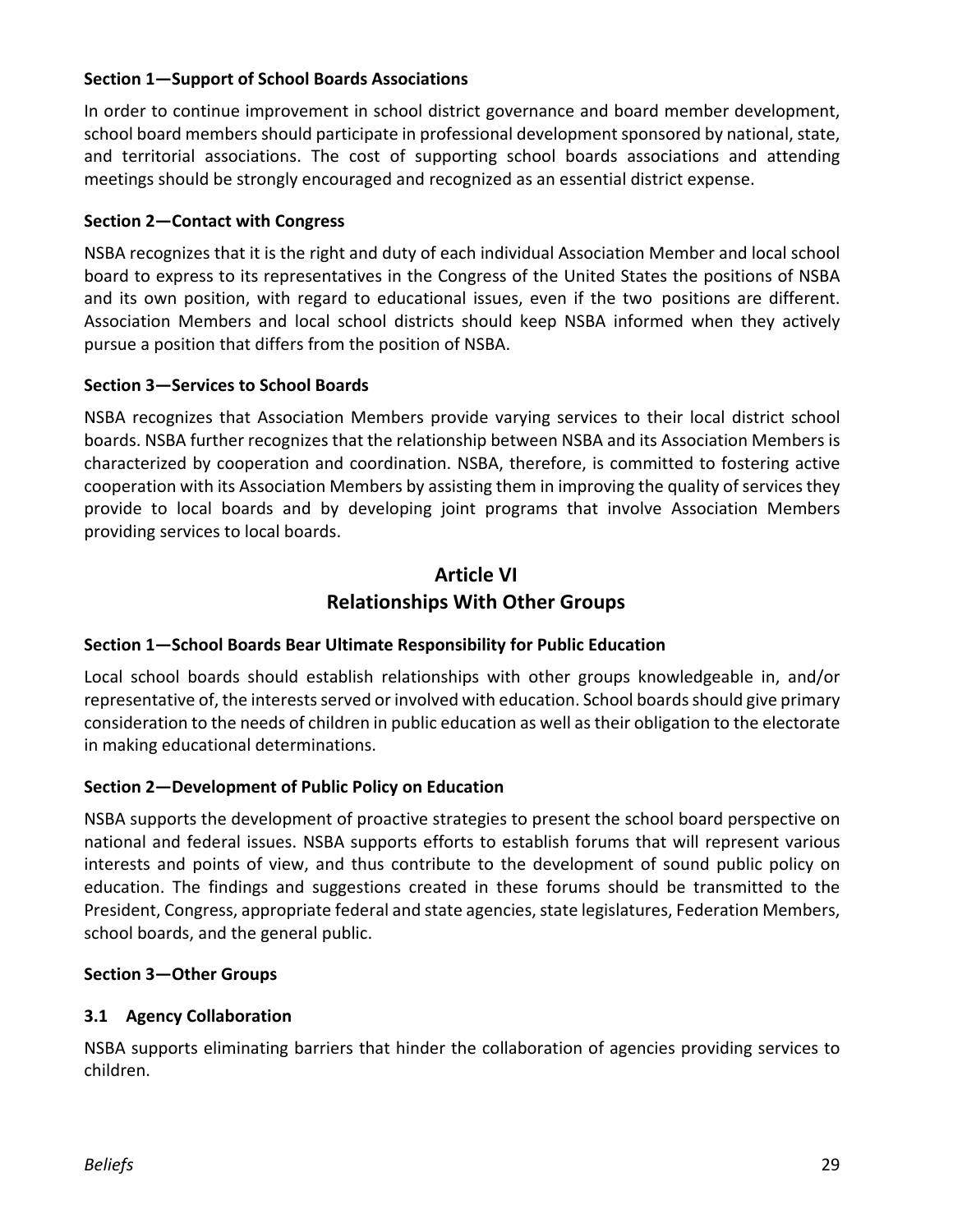#### **3.2 Pre-Kindergarten-16 Seamless Education**

NSBA supports pre-kindergarten-16 collaboration among the various sectors of education and with business, industry, and government to enhance teaching and learning opportunities so that all students are prepared to live in and contribute to a vibrant society.

#### **3.3 Relationships with Governing Boards of Post-Secondary Institutions**

NSBA encourages local school boards to work cooperatively with the governing boards of any postsecondary institutions that provide for the changing educational and employment needs of students.

#### **3.4 Relationships with Groups**

NSBA encourages local school boards to maintain full and active cooperation with all groups working for the improvement of student achievement in public education. NSBA shall provide leadership for the establishment and enhancement of collaborative relationships with the nation's other leading educational organizations, in order to advocate for public education as the foundation of our political, economic, social, and cultural systems.

#### **3.5 Relationship with Other Organizations**

NSBA will continue to build and explore relationships with national education and other organizations to further advance student academic achievement and equity and excellence in public education.

#### **3.6 Veterans**

NSBA supports state and national programs to recognize the achievement of American veterans. NSBA supports commemorative activities that recognize veterans, including opportunities to teach our children the importance of military service to our history.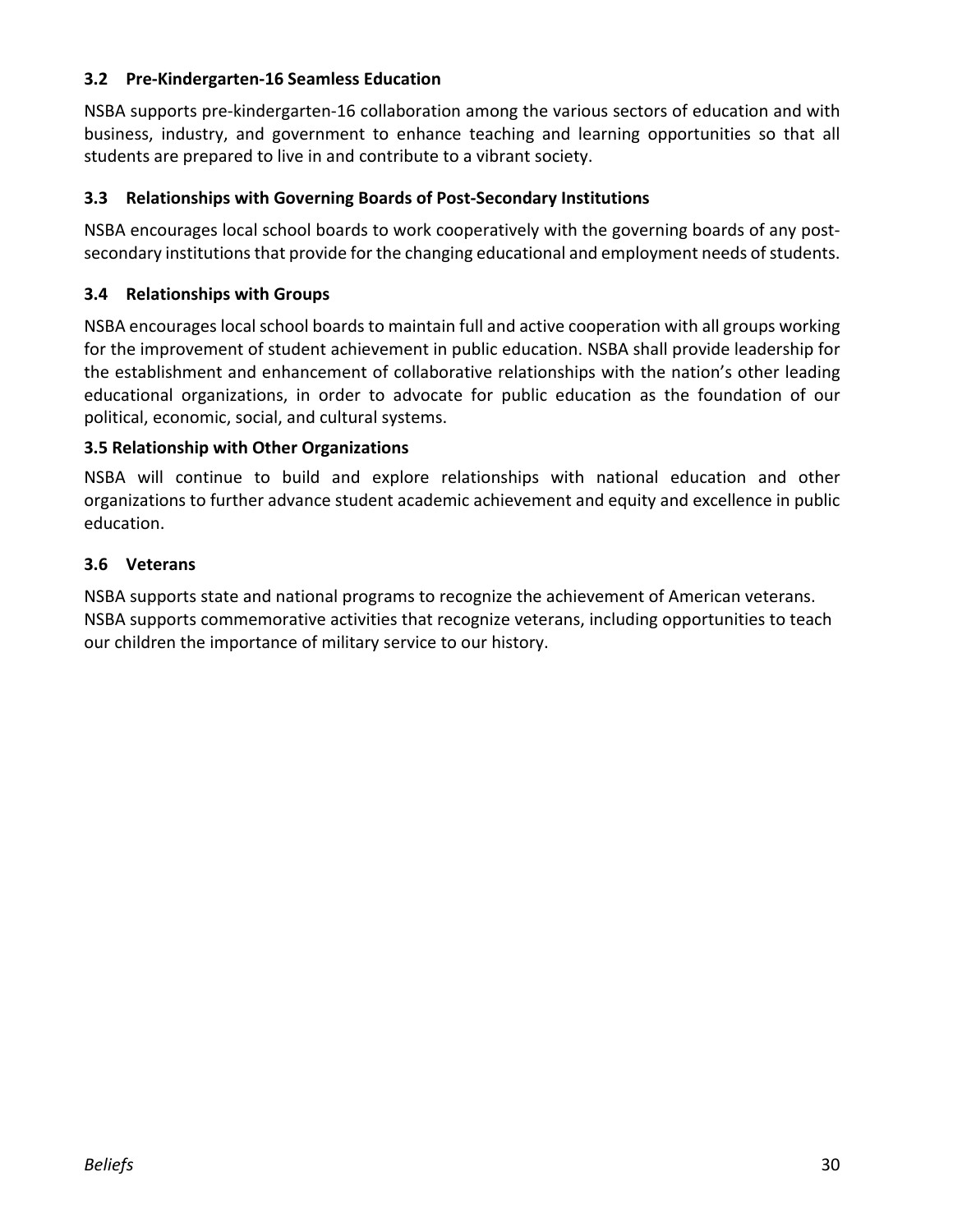# **INDEX TO BELIEFS**

#### **A-B**

Access to Educational Opportunities, IV:1.3 Accountability, I:1.3, II:1.2, 2.4 Achievement Gap and Graduation Rate, II:3.5 Adult Education and Training, III:5.2(e) Adult Programs, IV:4.4 Agency Collaboration, VI:3.1 Airborne Illness Prevention and Response, IV:2.5 Air and Water Quality, IV:2.3 alcohol abuse, IV:2:13 Appointment of School Board Members to Education Policy Forums, I:1.6 Arts Education, IV:3.18 Assessment, student, II:1.2; IV:3.11 Association Members, V Bloodborne Illness Prevention and Response, IV:2.5 Board development, II:1.3 Board responsibility, II Board Self-Evaluation, II:1.4 Bullying, IV:2.9 **C-D** Career & Technical Education, III:5.2.(c) Certification requirements, states, II:2.5 Challenging & Appropriate Curriculum Material, IV:3.3 Character Development and Democratic Values Education in Public Schools, IV:2:11 Charter Schools, I:1.10 Civic Education, IV:3.19

Civility, I:2.5

Civil right, III.1

Climate, II:1.2

Closed Captioning of Educational Videos, IV:3.5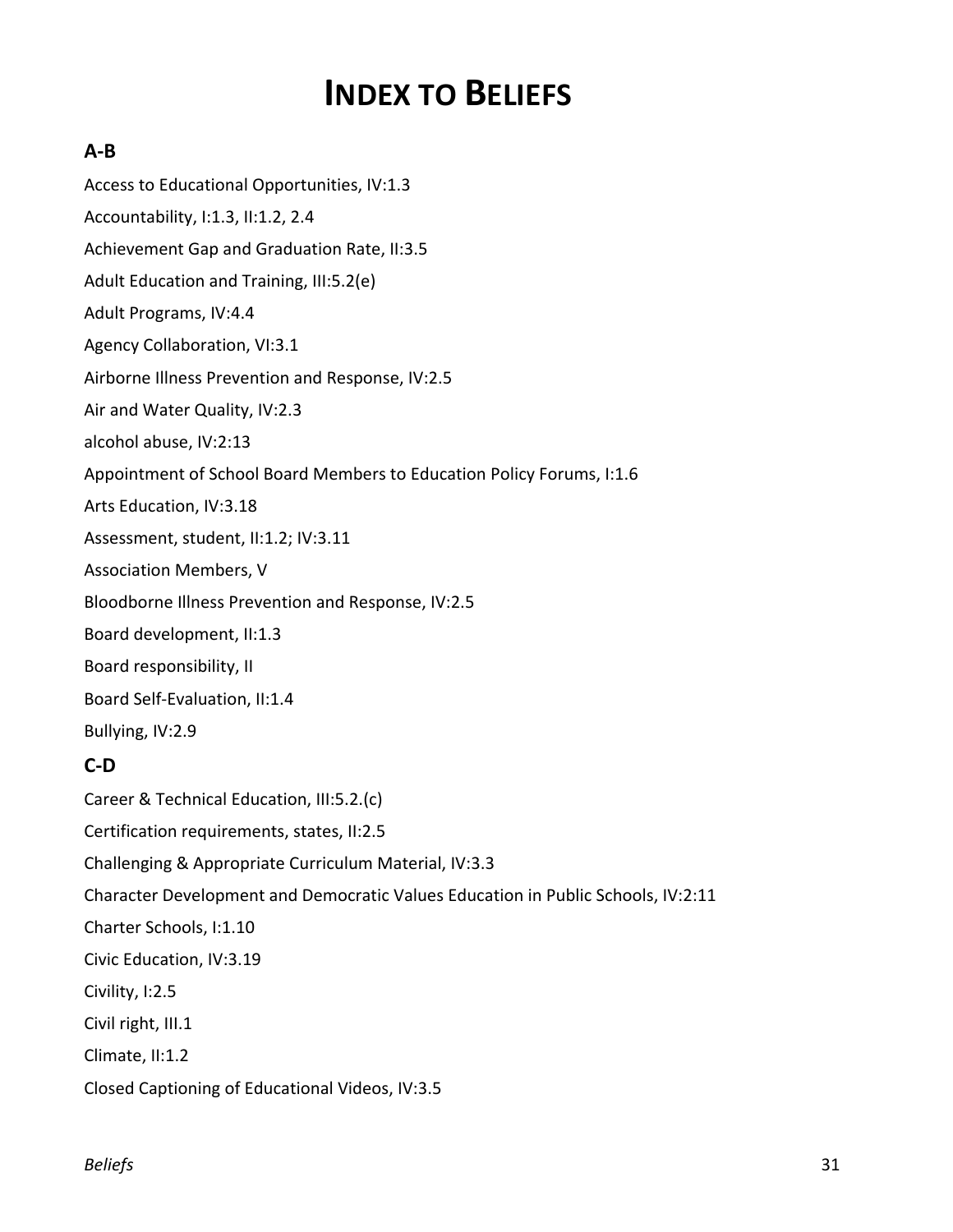Collaborative Relationships, II:1.2 Collaboration with Law Enforcement and School Resource Officers, IV:2.2 College, Military, and Career Readiness, IV:3.14 Commitment to Diversity and Equity, II:3 Commitment to Professional Development, II:2.2 Community involvement, IV:5.1 Community-based mental and emotional health services, III:2(v) Community Service Learning, IV:5.3 Community Use of Public School Facilities, IV:5.8 Comprehensive Education of Children, IV:1.2 Comprehensive Tobacco-Free School Policies, IV:2.14 Contact with Congress, V:2 Continuous Improvement, II:1.2 Contracting Out, I:2.7 Control and Support of Public Schools, I Controversial Issues, IV:3.4 Coordinated School Health Programs, IV:5.6 Counseling and Guidance, IV:4.1 Curriculum, Instruction, and Assessment, IV:3 Curriculum material, IV:3.3 Dangerous and disruptive students, IV:2.10 Data Collection and Reporting, IV:3.10 Democratic values, IV:2:11 Department of Education (DOE), III:5.1 Desired Learning Outcomes, IV:1 Development of Public Policy on Education, VI:2 Digital Learning and Technology Education, IV.3:16 Distance Learning and Online Courses, IV:3.9 Discipline, IV:2.8 Diversity and Equity, II:3.1 Drugs, IV:2:13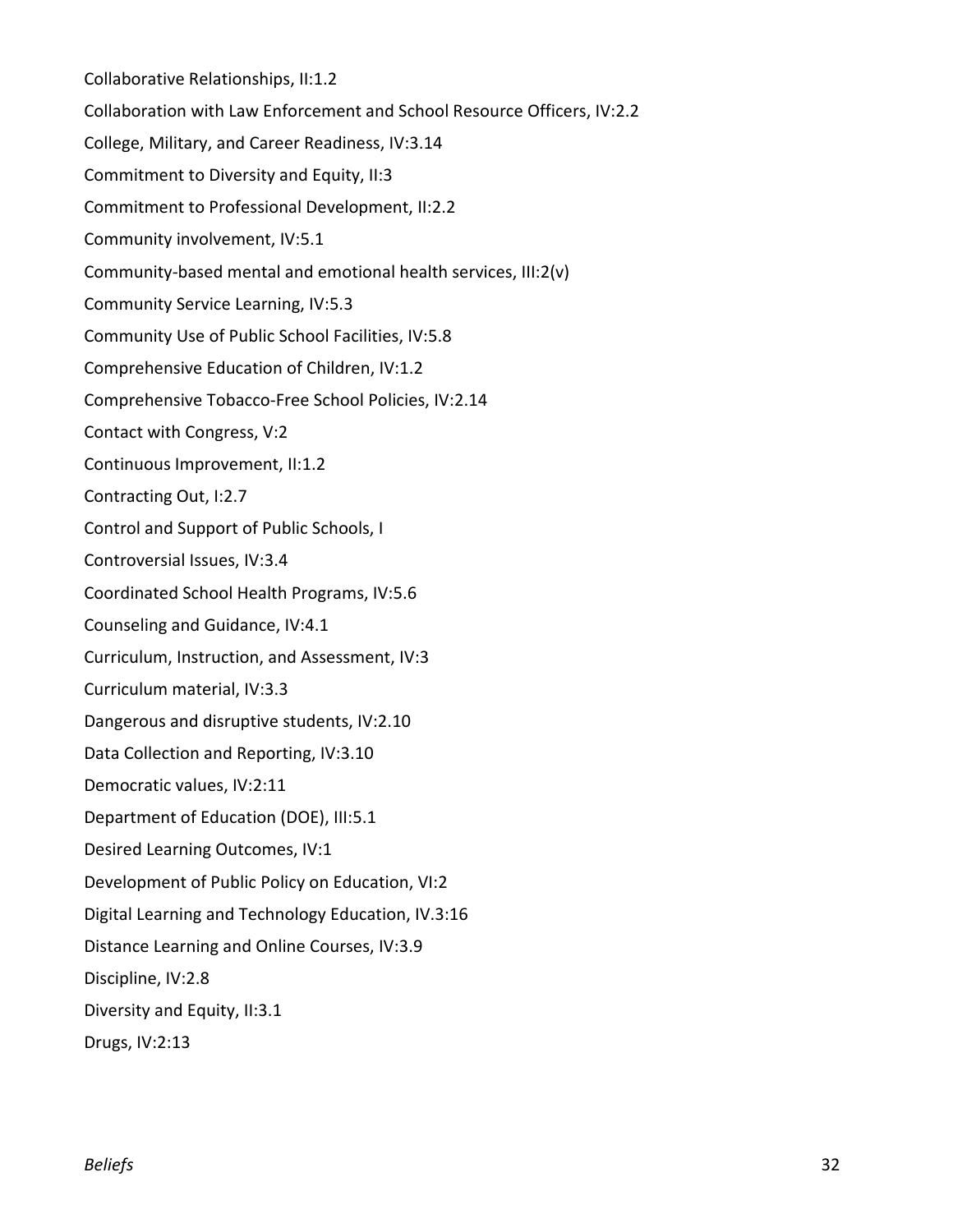# **E-F**

- Early Childhood Programs, IV:4.3
- E-cigarettes, IV:2.14
- Education as a civil right, III:1
- Education as a Financial Priority, IV:5.7
- Education Programs for Dangerous and Disruptive Students or Youth within the Juvenile Justice System, IV:2.10
- Educational Technology, III:5.2(d)
- Elementary and Secondary Education Act (ESEA), III:2; III:3; III:4.2
- Elimination of Violence and Disruptive Behavior, IV:2:9
- English Language Acquisition, IV:3.20
- English Language Learners, III:2
- Employee job actions, II:2.12
- Equity, II:3, II:3.1
- Equality of Employment, II:2.11
- Equity in Gifted and Talented Programs, II:3.4
- Ethnic harassment, IV:2:12
- Expanded Learning Opportunities, IV: 4.5
- Fairness in Special Education, IV:3.13
- Federal Assistance to Education, III
- Federal Authorization and Appropriations Process, III.3
- Federal Efforts to Reduce and Address the Impact of Poverty, II:3.7
- Federal Funding for Public Education, III:2
- Federal Policies (programs), III:4
- Federal role in education, philosophy, III:1
- Federal Roles and Responsibilities, III:5
- Federal share of education mandates, III:3
- Financial Support of Public Education, I:2.1
- Fiscal Independence, I:1.2
- Food Allergies, IV:2.4
- Food, Blood, and Airborne Illness Prevention and Response, IV:2.5
- Fostering Digital Citizenship, IV:3.17
- Full funding of mandated education programs, III:3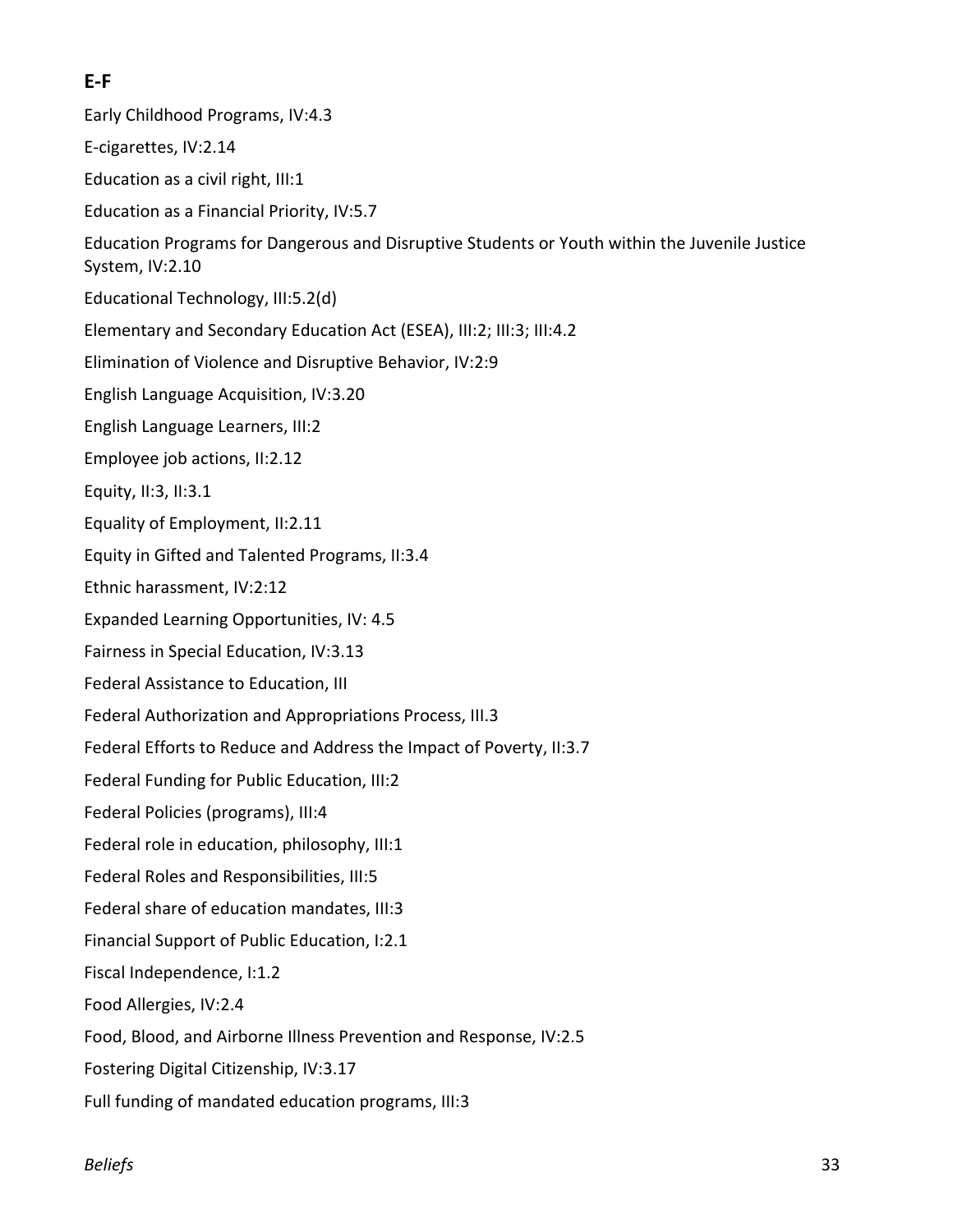Funding priorities, III:2

## **G-H**

General Leadership & Support, III:5:1 Gifted & Talented Programs, II:3.4 Graduation rate: II:3.5 Guidance/counseling, IV:4.1 Harassment, IV:2.12 Hate Speech, II:3.9 Healthy eating, IV:3.22 Health programs, IV:5.6 High Academic Standards, IV:3.2

#### **I-K**

Immunizations, IV:2.1 Impact Aid, III:2 Implementation of Federal Laws, II:1.5 Individual with Disabilities Education Act (IDEA), III:2; III:4.2; IV:3.13 Interagency Collaboration for Student Services, I:1.5 International Language Instruction, IV:3.21 Intergovernmental Tax Policy, III:4.4 Job actions, II:2.12 Key Work of School Boards, II:1.2 Kindergarten, IV:3.8 English Language Acquisition, IV:3.20

# **L-M**

Language Acquisition (English), IV:3.20 Leading The Change in Public Education, II:2.1 Learning Time, IV:3.7 Local Community Programs, IV:3.6 Local Control, IV:3.1 Local control of education, III:2.1; IV:3.1 Mandated public education programs, III:3 Maintaining a Safe and Supportive School Climate, IV:2 Media, IV:2:15 Mental Health and Wellness Resources for School District Staff, II:2.14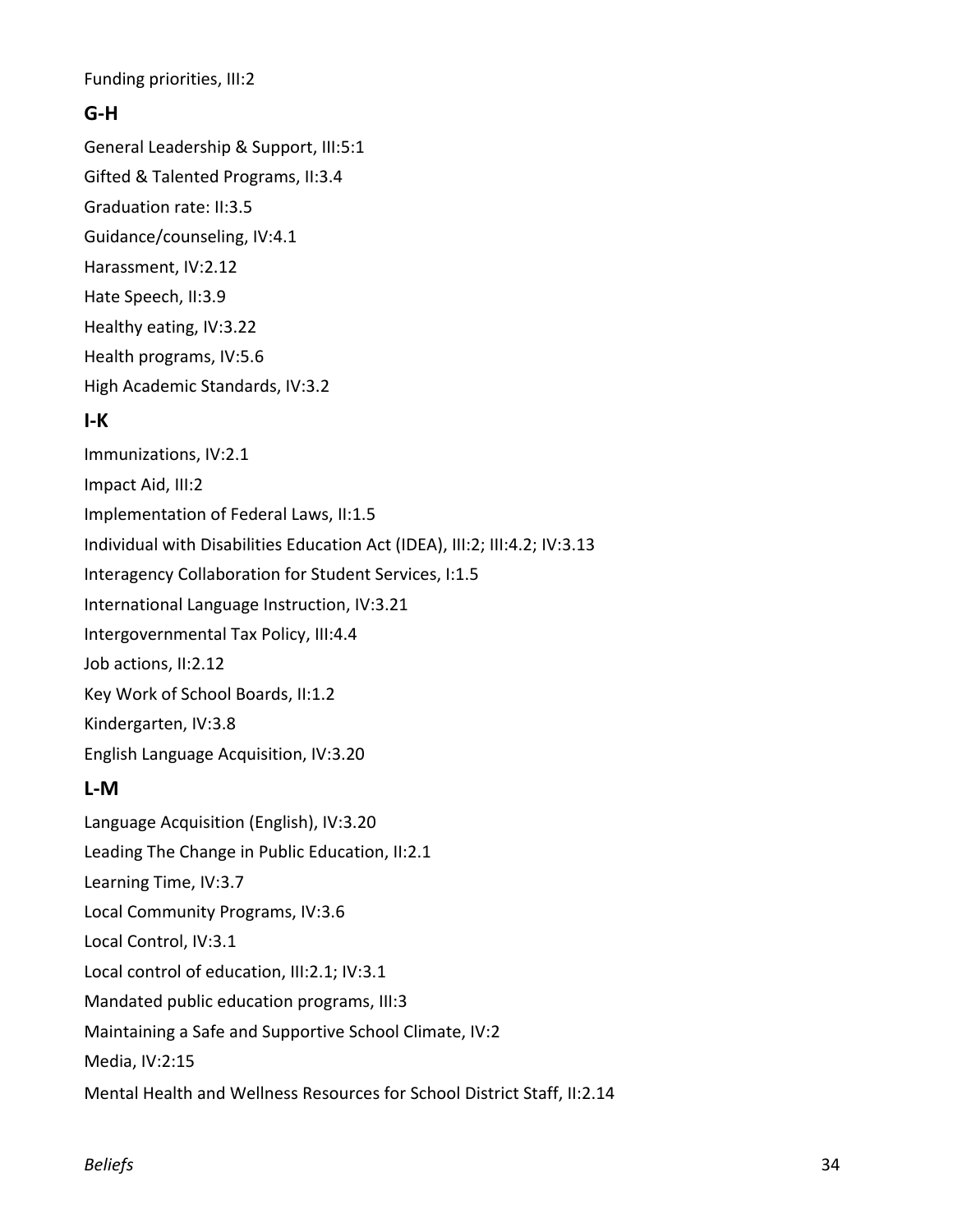Mentoring Students, IV:5.5

Mission of the National School Boards Association, preface

#### **N-P**

Native American Language Act of 1990, III:2 Native American Language Instruction, IV:4.2 NSBA's Vision for Public Education, preface Non-Discrimination, II:3.2 Non-Public Education, I:2.5 Online Courses, IV:3.9 Opposition to Hate Crimes and Violent Acts Against Individuals of Color and/or Minorities in School, II:3.8 Other Groups, VI:3.4 Partnerships to Enhance Learning, IV:5.1 Pension Program Accountability of Local School Boards, I:2.8 Philosophy of Federal Role in Education, III:1 Philosophy of Local Board Responsibility, II:1.1 Physical Fitness and Healthy Eating, IV:3.22 Poverty, II:3.7 Preamble Pre-K and Kindergarten, IV:3.8 Pre-Kindergarten-16 Seamless Education, VI:3.2 Professional development, II:2.2 Professional Development Plan, II:2.9 Professional Staff Development and Employee Relations, II:2 Professional Standards, II:2.10 Protect and Promote State & Local Control of Education, III:4.1 Public Education, IV:1.1 Public policy on education, VI:2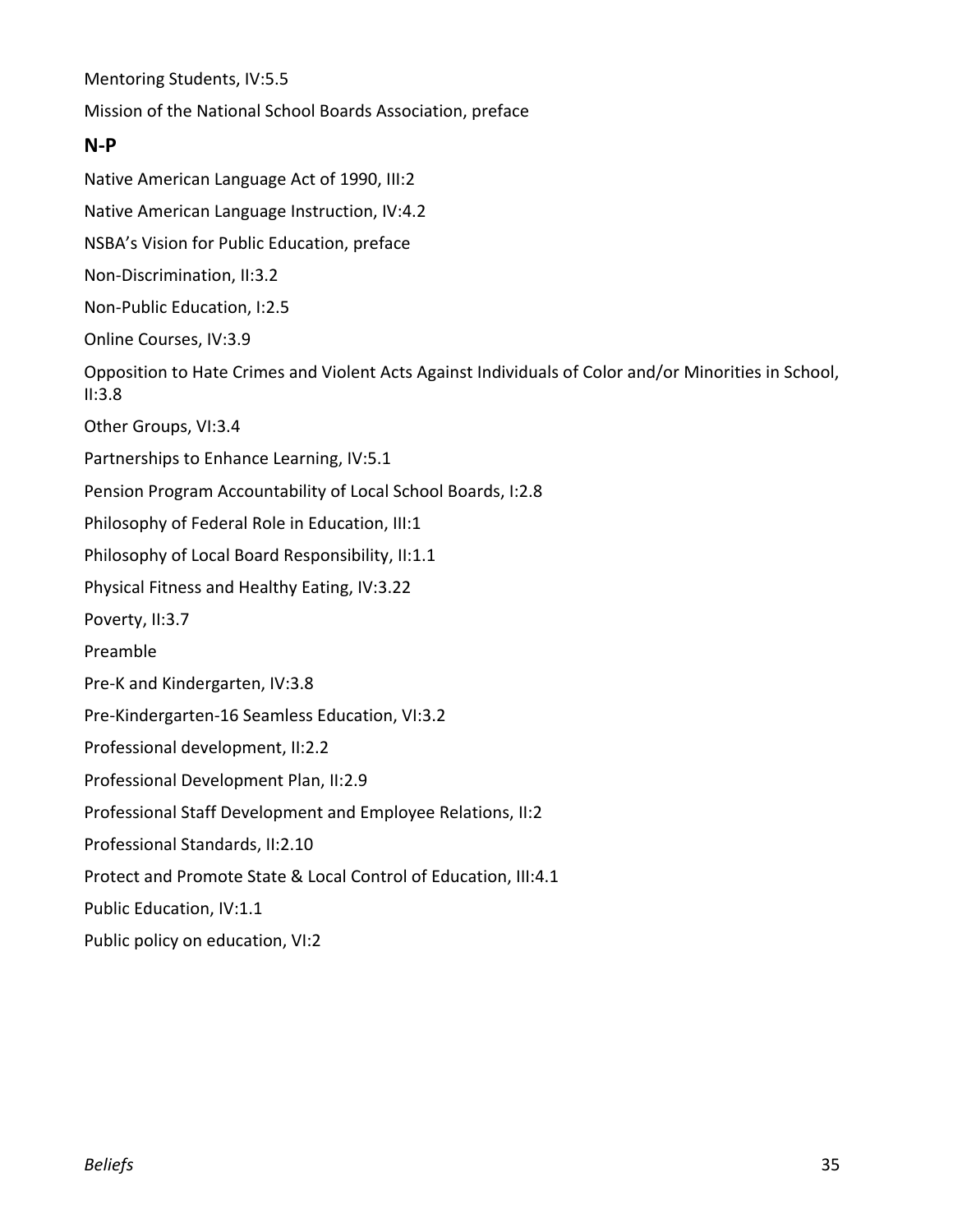# **Q-R**

Quality Integrated Education, II:3.3 Recruiting & Retaining Effective Leaders for Low-Performing Schools that Serve Economically Disadvantaged Students, IV: 5.10 Reducing suspension and expulsion of students, IV:2.8 Refugee Resettlement Funding, III:2.1 Regional Metropolitan Planning Organizations, IV:5.2 Relationship with Other Organizations, VI:3.5 Relationships with Association Members and School Boards, V Relationships with Governing Boards of Post-Secondary Institutions, VI:3.3 Relationships with Groups, VI:3.4 Relationships with Other Groups, VI Relationships with Other Organizations: VI:3.5 Responsibility for Uninterrupted Education During Employee Job Actions, II.2.12 Responsibilities of Local School Boards, Article II Rural Communities, III:5.2(b) Religious activity in schools, student, IV:3.12 **S**

Safe school climate, IV:2 Safety and Health of Students, Employees, and Visitors, IV:2.1 School Boards As Employers, II:2.13 School Boards Bear Ultimate Responsibility for Public Education, VI:1 School Board Development, II:1.3 School Board Leadership on the Issue of Race, Culture, and Diversity, II.3.6 School Climate Assessment; IV:2.6 School District Organization, I:1.1 School Finance Systems, I:2.6 School Governance Takeovers, I:1.9 School Volunteers, IV:5.4 Secondary Education, IV:1:6 Self-evaluation, II:1.4 Services to School Boards, V:3 Sexual harassment, IV:2:12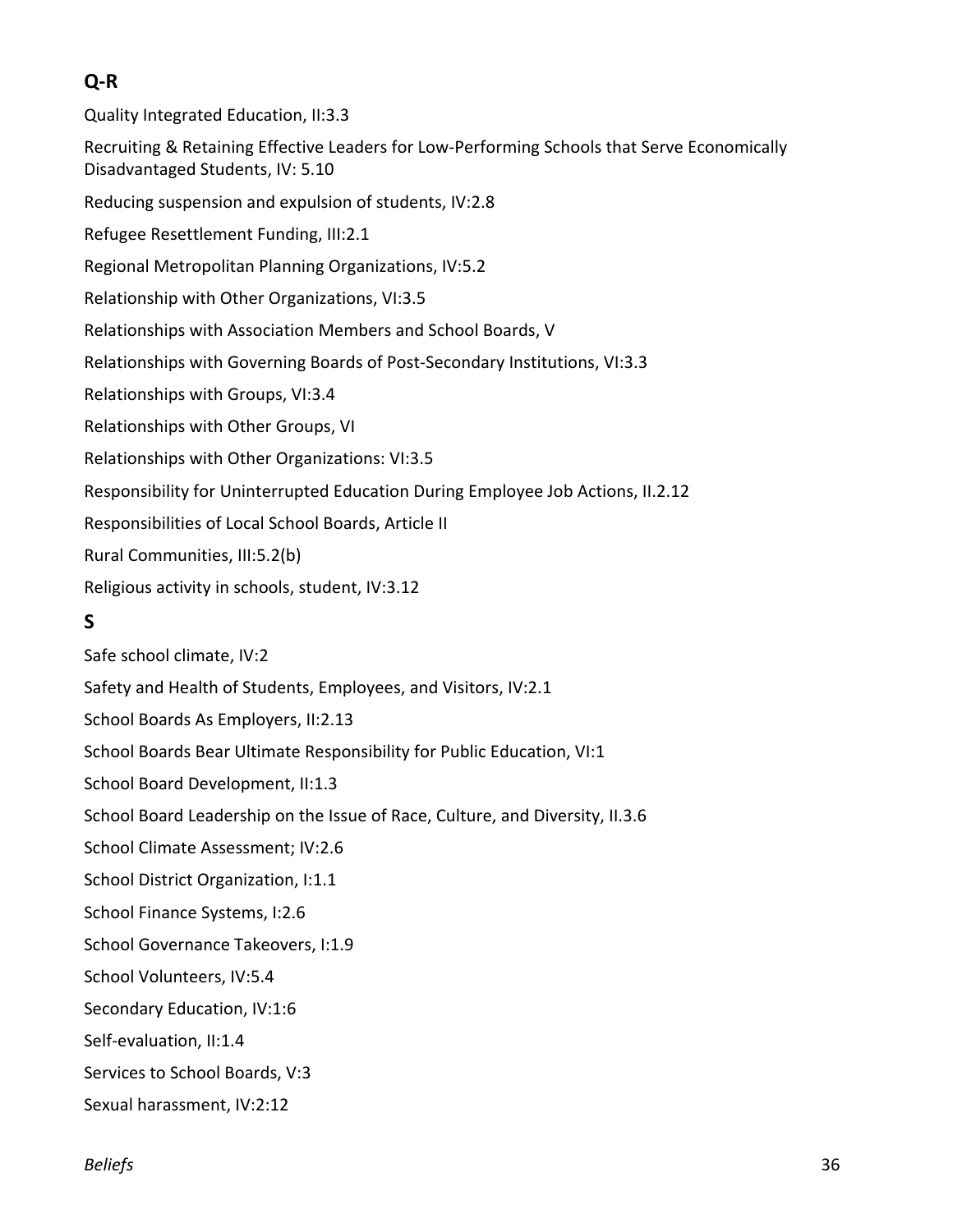Special Areas of Concern, III:5.2 Special Education, III:5.2(f) Special education, fairness, IV:3.13 Special Programs, IV:4 Standards, II:1.2 State-Local Education Agencies, I:1.4 State Certification Requirements, II.2.5 State and Local Financing of Education, I:2 State and Local Governance of Education, I:1 State and Local Laws Requiring More Than a 50% Voter Approval on School Issues, I:1.8 State Support of Education, I:2.2 Steroids, IV:2:13 Strikes (job actions), II:2.12 Student Achievement: IV:1.5 Student Achievement in Reading, IV:1:4 Student Assessment, IV:3.11 Student Conduct and Due Process Policies, IV:2:7 Student Discipline (Out of School), IV:2.8 Student Religious Activity, IV:3.12 Support of School Boards Associations, V:1 **T-U** Takeovers, school governance, I:1.9 Tax-Exempt Financing, I.2.3 Teacher Accountability, II:2.4 Teacher Compensation, II:2.7 Teacher Education, II:2.3 Teacher and Principal Evaluations, II:2.8 Teacher Tenure Reform, II:2.6 Teaching About Public Education, IV:5.9 Technology, III:2 Technology Education, IV:3.16 Term Limitations of Elected Local Public Officials, I:1.7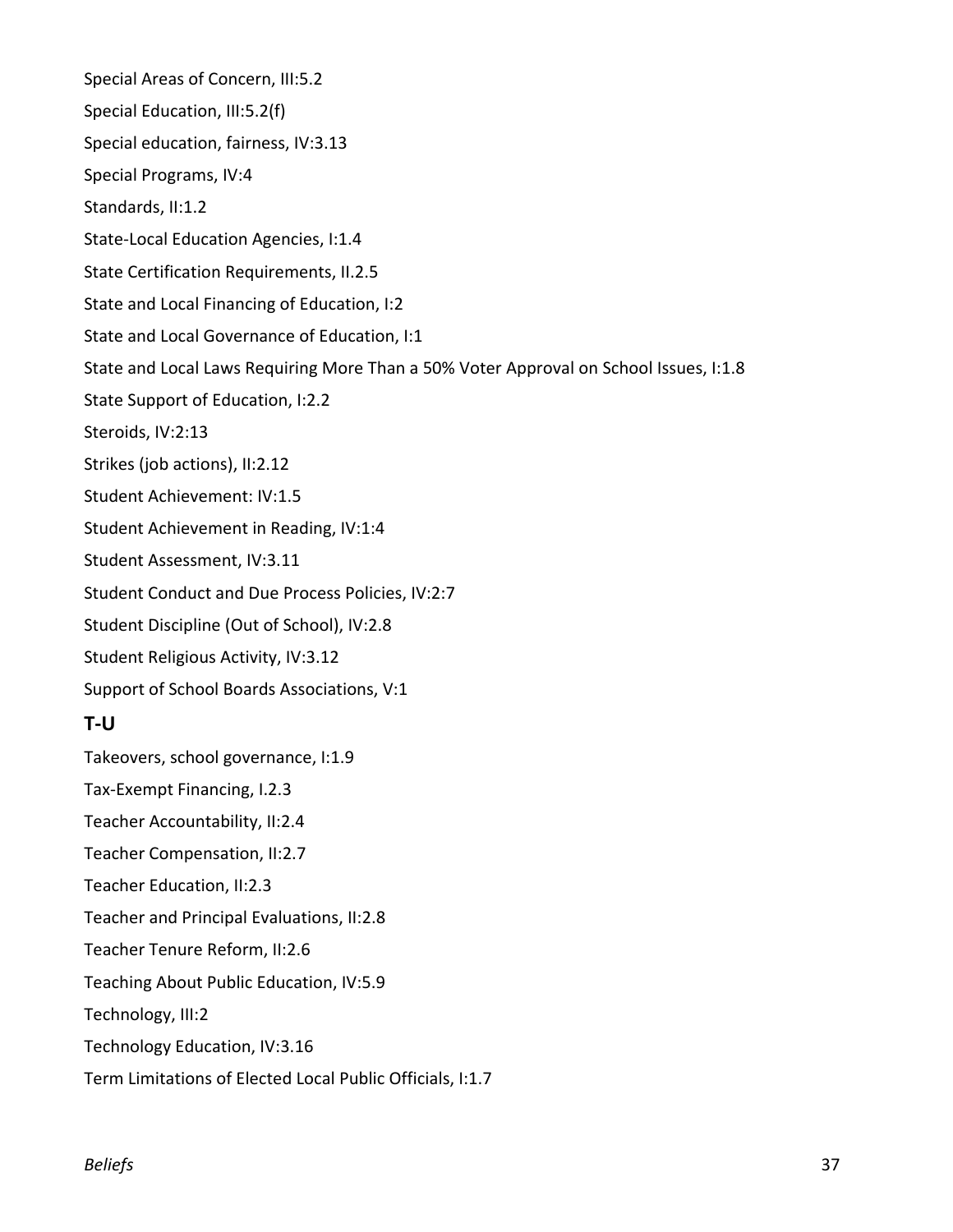The Educational Program, IV The Public School—A Community Responsibility, IV:5 Title I provisions, III:2 Tobacco, IV:2:13 Unfunded Mandates, III:3; III:4.2 Unfunded Mandate Reform Act of 1995, III:4.2 Urban Communities, III:5.2(a) Use & Abuse of Alcohol, Steroids and Other Drugs, IV:2:13 Use of Public Funds, I:2.4

## **V-2**

Vaporizing devices, IV:2.14 Veterans, VI:3.6 Violence & disruptive behavior, IV:2:9 Vision, II:1.2 Voluntary foreign language programs, III:2 Vouchers/Tuition Tax Credits, III:4.3 Water Stations, IV:2.3 21st Century Skills and Knowledge, IV:3.15; IV:4.5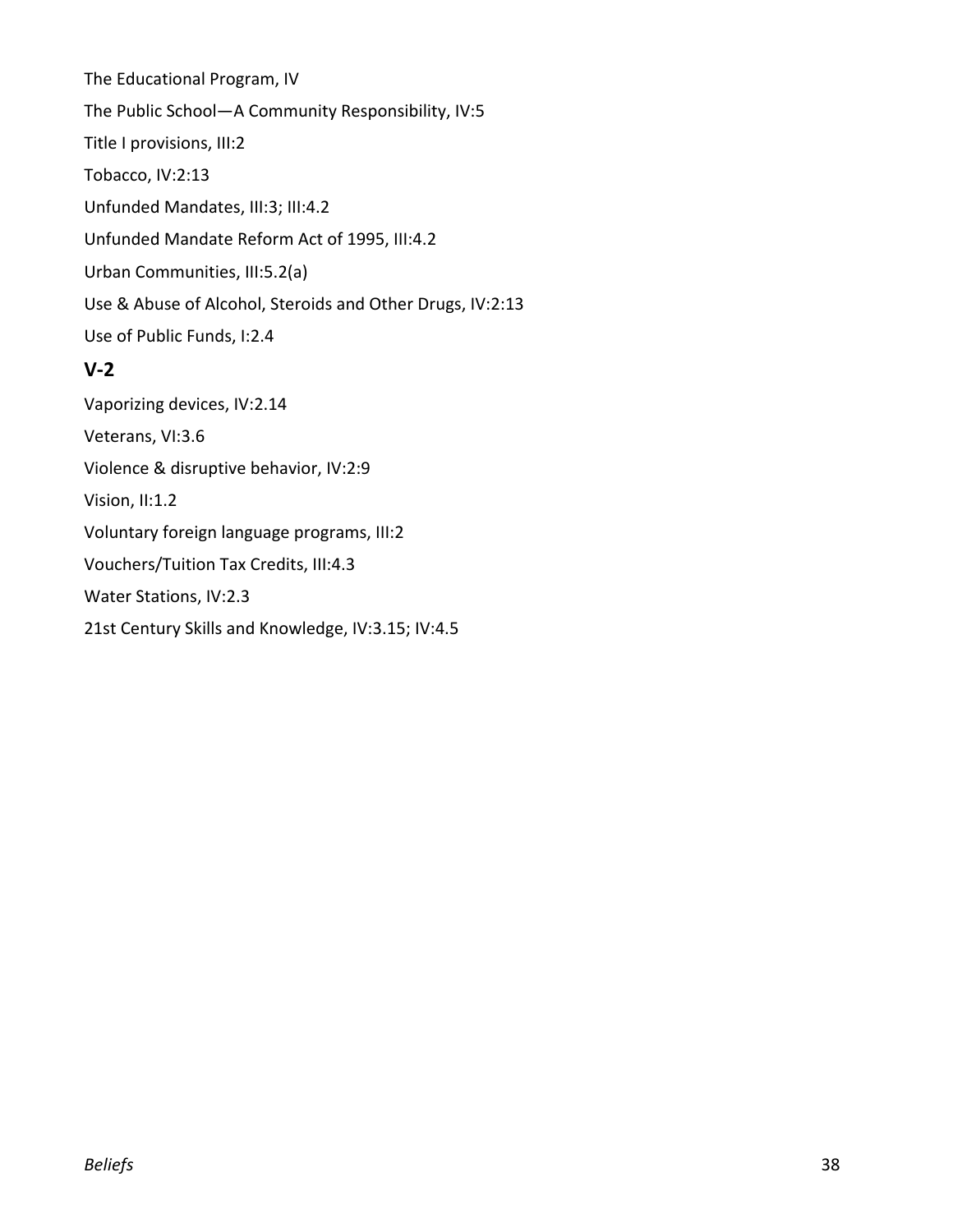# **HISTORY OF NSBA BELIEFS**

NSBA's Delegate Assembly originally adopted the NSBA Beliefs & Policies during their April 1973 meeting in Anaheim, California. In April 2003, the NSBA Delegate Assembly adopted a major reorganization and update of the Beliefs & Policies document and added the following policies: School Governance Takeovers, I:1.9; Implementation of Federal Laws, II:1.5; Unfunded Mandates, III:4.2; Student Prayer, IV:3.9; and, Fairness in Special Education, IV:3.10.

Amended Article I, Section 1.3. Added Article I, Section 1.10. Amended Article II, Section 3.3. and added Article IV, Section 4.9 on March 26, 2004 in Orlando, Florida.

Amended Article I, Section 1, Amended Article II, Section 2.3; Amended Article III, Section 3.2; Amended Article IV, Section 1.1; Amended Article IV, Sections 2 and 2.7; Added Article IV; Section 2.8; Added Article IV, Section 3.8; Renumbered Article IV, Section 3.9, 3.10, and 3.11. Amended Article IV, Sections 4.2 and 4.8; Added Article IV, Sections 4.10 and 4.11; Amended Article IV, Section 5.4; Added Article IV, Section 5.8 and amended Article VI, Sections 3.3, 3.4 and 3.6 on April 15, 2005 in San Diego, California.

Amended Article, I Section 1.9 and 1.10; Amended Article II, Section 2.6 and 2.7; Added Article II, Section 2.11; Amended Article II, Section 3.3; Added Article II, Section 3.5; Amended Article III, Section 1; Amended Article III, Section 2; Added Article III, Section 2.3; Amended Article III, Section 3.1; Amended Article IV, Section 1.3; Amended Article IV, Section 2; Added Article IV, Section 2.1 and 2.2; Renumbered Article IV, Sections 2.3, 2.4, 2.5. 2.6, 2.7, 2.8, 2.9, and 2.10; Added Article IV, Section 3.7; Renumbered Article IV, Sections 3.8, 3.9, 3.10, 3.11, and 3.12; Amended Article VI, Section 3.5 on April 7, 2006 in Chicago, Illinois.

Amended Article I, Section 1 Bullet 4; Amended Article I Section 1.9; Amended Article I, Section 2.5; Amended Article II, Section 2.6; Amended Article II, Section 3.1; Amended Article III, Section 1(c); Amended Article III, Section 2.3; Amended Article III, Section 3.2(a) and (b); Amended Article IV, Section 2.1; Added Article IV, Section 3.13; Added Article IV, Section 4.1, then renumbered Sections 4.2, 4.3, 4.4, 4.5, 4.6, 4.7, 4.8, 4.9. 4.10, 4.11, and 4.12 on April 13, 2007 in San Francisco, California.

Amended Article I, Section 1.6; Amended Article I, Section 2.4; Added Article II, Section 3.6; Added Article IV, Section 1.1, then renumbered Sections 1.2, 1.3, 1.4, 1.5, and amended Section 1.2; Amended Article IV, Section 2.5 and 2.7; Added Article IV, Section 2.8, then renumbered Sections 2.9, 2.10, 2.11, and added Section 2.12; Amended Article IV, Section 3.2 and 3.10; Added Article IV, Section 4.6, then renumbered Sections 4.7, 4.8, 4.9, 4.10, 4.11, 4.12, and 4.13; Added Article IV, Section 5.2, then renumbered Sections 5.3, 5.4, 5.5, 5.6, 5.7, 5.8, and 5.9 on March 28, 2008 in Orlando, Florida.

Amended Beliefs & Policies opening paragraph; Amended Mission of the National School Boards Association paragraph; Amended Article I, Section 2.1; Amended Article II, Section 1.3; Amended Article II, Sections 2.1 and 2.6; Amended Article II, Section 3.1; Amended Article III, Section 1; Amended Article III, Section 3.1(d); Amended Article IV, Sections 1.3 and 1.5; Amended Article IV, Sections 3.11 and 3.12; Amended Article IV, Sections 4.5 and 4.11; Amended Article IV, Section 5.6; Amended Article V, (title); Amended Article V, Sections 1, 2, and 3. Changed term "Federation and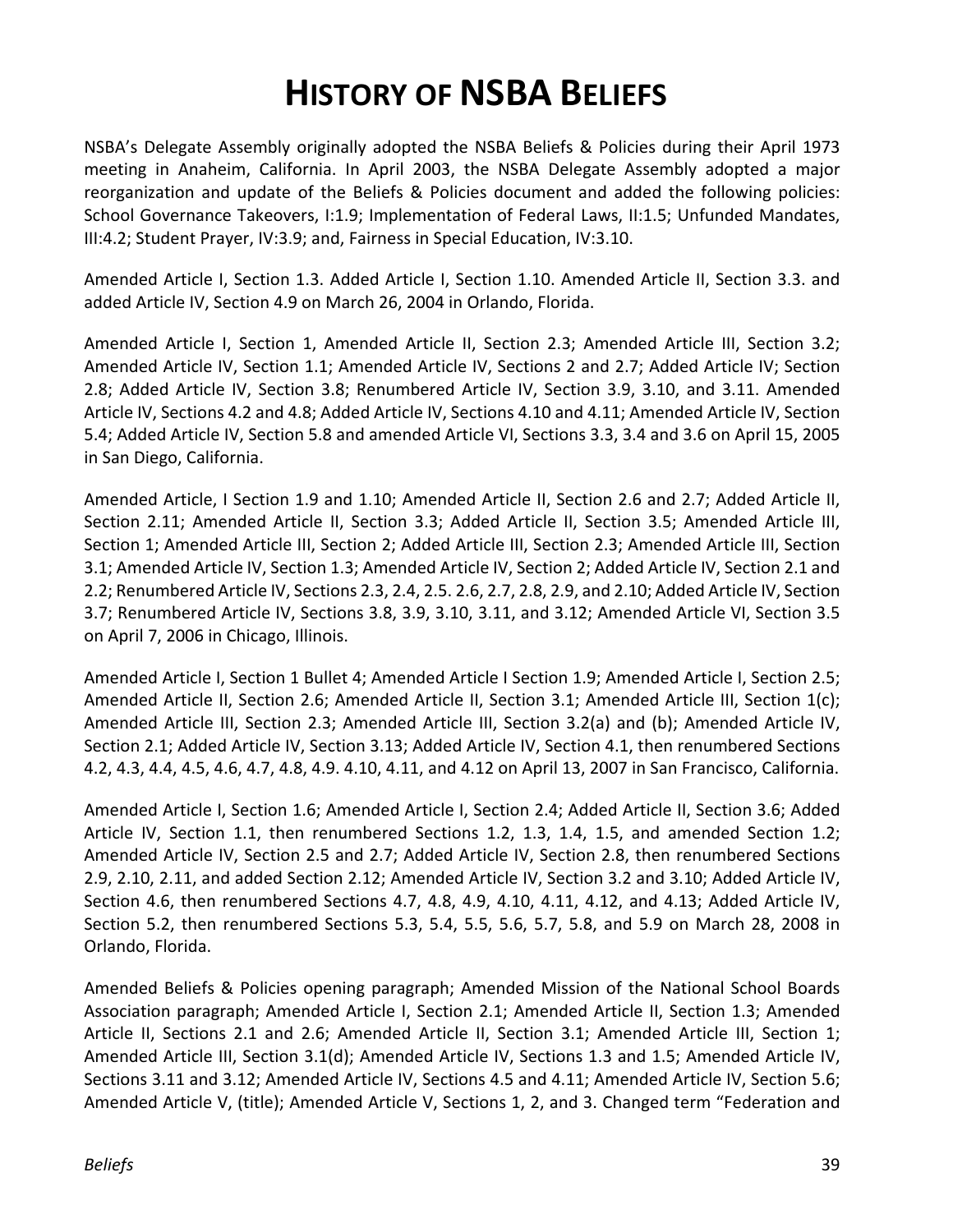Federation Member" to "Association and State Association Member" throughout on April 3, 2009 in San Diego, California.

Amended Article II, Section 3.5, Amended Article III, Sections 1 and Section 2.2, then added new Sections 2 & 3 and renumbered former Sections 2, 2.1, 2.2, and 2.3 as Sections 4, 4.1, 4.2, and 4.3; Amended Article IV, Section 1.1; Amended Article II, Section 2.1, 2.4, 2.11, and deleted Section 2.12. Added to Article IV, Section 2, new Sections 2.2, 2.3, and 2.4 and renumbered Sections 2.5, 2.6, 2.7, 2.8, 2.9, 2.10, 2.11, 2.12, and 2.13; Added to Article IV, Section 3, Sections 3.14, 3.15, 3.16, 3.17, 3.18, and 3.19; Amended Article IV, Sections 4.7 and 4.10, then moved Sections 4.1, 4.3, 4.4, 4.5, 4.7, and 4.10 to Article IV, Section 3. Renumbered Article IV, Sections 4.2, 4.6, 4.8, 4.9, 4.11, and 4.12 as 4.1, 4.2, 4.3, 4.4, 4.5, 4.6, and 4.7; Added to Article IV, Section 5, new Section 5.2 and renumbered Sections 5.3, 5.4, 5.5, 5.6, 5.7, 5.8, 5.9, and 5.10; Added to Article VI, Section 3, as new Section 3.7 and renumbered former Section 3.7 to 3.8 on April 9, 2010 in Chicago, Illinois.

Amended Article I, Section 2.4; Added to Article II, Section 2, new Section 2.7 and renumbered Sections 2.8, 2.9, 2.10, 2.11, and 2.12; Amended Article II, 3.5; Amended Article III, Section 1(a); Amended Article IV, Section 2.7, Amended Article IV, Section 2.10, Added to Article IV, Section 3, new Section 3.17 and renumbered 3.18, 3.19, and 3.20; Amended Article IV, Section 4.5; Moved Article IV, Section 4.6 to Article IV, Section 3, and renumbered Article IV, Section 4.7 to 4.6.; Amended Article VI, Section 3.7 on April 8, 2011 in San Francisco, California.

Amended Article I, Section 1, Bullets 2 and 3; Amended Article I, Section 2.3; Amended Article II, Section 1.2; Amended Article IV, Section 3.7 and title; Amended Article IV, Section 3.15 and title on April 20, 2012 in Boston, Massachusetts.

Amended Article I, Section 2 by adding new Section 2.3, renumbered Sections 2.4, 2.5, 2.6, 2.7, and 2.8; Added to Article II Section 3, new Section 3.7; Added to Article III, Section 4, new Section 4.3 and renumbered Section 4.4; Amended Article IV Sections 2.3 and 2.11. Added to Article IV Section 2, new Section 2.3 and renumbered Sections 2.4, 2.5, 2.6, 2.7, 2.8, 2.9, 2.10, 2.11, 2.12, 2.13, and 2.14; Amended Article IV, Sections 3.5, 3.8, 3.13 and title, 3.15, 3.18, and 3.20; Amended Article IV Sections 5.1 and title, and 5.10 on April 12, 2013 in San Diego, California.

Amended Article I, Section 1, Bullets 4, 5, and 7; Amended Article I Sections 1.9(c), 2.2(a), and 2.5; Amended Article II Sections 2.3, 2.8, 2.12; Added new section Article II, Section 2.1 then renumbered Sections 2.2, 2.3, 2.4, 2.5, 2.6, 2.7, 2.8, 2.9, 2.10, 2.11, 2.12, and 2.13; Amended Article III Section 2 (paragraph 1), Section 3(a), Section 4.1(e), Section 4.2; Amended Article IV Sections 1.3, 3.10, and 3.14; Amended Article VI, Section 3.7 on April 4, 2014 in New Orleans, Louisiana.

Amended Article 1, Section 1, Bullet 3; Amended Article II, Sections 1.2 and 3.7: Amended, Article III, Section 4.3; Added to Article IV, Section 1, new Section 1.1, amended Section 1.4 and section title, and renumbered Sections 1.2, 1.3, 1.4, 1.5, and 1.6; Amended Article IV, Section 2.1 and Section 2.7; Added new section Article IV, Section 3.2, then renumbered Sections 3.3, 3.4, 3.5, 3.6, 3.7, 3.8, 3.9, 3.10, 3.11, 3.12, 3.13, 3.14, 3.15, 3.16, 3.17, 3.18, 3.19, 3.20, and 3.21; Amended Article IV, Section 5.1 and section title on March 20, 2015 in Nashville, Tennessee.

Amended Article II, Section 2.3; Amended Article 3, Section 3.6; Amended Article IV, Section 1.1 and section title, and Article IV, Section 1.6; Added to Article IV, Section 2, new Section 2.2, then